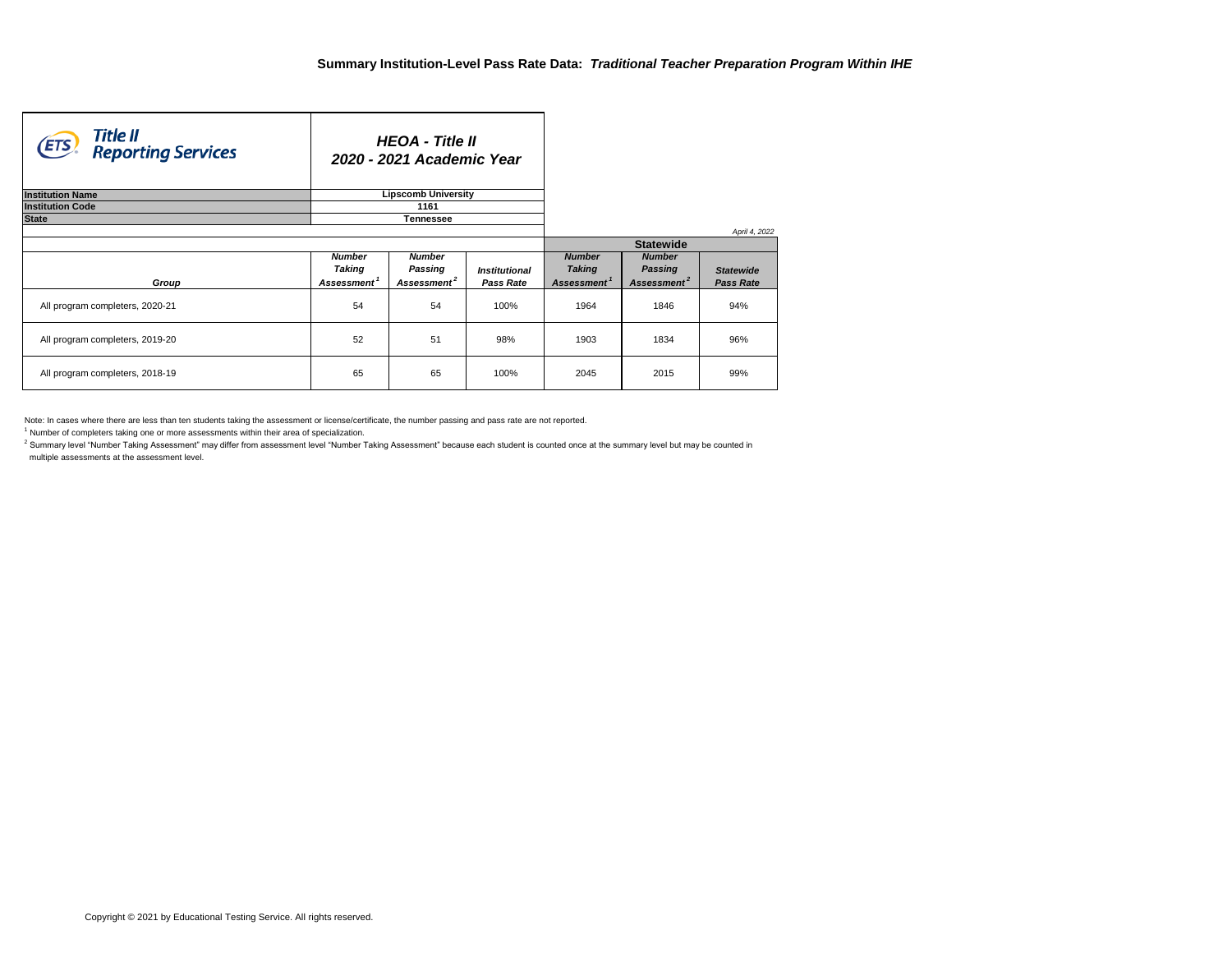| Title II<br>(ETS)<br><b>Reporting Services</b> | <b>HEOA - Title II</b><br>2020 - 2021 Academic Year                          |                                                     |                                                      |                                          |                                                        |                                                   |                                                     |                                                      |                                      |                                                    |
|------------------------------------------------|------------------------------------------------------------------------------|-----------------------------------------------------|------------------------------------------------------|------------------------------------------|--------------------------------------------------------|---------------------------------------------------|-----------------------------------------------------|------------------------------------------------------|--------------------------------------|----------------------------------------------------|
| <b>Institution Name</b>                        | <b>Lipscomb University</b>                                                   |                                                     |                                                      |                                          |                                                        |                                                   |                                                     |                                                      |                                      |                                                    |
| <b>Institution Code</b>                        | 1161                                                                         |                                                     |                                                      |                                          |                                                        |                                                   |                                                     |                                                      |                                      |                                                    |
| <b>State</b>                                   | <b>Tennessee</b>                                                             |                                                     |                                                      |                                          |                                                        |                                                   |                                                     |                                                      |                                      | April 4, 2022                                      |
|                                                |                                                                              |                                                     |                                                      |                                          |                                                        |                                                   |                                                     |                                                      | <b>Statewide</b>                     |                                                    |
| Assessment Information <sup>1</sup>            | Group                                                                        | <b>Number</b><br><b>Taking</b><br><b>Assessment</b> | <b>Number</b><br><b>Passing</b><br><b>Assessment</b> | <b>Institutional</b><br><b>Pass Rate</b> | <b>Institutional</b><br>Average<br><b>Scaled Score</b> | <b>Assessment</b><br><b>Cut Score<sup>2</sup></b> | <b>Number</b><br><b>Taking</b><br><b>Assessment</b> | <b>Number</b><br><b>Passing</b><br><b>Assessment</b> | <b>Statewide</b><br><b>Pass Rate</b> | <b>Statewide</b><br>Average<br><b>Scaled Score</b> |
| <b>AGRICULTURE (5701)</b>                      | All enrolled students who have completed all<br>nonclinical courses, 2020-21 |                                                     |                                                      |                                          |                                                        |                                                   | 4                                                   |                                                      |                                      |                                                    |
| Test Company: ETS                              | Other enrolled students, 2020-21                                             |                                                     |                                                      |                                          |                                                        |                                                   | 2                                                   |                                                      |                                      |                                                    |
| Score Range: 100-200                           | All program completers, 2020-21                                              |                                                     |                                                      |                                          |                                                        |                                                   | 21                                                  | 21                                                   | 100%                                 | 170                                                |
|                                                | All program completers, 2019-20                                              |                                                     |                                                      |                                          |                                                        |                                                   | 20                                                  | 20                                                   | 100%                                 | 166                                                |
|                                                | All program completers, 2018-19                                              |                                                     |                                                      |                                          |                                                        |                                                   | 18                                                  | 18                                                   | 100%                                 | 164                                                |
| ART CONTENT AND ANALYSIS (5135)                | All enrolled students who have completed all<br>nonclinical courses, 2020-21 |                                                     |                                                      |                                          |                                                        | 161                                               | 12                                                  | 10                                                   | 83%                                  | 165                                                |
| <b>Test Company: ETS</b>                       | Other enrolled students, 2020-21                                             |                                                     |                                                      |                                          |                                                        |                                                   | 20                                                  | 10 <sup>°</sup>                                      | 50%                                  | 162                                                |
| Score Range: 100-200                           | All program completers, 2020-21                                              |                                                     |                                                      |                                          |                                                        |                                                   | 35                                                  | 35                                                   | 100%                                 | 170                                                |
|                                                | All program completers, 2019-20                                              |                                                     |                                                      |                                          |                                                        | 161                                               | 31                                                  | 31                                                   | 100%                                 | 172                                                |
|                                                | All program completers, 2018-19                                              | $2^{\circ}$                                         |                                                      |                                          |                                                        | 161                                               | 36                                                  | 36                                                   | 100%                                 | 170                                                |
| <b>BIOLOGY CONTENT KNOWLEDGE (0235)</b>        | All enrolled students who have completed all<br>nonclinical courses, 2020-21 |                                                     |                                                      |                                          |                                                        | 148                                               | 10 <sup>°</sup>                                     | 8                                                    | 80%                                  | 151                                                |
| <b>Test Company: ETS</b>                       | Other enrolled students, 2020-21                                             | $\overline{\mathbf{1}}$                             |                                                      |                                          |                                                        | 148                                               | 15                                                  | 14                                                   | 93%                                  | 164                                                |
| Score Range: 100-200                           | All program completers, 2020-21                                              | $\overline{2}$                                      |                                                      |                                          |                                                        | 148                                               | 46                                                  | 45                                                   | 98%                                  | 165                                                |
|                                                | All program completers, 2019-20                                              | $\overline{\mathbf{1}}$                             |                                                      |                                          |                                                        | 148                                               | 41                                                  | 41                                                   | 100%                                 | 165                                                |
|                                                | All program completers, 2018-19                                              | 1                                                   |                                                      |                                          |                                                        | 148                                               | 52                                                  | 52                                                   | 100%                                 | 167                                                |
| <b>BUSINESS ED CONTENT KNOWLEDGE (5101)</b>    | All enrolled students who have completed all<br>nonclinical courses, 2020-21 |                                                     |                                                      |                                          |                                                        |                                                   | $\overline{2}$                                      |                                                      |                                      |                                                    |
| <b>Test Company: ETS</b>                       | Other enrolled students, 2020-21                                             |                                                     |                                                      |                                          |                                                        |                                                   | 5                                                   |                                                      |                                      |                                                    |
| Score Range: 100-200                           | All program completers, 2020-21                                              |                                                     |                                                      |                                          |                                                        |                                                   | 10 <sup>°</sup>                                     | 10 <sup>°</sup>                                      | 100%                                 | 170                                                |
|                                                | All program completers, 2019-20                                              |                                                     |                                                      |                                          |                                                        |                                                   | $\overline{7}$                                      |                                                      |                                      |                                                    |
|                                                | All program completers, 2018-19                                              |                                                     |                                                      |                                          |                                                        |                                                   | 15                                                  | 15                                                   | 100%                                 | 174                                                |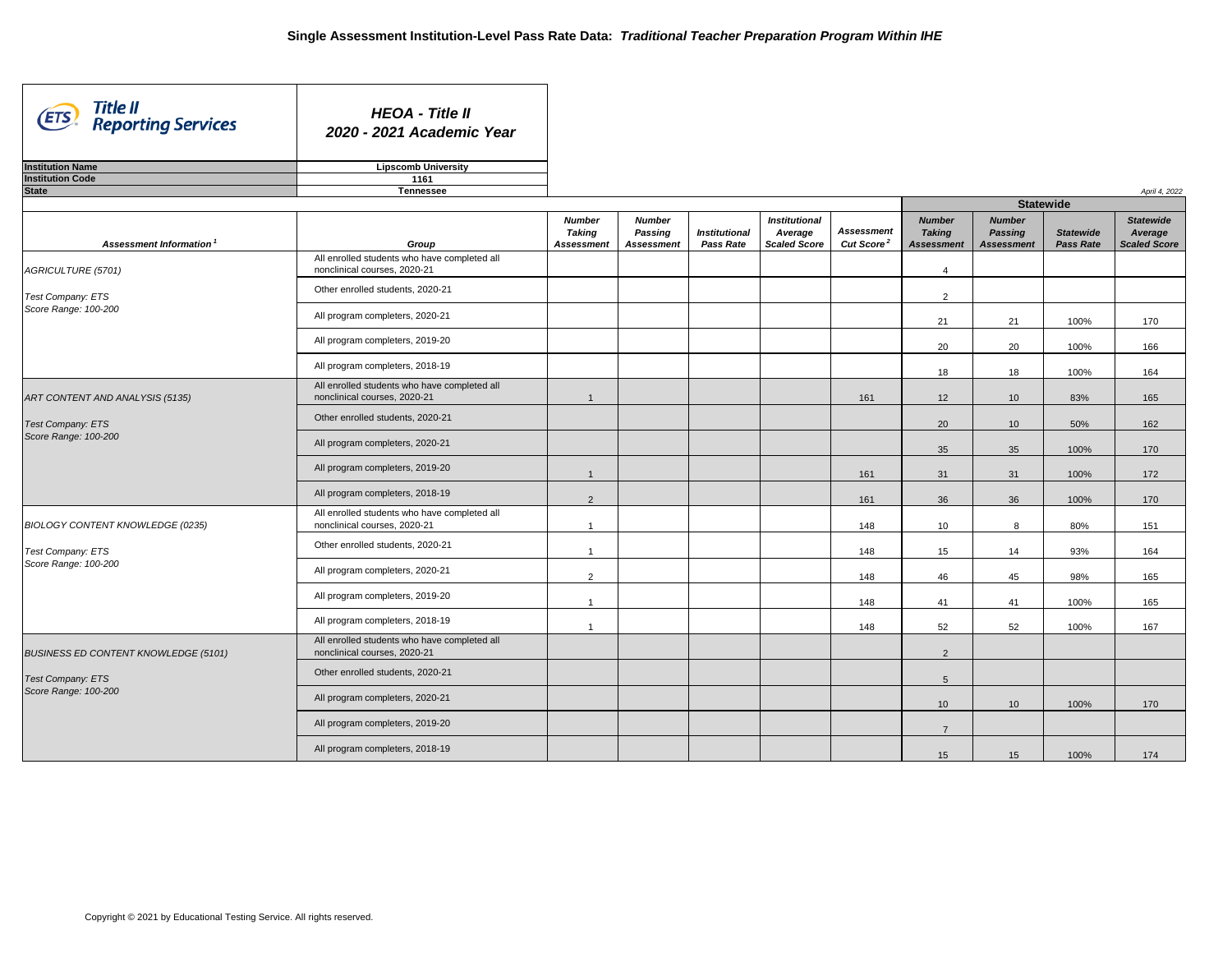| Title II<br>(ETS)<br><b>Reporting Services</b> | <b>HEOA - Title II</b><br>2020 - 2021 Academic Year                          |                                |                                 |                      |                                 |                        |                                |                                 |                  |                             |
|------------------------------------------------|------------------------------------------------------------------------------|--------------------------------|---------------------------------|----------------------|---------------------------------|------------------------|--------------------------------|---------------------------------|------------------|-----------------------------|
| <b>Institution Name</b>                        | <b>Lipscomb University</b>                                                   |                                |                                 |                      |                                 |                        |                                |                                 |                  |                             |
| <b>Institution Code</b>                        | 1161                                                                         |                                |                                 |                      |                                 |                        |                                |                                 |                  |                             |
| <b>State</b>                                   | <b>Tennessee</b>                                                             |                                |                                 |                      |                                 |                        |                                | <b>Statewide</b>                |                  | April 4, 2022               |
|                                                |                                                                              | <b>Number</b><br><b>Taking</b> | <b>Number</b><br><b>Passing</b> | <b>Institutional</b> | <b>Institutional</b><br>Average | <b>Assessment</b>      | <b>Number</b><br><b>Taking</b> | <b>Number</b><br><b>Passing</b> | <b>Statewide</b> | <b>Statewide</b><br>Average |
| <b>Assessment Information</b>                  | Group                                                                        | <b>Assessment</b>              | <b>Assessment</b>               | <b>Pass Rate</b>     | <b>Scaled Score</b>             | Cut Score <sup>2</sup> | <b>Assessment</b>              | <b>Assessment</b>               | <b>Pass Rate</b> | <b>Scaled Score</b>         |
| CHEMISTRY CONTENT KNOWLEDGE (0245)             | All enrolled students who have completed all<br>nonclinical courses, 2020-21 |                                |                                 |                      |                                 |                        | 3                              |                                 |                  |                             |
| Test Company: ETS                              | Other enrolled students, 2020-21                                             |                                |                                 |                      |                                 |                        | 6                              |                                 |                  |                             |
| Score Range: 100-200                           | All program completers, 2020-21                                              |                                |                                 |                      |                                 |                        | 13                             | 11                              | 85%              | 161                         |
|                                                | All program completers, 2019-20                                              |                                |                                 |                      |                                 |                        | 12                             | 11                              | 92%              | 162                         |
|                                                | All program completers, 2018-19                                              |                                |                                 |                      |                                 |                        | 17                             | 17                              | 100%             | 168                         |
| CHINESE (MANDARIN) WORLD LANGUAGE (5665)       | All enrolled students who have completed all<br>nonclinical courses, 2020-21 |                                |                                 |                      |                                 |                        |                                |                                 |                  |                             |
| <b>Test Company: ETS</b>                       | Other enrolled students, 2020-21                                             |                                |                                 |                      |                                 |                        |                                |                                 |                  |                             |
| Score Range: 100-200                           | All program completers, 2020-21                                              |                                |                                 |                      |                                 |                        |                                |                                 |                  |                             |
|                                                | All program completers, 2019-20                                              |                                |                                 |                      |                                 |                        |                                |                                 |                  |                             |
|                                                | All program completers, 2018-19                                              |                                |                                 |                      |                                 |                        |                                |                                 |                  |                             |
| EARLY CHILDHOOD EDUCATION (5025)               | All enrolled students who have completed all<br>nonclinical courses, 2020-21 |                                |                                 |                      |                                 |                        | 48                             | 47                              | 98%              | 170                         |
| Test Company: ETS                              | Other enrolled students, 2020-21                                             | 11                             | 10                              | 91%                  | 167                             | 156                    | 83                             | 79                              | 95%              | 172                         |
| Score Range: 100-200                           | All program completers, 2020-21                                              | $\mathbf{3}$                   |                                 |                      |                                 | 156                    | 155                            | 154                             | 99%              | 174                         |
|                                                | All program completers, 2019-20                                              | 2                              |                                 |                      |                                 | 156                    | 28                             | 28                              | 100%             | 174                         |
|                                                | All program completers, 2018-19                                              |                                |                                 |                      |                                 |                        |                                |                                 |                  |                             |
| EARTH AND SPACE SCIENCES - CK (5571)           | All enrolled students who have completed all<br>nonclinical courses, 2020-21 |                                |                                 |                      |                                 |                        |                                |                                 |                  |                             |
| <b>Test Company: ETS</b>                       | Other enrolled students, 2020-21                                             |                                |                                 |                      |                                 |                        |                                |                                 |                  |                             |
| Score Range: 100-200                           | All program completers, 2020-21                                              |                                |                                 |                      |                                 |                        | 5                              |                                 |                  |                             |
|                                                | All program completers, 2019-20                                              |                                |                                 |                      |                                 |                        |                                |                                 |                  |                             |
|                                                | All program completers, 2018-19                                              |                                |                                 |                      |                                 |                        | $\mathbf{3}$                   |                                 |                  |                             |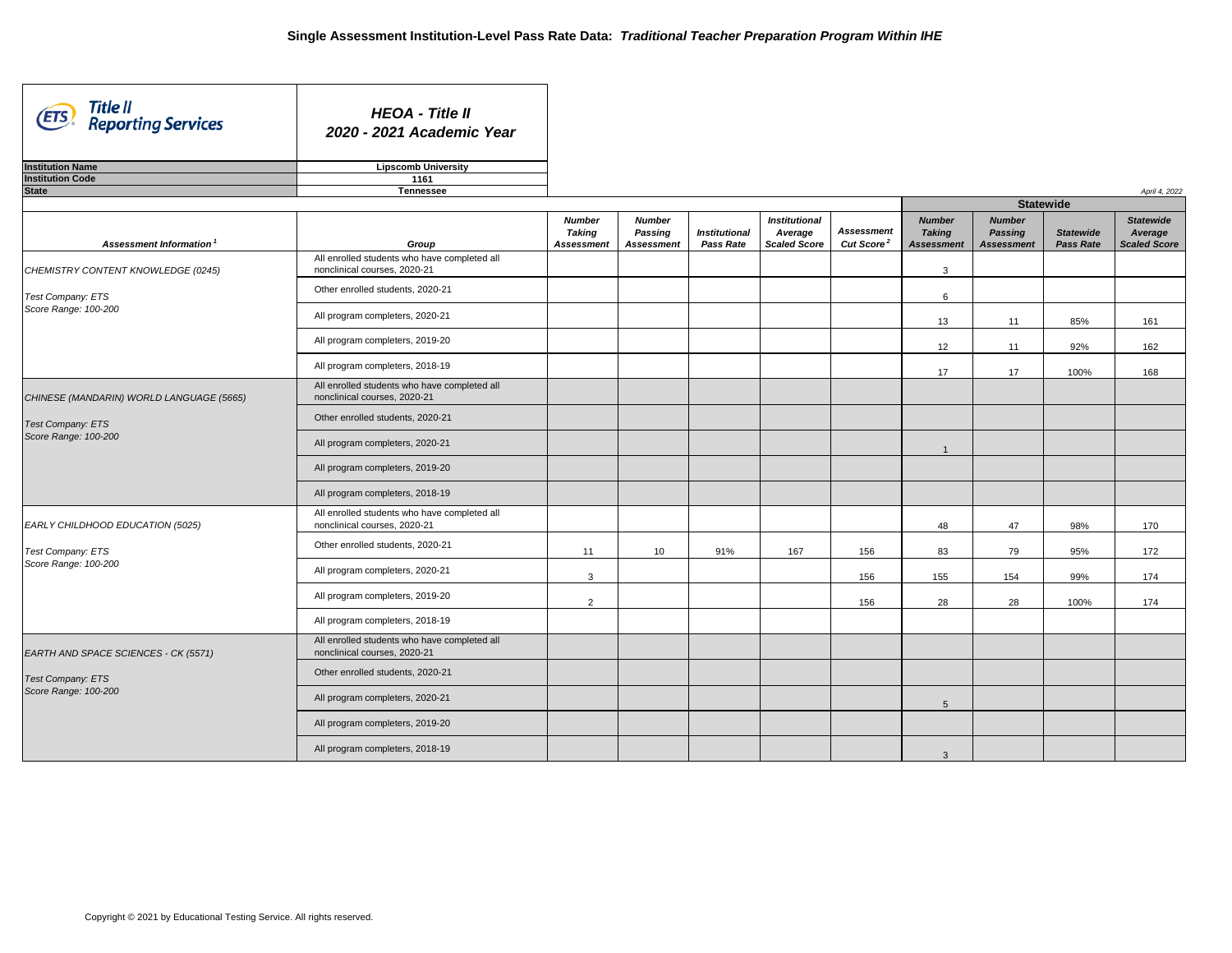| Title II<br>Reporting Services<br>(ETS) | <b>HEOA - Title II</b><br>2020 - 2021 Academic Year                          |                                                     |                                                      |                                          |                                                        |                                             |                                                     |                                                      |                                      |                                                    |
|-----------------------------------------|------------------------------------------------------------------------------|-----------------------------------------------------|------------------------------------------------------|------------------------------------------|--------------------------------------------------------|---------------------------------------------|-----------------------------------------------------|------------------------------------------------------|--------------------------------------|----------------------------------------------------|
| <b>Institution Name</b>                 | <b>Lipscomb University</b>                                                   |                                                     |                                                      |                                          |                                                        |                                             |                                                     |                                                      |                                      |                                                    |
| <b>Institution Code</b>                 | 1161                                                                         |                                                     |                                                      |                                          |                                                        |                                             |                                                     |                                                      |                                      |                                                    |
| <b>State</b>                            | <b>Tennessee</b>                                                             |                                                     |                                                      |                                          |                                                        |                                             |                                                     |                                                      |                                      | April 4, 2022                                      |
|                                         |                                                                              |                                                     |                                                      |                                          |                                                        |                                             |                                                     |                                                      | <b>Statewide</b>                     |                                                    |
| Assessment Information <sup>1</sup>     | Group                                                                        | <b>Number</b><br><b>Taking</b><br><b>Assessment</b> | <b>Number</b><br><b>Passing</b><br><b>Assessment</b> | <b>Institutional</b><br><b>Pass Rate</b> | <b>Institutional</b><br>Average<br><b>Scaled Score</b> | <b>Assessment</b><br>Cut Score <sup>2</sup> | <b>Number</b><br><b>Taking</b><br><b>Assessment</b> | <b>Number</b><br><b>Passing</b><br><b>Assessment</b> | <b>Statewide</b><br><b>Pass Rate</b> | <b>Statewide</b><br>Average<br><b>Scaled Score</b> |
| ECONOMICS (5911)                        | All enrolled students who have completed all<br>nonclinical courses, 2020-21 |                                                     |                                                      |                                          |                                                        |                                             |                                                     |                                                      |                                      |                                                    |
| Test Company: ETS                       | Other enrolled students, 2020-21                                             |                                                     |                                                      |                                          |                                                        |                                             | 3                                                   |                                                      |                                      |                                                    |
| Score Range: 100-200                    | All program completers, 2020-21                                              |                                                     |                                                      |                                          |                                                        |                                             |                                                     |                                                      |                                      |                                                    |
|                                         | All program completers, 2019-20                                              |                                                     |                                                      |                                          |                                                        |                                             |                                                     |                                                      |                                      |                                                    |
|                                         | All program completers, 2018-19                                              |                                                     |                                                      |                                          |                                                        |                                             |                                                     |                                                      |                                      |                                                    |
| ED OF DEAF AND HARD OF HEARING (5272)   | All enrolled students who have completed all<br>nonclinical courses, 2020-21 |                                                     |                                                      |                                          |                                                        |                                             |                                                     |                                                      |                                      |                                                    |
| <b>Test Company: ETS</b>                | Other enrolled students, 2020-21                                             |                                                     |                                                      |                                          |                                                        |                                             | $\overline{2}$                                      |                                                      |                                      |                                                    |
| Score Range: 100-200                    | All program completers, 2020-21                                              |                                                     |                                                      |                                          |                                                        |                                             | 5                                                   |                                                      |                                      |                                                    |
|                                         | All program completers, 2019-20                                              |                                                     |                                                      |                                          |                                                        |                                             | 10 <sup>1</sup>                                     | $\Omega$                                             | 90%                                  | 168                                                |
|                                         | All program completers, 2018-19                                              |                                                     |                                                      |                                          |                                                        |                                             | 8                                                   |                                                      |                                      |                                                    |
| EDUCATION OF YOUNG CHILDREN (5024)      | All enrolled students who have completed all<br>nonclinical courses, 2020-21 |                                                     |                                                      |                                          |                                                        |                                             | 48                                                  | 43                                                   | 90%                                  | 170                                                |
| <b>Test Company: ETS</b>                | Other enrolled students, 2020-21                                             | $\overline{4}$                                      |                                                      |                                          |                                                        | 160                                         | 34                                                  | 30                                                   | 88%                                  | 169                                                |
| Score Range: 100-200                    | All program completers, 2020-21                                              | $\mathbf{3}$                                        |                                                      |                                          |                                                        | 160                                         | 185                                                 | 179                                                  | 97%                                  | 171                                                |
|                                         | All program completers, 2019-20                                              | $6\overline{6}$                                     |                                                      |                                          |                                                        | 160                                         | 211                                                 | 207                                                  | 98%                                  | 172                                                |
|                                         | All program completers, 2018-19                                              |                                                     |                                                      |                                          |                                                        | 160                                         | 168                                                 | 165                                                  | 98%                                  | 172                                                |
| ELEM ED CONTENT KNOWLEDGE (5018)        | All enrolled students who have completed all<br>nonclinical courses, 2020-21 |                                                     |                                                      |                                          |                                                        | 163                                         | 14                                                  | 13                                                   | 93%                                  | 173                                                |
| <b>Test Company: ETS</b>                | Other enrolled students, 2020-21                                             | 2                                                   |                                                      |                                          |                                                        | 163                                         | 23                                                  | 13                                                   | 57%                                  | 160                                                |
| Score Range: 100-200                    | All program completers, 2020-21                                              | 8                                                   |                                                      |                                          |                                                        | 163                                         | 97                                                  | 95                                                   | 98%                                  | 174                                                |
|                                         | All program completers, 2019-20                                              | 26                                                  | 26                                                   | 100%                                     | 176                                                    | 163                                         | 750                                                 | 739                                                  | 99%                                  | 173                                                |
|                                         | All program completers, 2018-19                                              | 36                                                  | 36                                                   | 100%                                     | 174                                                    | 163                                         | 1072                                                | 1064                                                 | 99%                                  | 174                                                |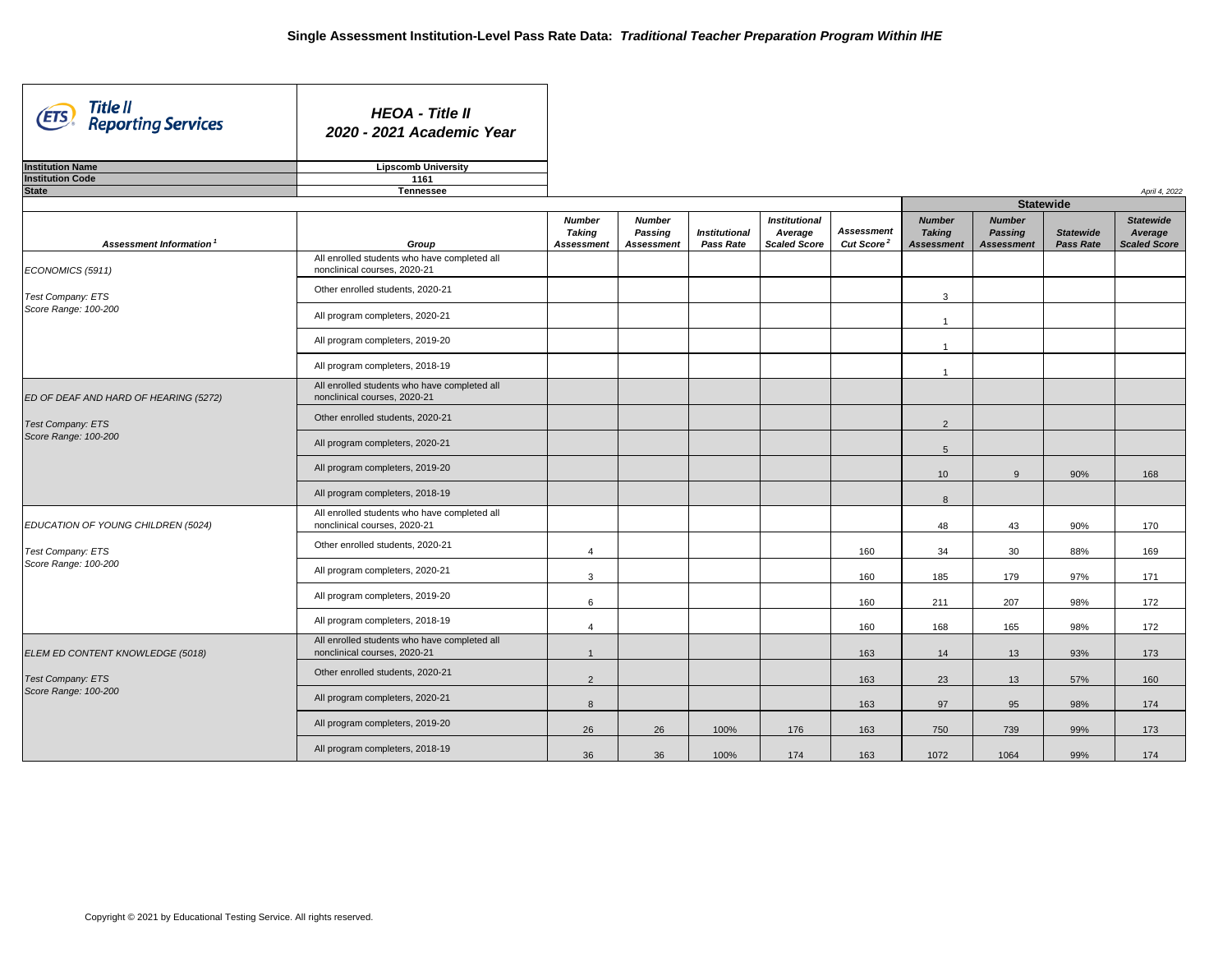| Title II<br>(ETS)<br><b>Reporting Services</b> | <b>HEOA - Title II</b><br>2020 - 2021 Academic Year                          |                                |                                                      |                                          |                                                        |                                             |                                                     |                                                      |                                      |                                                    |
|------------------------------------------------|------------------------------------------------------------------------------|--------------------------------|------------------------------------------------------|------------------------------------------|--------------------------------------------------------|---------------------------------------------|-----------------------------------------------------|------------------------------------------------------|--------------------------------------|----------------------------------------------------|
| <b>Institution Name</b>                        | <b>Lipscomb University</b>                                                   |                                |                                                      |                                          |                                                        |                                             |                                                     |                                                      |                                      |                                                    |
| <b>Institution Code</b>                        | 1161                                                                         |                                |                                                      |                                          |                                                        |                                             |                                                     |                                                      |                                      |                                                    |
| <b>State</b>                                   | <b>Tennessee</b>                                                             |                                |                                                      |                                          |                                                        |                                             |                                                     |                                                      | <b>Statewide</b>                     | April 4, 2022                                      |
|                                                |                                                                              |                                |                                                      |                                          |                                                        |                                             |                                                     |                                                      |                                      |                                                    |
| <b>Assessment Information</b>                  | Group                                                                        | <b>Number</b><br><b>Taking</b> | <b>Number</b><br><b>Passing</b><br><b>Assessment</b> | <b>Institutional</b><br><b>Pass Rate</b> | <b>Institutional</b><br>Average<br><b>Scaled Score</b> | <b>Assessment</b><br>Cut Score <sup>2</sup> | <b>Number</b><br><b>Taking</b><br><b>Assessment</b> | <b>Number</b><br><b>Passing</b><br><b>Assessment</b> | <b>Statewide</b><br><b>Pass Rate</b> | <b>Statewide</b><br>Average<br><b>Scaled Score</b> |
| ELEM ED CURR INSTRUC ASSESSMENT (5017)         | All enrolled students who have completed all<br>nonclinical courses, 2020-21 | <b>Assessment</b>              |                                                      |                                          |                                                        |                                             | $\overline{2}$                                      |                                                      |                                      |                                                    |
| Test Company: ETS                              | Other enrolled students, 2020-21                                             |                                |                                                      |                                          |                                                        |                                             | 6                                                   |                                                      |                                      |                                                    |
| Score Range: 100-200                           | All program completers, 2020-21                                              |                                |                                                      |                                          |                                                        |                                             | 25                                                  | 24                                                   | 96%                                  | 174                                                |
|                                                | All program completers, 2019-20                                              | 12                             | 12                                                   | 100%                                     | 174                                                    | 153                                         | 208                                                 | 204                                                  | 98%                                  | 171                                                |
|                                                | All program completers, 2018-19                                              | 31                             | 31                                                   | 100%                                     | 172                                                    | 153                                         | 891                                                 | 891                                                  | 100%                                 | 172                                                |
| ELEM ED MULTI SUBJ MATHEMATICS (5003)          | All enrolled students who have completed all<br>nonclinical courses, 2020-21 |                                |                                                      |                                          |                                                        | 157                                         | 201                                                 | 185                                                  | 92%                                  | 173                                                |
| <b>Test Company: ETS</b>                       | Other enrolled students, 2020-21                                             | 29                             | 26                                                   | 90%                                      | 177                                                    | 157                                         | 360                                                 | 314                                                  | 87%                                  | 175                                                |
| Score Range: 100-200                           | All program completers, 2020-21                                              | 14                             | 14                                                   | 100%                                     | 171                                                    | 157                                         | 778                                                 | 763                                                  | 98%                                  | 177                                                |
|                                                | All program completers, 2019-20                                              | $\mathbf{3}$                   |                                                      |                                          |                                                        | 157                                         | 247                                                 | 238                                                  | 96%                                  | 176                                                |
|                                                | All program completers, 2018-19                                              |                                |                                                      |                                          |                                                        | 157                                         | 23                                                  | 21                                                   | 91%                                  | 176                                                |
| ELEM ED MULTI SUBJ READING LANG ARTS (5002)    | All enrolled students who have completed all<br>nonclinical courses, 2020-21 | $\overline{4}$                 |                                                      |                                          |                                                        | 157                                         | 204                                                 | 189                                                  | 93%                                  | 171                                                |
| <b>Test Company: ETS</b>                       | Other enrolled students, 2020-21                                             | 28                             | 28                                                   | 100%                                     | 174                                                    | 157                                         | 354                                                 | 328                                                  | 93%                                  | 171                                                |
| Score Range: 100-200                           | All program completers, 2020-21                                              | 14                             | 14                                                   | 100%                                     | 171                                                    | 157                                         | 776                                                 | 767                                                  | 99%                                  | 172                                                |
|                                                | All program completers, 2019-20                                              | $\mathbf{3}$                   |                                                      |                                          |                                                        | 157                                         | 249                                                 | 245                                                  | 98%                                  | 173                                                |
|                                                | All program completers, 2018-19                                              | $\overline{1}$                 |                                                      |                                          |                                                        | 157                                         | 22                                                  | 21                                                   | 95%                                  | 175                                                |
| ELEM ED MULTI SUBJ SCIENCES (5005)             | All enrolled students who have completed all<br>nonclinical courses, 2020-21 | 4                              |                                                      |                                          |                                                        | 159                                         | 205                                                 | 186                                                  | 91%                                  | 171                                                |
| <b>Test Company: ETS</b>                       | Other enrolled students, 2020-21                                             | 27                             | 22                                                   | 81%                                      | 168                                                    | 159                                         | 355                                                 | 295                                                  | 83%                                  | 170                                                |
| Score Range: 100-200                           | All program completers, 2020-21                                              | 15                             | 15                                                   | 100%                                     | 170                                                    | 159                                         | 776                                                 | 757                                                  | 98%                                  | 173                                                |
|                                                | All program completers, 2019-20                                              | $\mathbf{3}$                   |                                                      |                                          |                                                        | 159                                         | 246                                                 | 236                                                  | 96%                                  | 171                                                |
|                                                | All program completers, 2018-19                                              |                                |                                                      |                                          |                                                        | 159                                         | 23                                                  | 21                                                   | 91%                                  | 172                                                |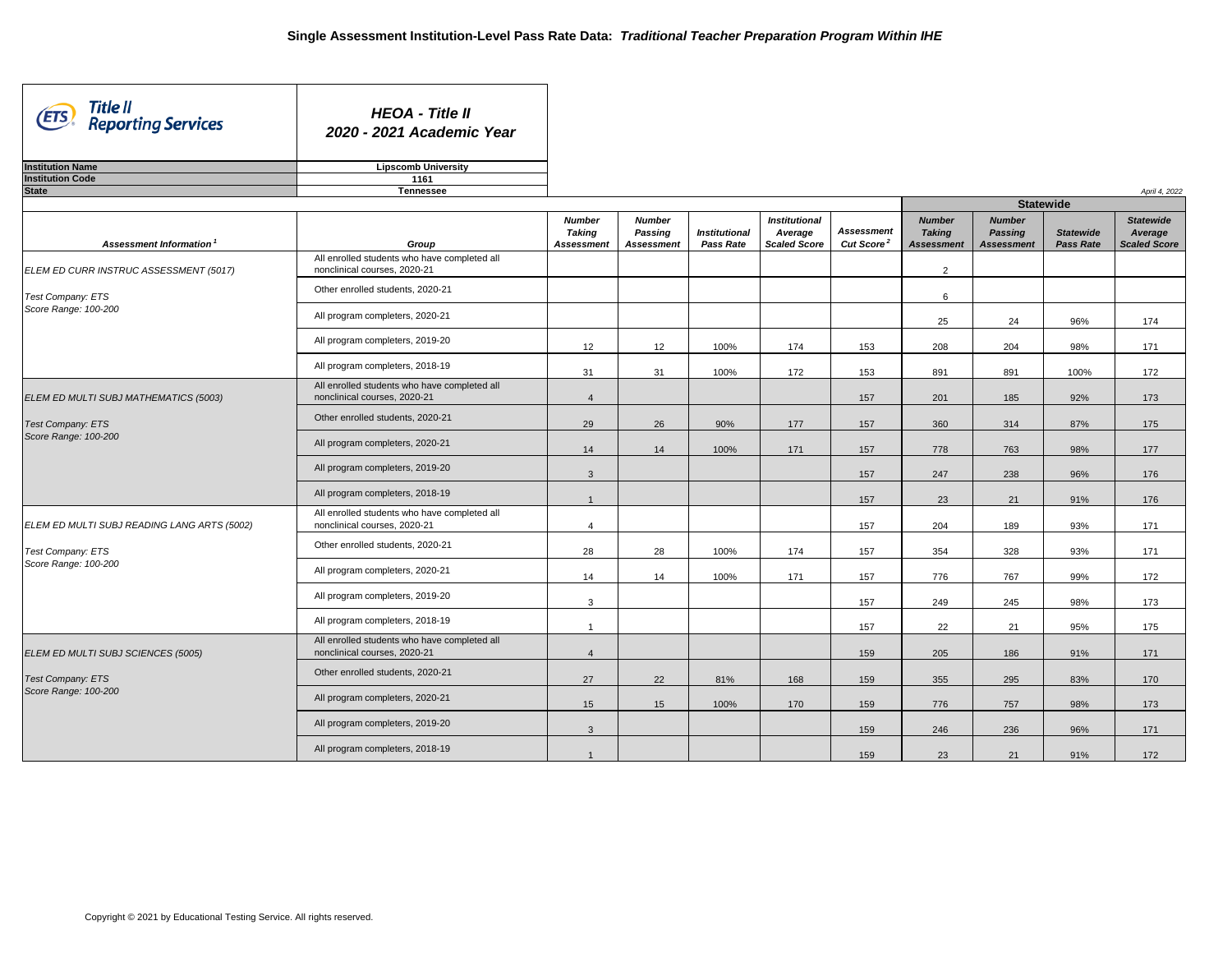| Title II<br>(ETS)<br><b>Reporting Services</b>          | <b>HEOA - Title II</b><br>2020 - 2021 Academic Year                          |                                                     |                                                      |                                          |                                                        |                                             |                                                     |                                                      |                                      |                                                    |
|---------------------------------------------------------|------------------------------------------------------------------------------|-----------------------------------------------------|------------------------------------------------------|------------------------------------------|--------------------------------------------------------|---------------------------------------------|-----------------------------------------------------|------------------------------------------------------|--------------------------------------|----------------------------------------------------|
| <b>Institution Name</b>                                 | <b>Lipscomb University</b>                                                   |                                                     |                                                      |                                          |                                                        |                                             |                                                     |                                                      |                                      |                                                    |
| <b>Institution Code</b>                                 | 1161                                                                         |                                                     |                                                      |                                          |                                                        |                                             |                                                     |                                                      |                                      |                                                    |
| <b>State</b>                                            | <b>Tennessee</b>                                                             |                                                     |                                                      |                                          |                                                        |                                             |                                                     |                                                      |                                      | April 4, 2022                                      |
|                                                         |                                                                              |                                                     |                                                      |                                          |                                                        |                                             |                                                     |                                                      | <b>Statewide</b>                     |                                                    |
| Assessment Information <sup>1</sup>                     | Group                                                                        | <b>Number</b><br><b>Taking</b><br><b>Assessment</b> | <b>Number</b><br><b>Passing</b><br><b>Assessment</b> | <b>Institutional</b><br><b>Pass Rate</b> | <b>Institutional</b><br>Average<br><b>Scaled Score</b> | <b>Assessment</b><br>Cut Score <sup>2</sup> | <b>Number</b><br><b>Taking</b><br><b>Assessment</b> | <b>Number</b><br><b>Passing</b><br><b>Assessment</b> | <b>Statewide</b><br><b>Pass Rate</b> | <b>Statewide</b><br>Average<br><b>Scaled Score</b> |
| ELEM ED MULTI SUBJ SOCIAL STUDIES (5004)                | All enrolled students who have completed all<br>nonclinical courses, 2020-21 | 4                                                   |                                                      |                                          |                                                        | 155                                         | 202                                                 | 177                                                  | 88%                                  | 167                                                |
| Test Company: ETS                                       | Other enrolled students, 2020-21                                             | 24                                                  | 20                                                   | 83%                                      | 168                                                    | 155                                         | 346                                                 | 282                                                  | 82%                                  | 166                                                |
| Score Range: 100-200                                    | All program completers, 2020-21                                              | 15                                                  | 15                                                   | 100%                                     | 168                                                    | 155                                         | 775                                                 | 745                                                  | 96%                                  | 168                                                |
|                                                         | All program completers, 2019-20                                              | 3                                                   |                                                      |                                          |                                                        | 155                                         | 247                                                 | 236                                                  | 96%                                  | 167                                                |
|                                                         | All program completers, 2018-19                                              |                                                     |                                                      |                                          |                                                        | 155                                         | 22                                                  | 21                                                   | 95%                                  | 174                                                |
| ENGLISH LANGUAGE ARTS: CK (5038)                        | All enrolled students who have completed all<br>nonclinical courses, 2020-21 | $\overline{2}$                                      |                                                      |                                          |                                                        | 167                                         | 29                                                  | 28                                                   | 97%                                  | 180                                                |
| <b>Test Company: ETS</b>                                | Other enrolled students, 2020-21                                             | $\overline{4}$                                      |                                                      |                                          |                                                        | 167                                         | 84                                                  | 76                                                   | 90%                                  | 178                                                |
| Score Range: 100-200                                    | All program completers, 2020-21                                              | 6                                                   |                                                      |                                          |                                                        | 167                                         | 130                                                 | 125                                                  | 96%                                  | 181                                                |
|                                                         | All program completers, 2019-20                                              | $\mathbf{3}$                                        |                                                      |                                          |                                                        | 167                                         | 130                                                 | 129                                                  | 99%                                  | 180                                                |
|                                                         | All program completers, 2018-19                                              | $\mathbf{3}$                                        |                                                      |                                          |                                                        | 167                                         | 137                                                 | 137                                                  | 100%                                 | 181                                                |
| ENGLISH TO SPEAKERS OF OTHER LANGUAGES (DISC)<br>(5361) | All enrolled students who have completed all<br>nonclinical courses, 2020-21 |                                                     |                                                      |                                          |                                                        |                                             |                                                     |                                                      |                                      |                                                    |
| Test Company: ETS                                       | Other enrolled students, 2020-21                                             |                                                     |                                                      |                                          |                                                        |                                             |                                                     |                                                      |                                      |                                                    |
| Score Range: 100-200                                    | All program completers, 2020-21                                              |                                                     |                                                      |                                          |                                                        |                                             |                                                     |                                                      |                                      |                                                    |
|                                                         | All program completers, 2019-20                                              |                                                     |                                                      |                                          |                                                        |                                             |                                                     |                                                      |                                      |                                                    |
|                                                         | All program completers, 2018-19                                              |                                                     |                                                      |                                          |                                                        |                                             | $\overline{1}$                                      |                                                      |                                      |                                                    |
| ENGLISH TO SPEAKERS OF OTHER LANGUAGES (5362)           | All enrolled students who have completed all<br>nonclinical courses, 2020-21 | $\overline{4}$                                      |                                                      |                                          |                                                        | 155                                         | 39                                                  | 38                                                   | 97%                                  | 173                                                |
| <b>Test Company: ETS</b>                                | Other enrolled students, 2020-21                                             | 8                                                   |                                                      |                                          |                                                        | 155                                         | 38                                                  | 36                                                   | 95%                                  | 174                                                |
| Score Range: 100-200                                    | All program completers, 2020-21                                              | 19                                                  | 19                                                   | 100%                                     | 171                                                    | 155                                         | 59                                                  | 59                                                   | 100%                                 | 179                                                |
|                                                         | All program completers, 2019-20                                              | 24                                                  | 24                                                   | 100%                                     | 175                                                    | 155                                         | 60                                                  | 60                                                   | 100%                                 | 177                                                |
|                                                         | All program completers, 2018-19                                              | 30                                                  | 30                                                   | 100%                                     | 171                                                    | 155                                         | 83                                                  | 83                                                   | 100%                                 | 176                                                |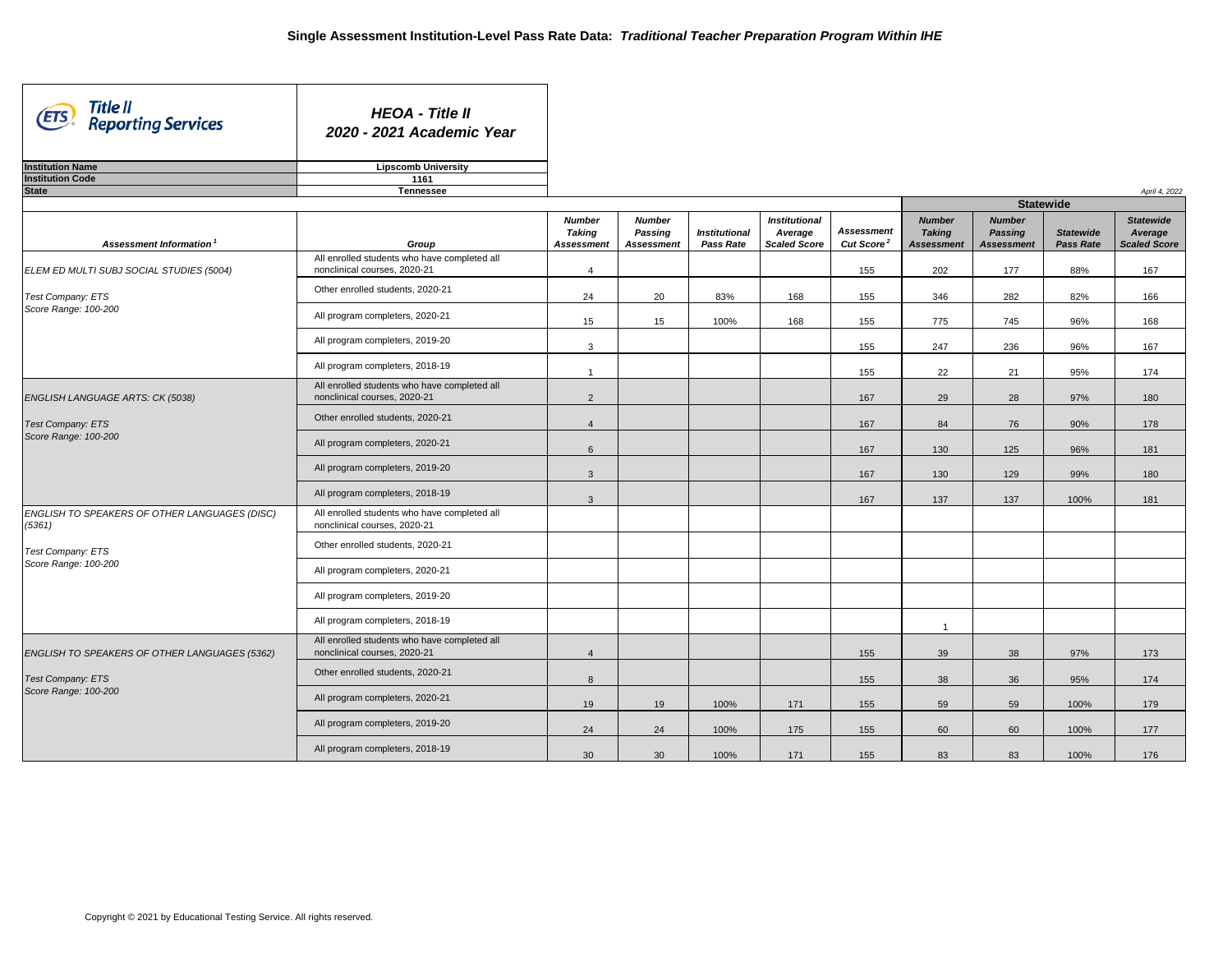┓

| Title II<br>(ETS)<br><b>Reporting Services</b> | <b>HEOA - Title II</b><br>2020 - 2021 Academic Year                          |                                                     |                                                      |                                          |                                                        |                                             |                                               |
|------------------------------------------------|------------------------------------------------------------------------------|-----------------------------------------------------|------------------------------------------------------|------------------------------------------|--------------------------------------------------------|---------------------------------------------|-----------------------------------------------|
| <b>Institution Name</b>                        | <b>Lipscomb University</b>                                                   |                                                     |                                                      |                                          |                                                        |                                             |                                               |
| <b>Institution Code</b>                        | 1161                                                                         |                                                     |                                                      |                                          |                                                        |                                             |                                               |
| <b>State</b>                                   | <b>Tennessee</b>                                                             |                                                     |                                                      |                                          |                                                        |                                             |                                               |
| Assessment Information <sup>1</sup>            | Group                                                                        | <b>Number</b><br><b>Taking</b><br><b>Assessment</b> | <b>Number</b><br><b>Passing</b><br><b>Assessment</b> | <b>Institutional</b><br><b>Pass Rate</b> | <b>Institutional</b><br>Average<br><b>Scaled Score</b> | <b>Assessment</b><br>Cut Score <sup>2</sup> | <b>Numb</b><br><b>Takin</b><br><b>Assessn</b> |
| FAMILY AND CONSUMER SCIENCES (5122)            | All enrolled students who have completed all<br>nonclinical courses, 2020-21 |                                                     |                                                      |                                          |                                                        |                                             |                                               |
| Test Company: ETS                              | Other enrolled students, 2020-21                                             |                                                     |                                                      |                                          |                                                        |                                             | -1                                            |
| Score Range: 100-200                           | All program completers, 2020-21                                              |                                                     |                                                      |                                          |                                                        |                                             | 2                                             |
|                                                | All program completers, 2019-20                                              |                                                     |                                                      |                                          |                                                        |                                             | 6                                             |
|                                                | All program completers, 2018-19                                              |                                                     |                                                      |                                          |                                                        |                                             | -1                                            |
| FRENCH WORLD LANGUAGE (5174)                   | All enrolled students who have completed all<br>nonclinical courses, 2020-21 |                                                     |                                                      |                                          |                                                        |                                             |                                               |
| Test Company: ETS                              | Other enrolled students, 2020-21                                             |                                                     |                                                      |                                          |                                                        |                                             | $\overline{2}$                                |
| Score Range: 100-200                           | All program completers, 2020-21                                              |                                                     |                                                      |                                          |                                                        |                                             | $\mathbf 1$                                   |
|                                                | All program completers, 2019-20                                              |                                                     |                                                      |                                          |                                                        |                                             |                                               |
|                                                | All program completers, 2018-19                                              |                                                     |                                                      |                                          |                                                        |                                             | 2                                             |
| GEOGRAPHY (5921)                               | All enrolled students who have completed all<br>nonclinical courses, 2020-21 |                                                     |                                                      |                                          |                                                        |                                             | -1                                            |
| Test Company: ETS                              | Other enrolled students, 2020-21                                             |                                                     |                                                      |                                          |                                                        |                                             | 2                                             |
| Score Range: 100-200                           | All program completers, 2020-21                                              |                                                     |                                                      |                                          |                                                        |                                             |                                               |
|                                                | All program completers, 2019-20                                              |                                                     |                                                      |                                          |                                                        |                                             | 5                                             |
|                                                | All program completers, 2018-19                                              |                                                     |                                                      |                                          |                                                        |                                             | $\overline{2}$                                |
| <b>GERMAN WORLD LANGUAGE (5183)</b>            | All enrolled students who have completed all<br>nonclinical courses, 2020-21 |                                                     |                                                      |                                          |                                                        |                                             |                                               |
| <b>Test Company: ETS</b>                       | Other enrolled students, 2020-21                                             |                                                     |                                                      |                                          |                                                        |                                             | $\overline{2}$                                |
| Score Range: 100-200                           | All program completers, 2020-21                                              |                                                     |                                                      |                                          |                                                        |                                             | 3                                             |
|                                                | All program completers, 2019-20                                              |                                                     |                                                      |                                          |                                                        |                                             |                                               |
|                                                | All program completers, 2018-19                                              |                                                     |                                                      |                                          |                                                        |                                             |                                               |

|                                             |                                                     |                                                      |                                      | April 4, 2022                                      |
|---------------------------------------------|-----------------------------------------------------|------------------------------------------------------|--------------------------------------|----------------------------------------------------|
|                                             |                                                     |                                                      | <b>Statewide</b>                     |                                                    |
| <b>Assessment</b><br>Cut Score <sup>2</sup> | <b>Number</b><br><b>Taking</b><br><b>Assessment</b> | <b>Number</b><br><b>Passing</b><br><b>Assessment</b> | <b>Statewide</b><br><b>Pass Rate</b> | <b>Statewide</b><br>Average<br><b>Scaled Score</b> |
|                                             |                                                     |                                                      |                                      |                                                    |
|                                             |                                                     |                                                      |                                      |                                                    |
|                                             | $\mathbf{1}$                                        |                                                      |                                      |                                                    |
|                                             | $\overline{2}$                                      |                                                      |                                      |                                                    |
|                                             | 6                                                   |                                                      |                                      |                                                    |
|                                             | 1                                                   |                                                      |                                      |                                                    |
|                                             |                                                     |                                                      |                                      |                                                    |
|                                             | $\sqrt{2}$                                          |                                                      |                                      |                                                    |
|                                             | $\mathbf{1}$                                        |                                                      |                                      |                                                    |
|                                             |                                                     |                                                      |                                      |                                                    |
|                                             | $\overline{c}$                                      |                                                      |                                      |                                                    |
|                                             | $\mathbf{1}$                                        |                                                      |                                      |                                                    |
|                                             | $\overline{2}$                                      |                                                      |                                      |                                                    |
|                                             |                                                     |                                                      |                                      |                                                    |
|                                             | 5                                                   |                                                      |                                      |                                                    |
|                                             | $\overline{c}$                                      |                                                      |                                      |                                                    |
|                                             |                                                     |                                                      |                                      |                                                    |
|                                             | $\overline{2}$                                      |                                                      |                                      |                                                    |
|                                             | 3                                                   |                                                      |                                      |                                                    |
|                                             |                                                     |                                                      |                                      |                                                    |
|                                             |                                                     |                                                      |                                      |                                                    |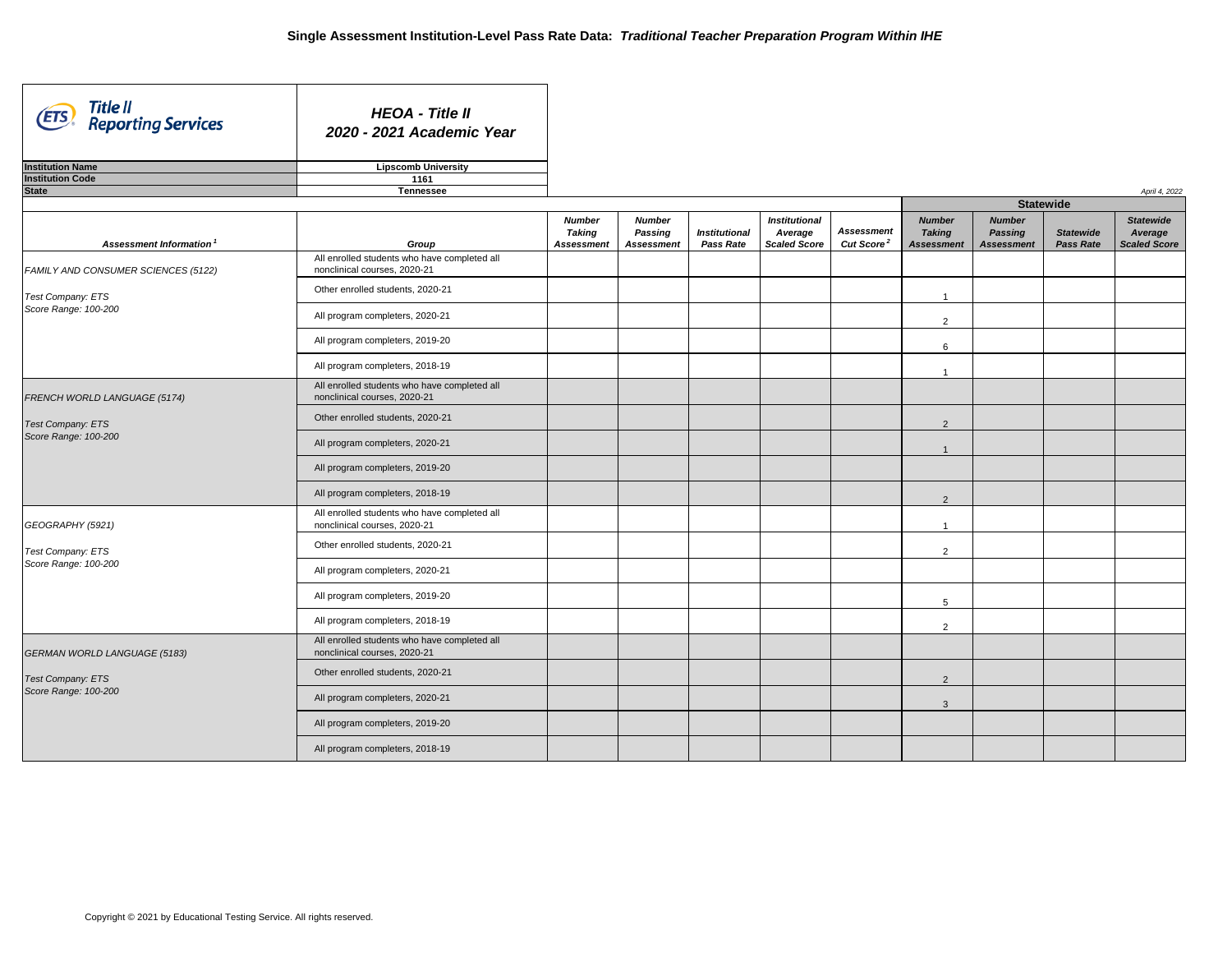| Title II<br>(ETS)<br><b>Reporting Services</b> | <b>HEOA - Title II</b><br>2020 - 2021 Academic Year                             |                                                     |                                                      |                                          |                                                        |                                             |                                                     |                                                      |                                      |                                                    |
|------------------------------------------------|---------------------------------------------------------------------------------|-----------------------------------------------------|------------------------------------------------------|------------------------------------------|--------------------------------------------------------|---------------------------------------------|-----------------------------------------------------|------------------------------------------------------|--------------------------------------|----------------------------------------------------|
| <b>Institution Name</b>                        | <b>Lipscomb University</b>                                                      |                                                     |                                                      |                                          |                                                        |                                             |                                                     |                                                      |                                      |                                                    |
| <b>Institution Code</b>                        | 1161                                                                            |                                                     |                                                      |                                          |                                                        |                                             |                                                     |                                                      |                                      |                                                    |
| <b>State</b>                                   | <b>Tennessee</b>                                                                |                                                     |                                                      |                                          |                                                        |                                             |                                                     |                                                      |                                      | April 4, 2022                                      |
|                                                |                                                                                 |                                                     |                                                      |                                          |                                                        |                                             |                                                     | <b>Statewide</b>                                     |                                      |                                                    |
| Assessment Information <sup>1</sup>            | Group                                                                           | <b>Number</b><br><b>Taking</b><br><b>Assessment</b> | <b>Number</b><br><b>Passing</b><br><b>Assessment</b> | <b>Institutional</b><br><b>Pass Rate</b> | <b>Institutional</b><br>Average<br><b>Scaled Score</b> | <b>Assessment</b><br>Cut Score <sup>2</sup> | <b>Number</b><br><b>Taking</b><br><b>Assessment</b> | <b>Number</b><br><b>Passing</b><br><b>Assessment</b> | <b>Statewide</b><br><b>Pass Rate</b> | <b>Statewide</b><br>Average<br><b>Scaled Score</b> |
| GIFTED EDUCATION (5358)                        | All enrolled students who have completed all<br>nonclinical courses, 2020-21    |                                                     |                                                      |                                          |                                                        |                                             |                                                     |                                                      |                                      |                                                    |
| Test Company: ETS                              | Other enrolled students, 2020-21                                                |                                                     |                                                      |                                          |                                                        |                                             |                                                     |                                                      |                                      |                                                    |
| Score Range: 100-200                           | All program completers, 2020-21                                                 |                                                     |                                                      |                                          |                                                        |                                             |                                                     |                                                      |                                      |                                                    |
|                                                | All program completers, 2019-20                                                 |                                                     |                                                      |                                          |                                                        |                                             |                                                     |                                                      |                                      |                                                    |
|                                                | All program completers, 2018-19                                                 |                                                     |                                                      |                                          |                                                        |                                             |                                                     |                                                      |                                      |                                                    |
| GOVERNMENT POLITICAL SCIENCE (5931)            | All enrolled students who have completed all<br>nonclinical courses, 2020-21    |                                                     |                                                      |                                          |                                                        |                                             |                                                     |                                                      |                                      |                                                    |
| <b>Test Company: ETS</b>                       | Other enrolled students, 2020-21                                                |                                                     |                                                      |                                          |                                                        | 149                                         | 6                                                   |                                                      |                                      |                                                    |
| Score Range: 100-200                           | All program completers, 2020-21                                                 |                                                     |                                                      |                                          |                                                        |                                             | 5                                                   |                                                      |                                      |                                                    |
|                                                | All program completers, 2019-20                                                 |                                                     |                                                      |                                          |                                                        |                                             | $\overline{7}$                                      |                                                      |                                      |                                                    |
|                                                | All program completers, 2018-19                                                 |                                                     |                                                      |                                          |                                                        | 149                                         | 14                                                  | 14                                                   | 100%                                 | 172                                                |
| <b>HEALTH EDUCATION (5551)</b>                 | All enrolled students who have completed all<br>nonclinical courses, 2020-21    |                                                     |                                                      |                                          |                                                        |                                             | $\mathbf{3}$                                        |                                                      |                                      |                                                    |
| Test Company: ETS                              | Other enrolled students, 2020-21                                                |                                                     |                                                      |                                          |                                                        |                                             | $\mathbf{3}$                                        |                                                      |                                      |                                                    |
| Score Range: 100-200                           | All program completers, 2020-21                                                 | $\overline{2}$                                      |                                                      |                                          |                                                        | 144                                         | 23                                                  | 23                                                   | 100%                                 | 162                                                |
|                                                | All program completers, 2019-20                                                 |                                                     |                                                      |                                          |                                                        |                                             | 15                                                  | 15                                                   | 100%                                 | 168                                                |
|                                                | All program completers, 2018-19<br>All enrolled students who have completed all |                                                     |                                                      |                                          |                                                        | 144                                         | 22                                                  | 22                                                   | 100%                                 | 161                                                |
| <b>LATIN</b> (5601)                            | nonclinical courses, 2020-21                                                    |                                                     |                                                      |                                          |                                                        |                                             |                                                     |                                                      |                                      |                                                    |
| <b>Test Company: ETS</b>                       | Other enrolled students, 2020-21                                                |                                                     |                                                      |                                          |                                                        |                                             |                                                     |                                                      |                                      |                                                    |
| Score Range: 100-200                           | All program completers, 2020-21                                                 |                                                     |                                                      |                                          |                                                        |                                             |                                                     |                                                      |                                      |                                                    |
|                                                | All program completers, 2019-20                                                 |                                                     |                                                      |                                          |                                                        |                                             |                                                     |                                                      |                                      |                                                    |
|                                                | All program completers, 2018-19                                                 |                                                     |                                                      |                                          |                                                        |                                             | 2                                                   |                                                      |                                      |                                                    |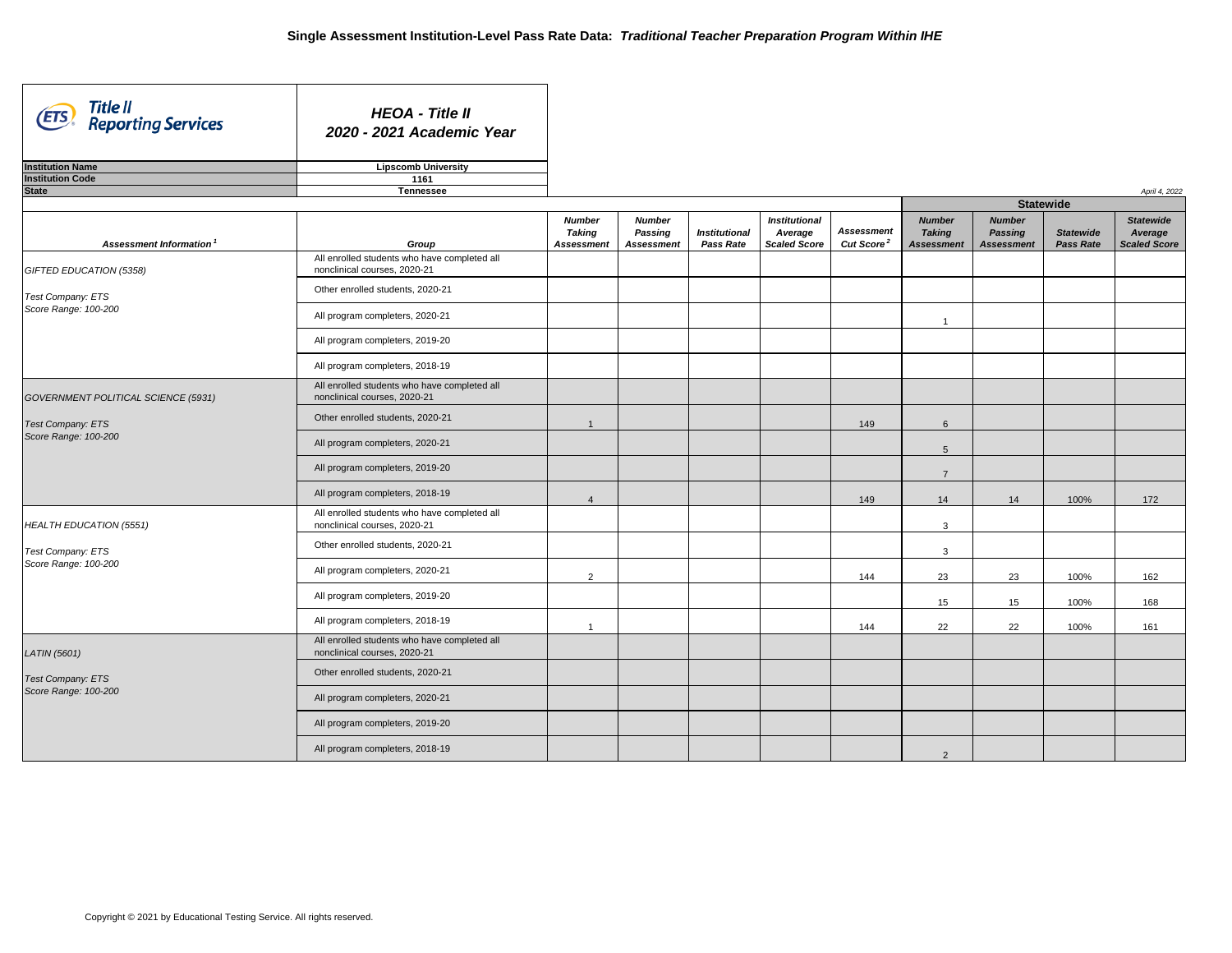| Title II<br>(ETS)<br><b>Reporting Services</b> | <b>HEOA - Title II</b><br>2020 - 2021 Academic Year                          |                                                     |                                                      |                                          |                                                        |                                             |                                                     |                                                      |                                      |                                             |
|------------------------------------------------|------------------------------------------------------------------------------|-----------------------------------------------------|------------------------------------------------------|------------------------------------------|--------------------------------------------------------|---------------------------------------------|-----------------------------------------------------|------------------------------------------------------|--------------------------------------|---------------------------------------------|
| <b>Institution Name</b>                        | <b>Lipscomb University</b>                                                   |                                                     |                                                      |                                          |                                                        |                                             |                                                     |                                                      |                                      |                                             |
| <b>Institution Code</b>                        | 1161                                                                         |                                                     |                                                      |                                          |                                                        |                                             |                                                     |                                                      |                                      |                                             |
| <b>State</b>                                   | <b>Tennessee</b>                                                             |                                                     |                                                      |                                          |                                                        |                                             |                                                     | <b>Statewide</b>                                     |                                      | April 4, 2022                               |
| Assessment Information <sup>1</sup>            | Group                                                                        | <b>Number</b><br><b>Taking</b><br><b>Assessment</b> | <b>Number</b><br><b>Passing</b><br><b>Assessment</b> | <b>Institutional</b><br><b>Pass Rate</b> | <b>Institutional</b><br>Average<br><b>Scaled Score</b> | <b>Assessment</b><br>Cut Score <sup>2</sup> | <b>Number</b><br><b>Taking</b><br><b>Assessment</b> | <b>Number</b><br><b>Passing</b><br><b>Assessment</b> | <b>Statewide</b><br><b>Pass Rate</b> | <b>Statewide</b><br>Average<br>Scaled Score |
| LIBRARY MEDIA SPECIALIST (5311)                | All enrolled students who have completed all<br>nonclinical courses, 2020-21 |                                                     |                                                      |                                          |                                                        |                                             |                                                     |                                                      |                                      |                                             |
| Test Company: ETS                              | Other enrolled students, 2020-21                                             |                                                     |                                                      |                                          |                                                        |                                             |                                                     |                                                      |                                      |                                             |
| Score Range: 100-200                           | All program completers, 2020-21                                              |                                                     |                                                      |                                          |                                                        |                                             | 6                                                   |                                                      |                                      |                                             |
|                                                | All program completers, 2019-20                                              |                                                     |                                                      |                                          |                                                        |                                             | 6                                                   |                                                      |                                      |                                             |
|                                                | All program completers, 2018-19                                              |                                                     |                                                      |                                          |                                                        |                                             | 3                                                   |                                                      |                                      |                                             |
| <b>MARKETING EDUCATION (5561)</b>              | All enrolled students who have completed all<br>nonclinical courses, 2020-21 |                                                     |                                                      |                                          |                                                        |                                             |                                                     |                                                      |                                      |                                             |
| <b>Test Company: ETS</b>                       | Other enrolled students, 2020-21                                             |                                                     |                                                      |                                          |                                                        | 169                                         |                                                     |                                                      |                                      |                                             |
| Score Range: 100-200                           | All program completers, 2020-21                                              |                                                     |                                                      |                                          |                                                        |                                             |                                                     |                                                      |                                      |                                             |
|                                                | All program completers, 2019-20                                              |                                                     |                                                      |                                          |                                                        |                                             |                                                     |                                                      |                                      |                                             |
|                                                | All program completers, 2018-19                                              |                                                     |                                                      |                                          |                                                        |                                             |                                                     |                                                      |                                      |                                             |
| MATHEMATICS CONTENT KNOWLEDGE (5161)           | All enrolled students who have completed all<br>nonclinical courses, 2020-21 |                                                     |                                                      |                                          |                                                        |                                             | $\overline{7}$                                      |                                                      |                                      |                                             |
| Test Company: ETS                              | Other enrolled students, 2020-21                                             |                                                     |                                                      |                                          |                                                        | 160                                         | 47                                                  | 29                                                   | 62%                                  | 159                                         |
| Score Range: 100-200                           | All program completers, 2020-21                                              |                                                     |                                                      |                                          |                                                        | 160                                         | 53                                                  | 51                                                   | 96%                                  | 171                                         |
|                                                | All program completers, 2019-20                                              |                                                     |                                                      |                                          |                                                        | 160                                         | 43                                                  | 38                                                   | 88%                                  | 169                                         |
|                                                | All program completers, 2018-19                                              |                                                     |                                                      |                                          |                                                        | 160                                         | 52                                                  | 52                                                   | 100%                                 | 170                                         |
| MIDDLE SCHOOL CONTENT KNOWLEDGE (5146)         | All enrolled students who have completed all<br>nonclinical courses, 2020-21 |                                                     |                                                      |                                          |                                                        |                                             |                                                     |                                                      |                                      |                                             |
| <b>Test Company: ETS</b>                       | Other enrolled students, 2020-21                                             |                                                     |                                                      |                                          |                                                        |                                             |                                                     |                                                      |                                      |                                             |
| Score Range: 100-200                           | All program completers, 2020-21                                              |                                                     |                                                      |                                          |                                                        |                                             |                                                     |                                                      |                                      |                                             |
|                                                | All program completers, 2019-20                                              |                                                     |                                                      |                                          |                                                        |                                             |                                                     |                                                      |                                      |                                             |
|                                                | All program completers, 2018-19                                              |                                                     |                                                      |                                          |                                                        |                                             | $\overline{2}$                                      |                                                      |                                      |                                             |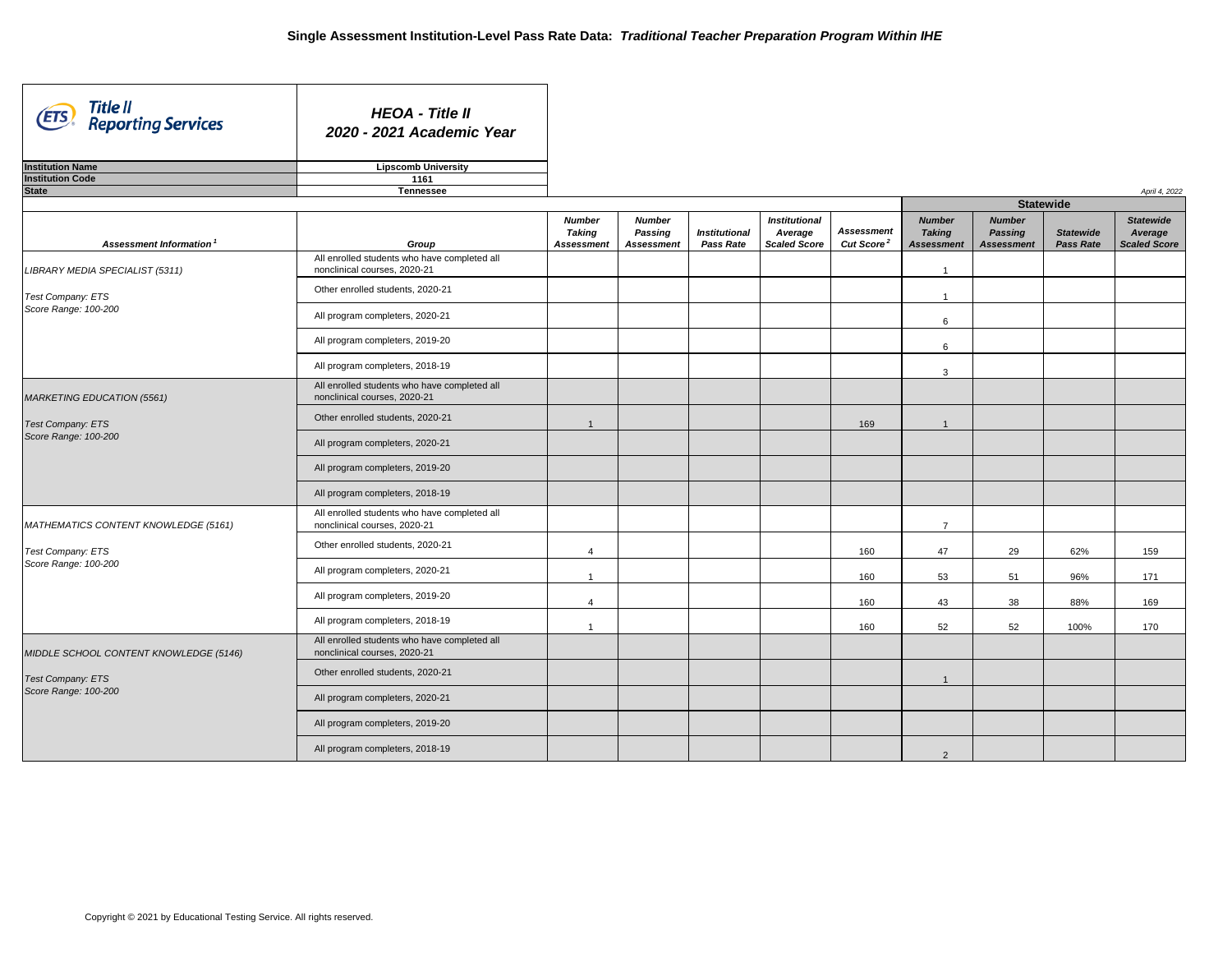| Title II<br>(ETS)<br><b>Reporting Services</b>   | <b>HEOA - Title II</b><br>2020 - 2021 Academic Year                             |                                                     |                                                      |                                          |                                                        |                                             |                                                     |                                                      |                                      |                                                    |
|--------------------------------------------------|---------------------------------------------------------------------------------|-----------------------------------------------------|------------------------------------------------------|------------------------------------------|--------------------------------------------------------|---------------------------------------------|-----------------------------------------------------|------------------------------------------------------|--------------------------------------|----------------------------------------------------|
| <b>Institution Name</b>                          | <b>Lipscomb University</b>                                                      |                                                     |                                                      |                                          |                                                        |                                             |                                                     |                                                      |                                      |                                                    |
| <b>Institution Code</b><br><b>State</b>          | 1161<br><b>Tennessee</b>                                                        |                                                     |                                                      |                                          |                                                        |                                             |                                                     |                                                      |                                      |                                                    |
|                                                  |                                                                                 |                                                     |                                                      |                                          |                                                        |                                             |                                                     | <b>Statewide</b>                                     |                                      | April 4, 2022                                      |
| <b>Assessment Information<sup>1</sup></b>        | Group                                                                           | <b>Number</b><br><b>Taking</b><br><b>Assessment</b> | <b>Number</b><br><b>Passing</b><br><b>Assessment</b> | <b>Institutional</b><br><b>Pass Rate</b> | <b>Institutional</b><br>Average<br><b>Scaled Score</b> | <b>Assessment</b><br>Cut Score <sup>2</sup> | <b>Number</b><br><b>Taking</b><br><b>Assessment</b> | <b>Number</b><br><b>Passing</b><br><b>Assessment</b> | <b>Statewide</b><br><b>Pass Rate</b> | <b>Statewide</b><br>Average<br><b>Scaled Score</b> |
| MIDDLE SCHOOL ENG LANG ARTS (5047)               | All enrolled students who have completed all<br>nonclinical courses, 2020-21    |                                                     |                                                      |                                          |                                                        |                                             |                                                     |                                                      |                                      |                                                    |
| Test Company: ETS                                | Other enrolled students, 2020-21                                                | 6                                                   |                                                      |                                          |                                                        | 164                                         | 15                                                  | $\overline{7}$                                       | 47%                                  | 161                                                |
| Score Range: 100-200                             | All program completers, 2020-21                                                 |                                                     |                                                      |                                          |                                                        |                                             | 12                                                  | 11                                                   | 92%                                  | 172                                                |
|                                                  | All program completers, 2019-20                                                 |                                                     |                                                      |                                          |                                                        |                                             | 4                                                   |                                                      |                                      |                                                    |
|                                                  | All program completers, 2018-19                                                 |                                                     |                                                      |                                          |                                                        |                                             | $5\phantom{.0}$                                     |                                                      |                                      |                                                    |
| MIDDLE SCHOOL MATHEMATICS (5169)                 | All enrolled students who have completed all<br>nonclinical courses, 2020-21    |                                                     |                                                      |                                          |                                                        |                                             | 13                                                  | 12                                                   | 92%                                  | 170                                                |
| <b>Test Company: ETS</b><br>Score Range: 100-200 | Other enrolled students, 2020-21                                                |                                                     |                                                      |                                          |                                                        | 165                                         | 24                                                  | 19                                                   | 79%                                  | 175                                                |
|                                                  | All program completers, 2020-21                                                 |                                                     |                                                      |                                          |                                                        | 165                                         | 31                                                  | 30                                                   | 97%                                  | 174                                                |
|                                                  | All program completers, 2019-20                                                 |                                                     |                                                      |                                          |                                                        |                                             | 25                                                  | 25                                                   | 100%                                 | 175                                                |
|                                                  | All program completers, 2018-19<br>All enrolled students who have completed all | $\mathbf{3}$                                        |                                                      |                                          |                                                        | 165                                         | 32                                                  | 32                                                   | 100%                                 | 175                                                |
| MIDDLE SCHOOL SCIENCE (5440)                     | nonclinical courses, 2020-21                                                    |                                                     |                                                      |                                          |                                                        | 150                                         | 3                                                   |                                                      |                                      |                                                    |
| Test Company: ETS<br>Score Range: 100-200        | Other enrolled students, 2020-21                                                | $\mathbf{3}$                                        |                                                      |                                          |                                                        | 150                                         | 11                                                  | 10 <sup>°</sup>                                      | 91%                                  | 162                                                |
|                                                  | All program completers, 2020-21                                                 |                                                     |                                                      |                                          |                                                        |                                             | 11                                                  | 11                                                   | 100%                                 | 163                                                |
|                                                  | All program completers, 2019-20                                                 |                                                     |                                                      |                                          |                                                        |                                             | 10                                                  | 10                                                   | 100%                                 | 167                                                |
|                                                  | All program completers, 2018-19<br>All enrolled students who have completed all |                                                     |                                                      |                                          |                                                        |                                             | 9                                                   |                                                      |                                      |                                                    |
| MIDDLE SCHOOL SOCIAL STUDIES (5089)              | nonclinical courses, 2020-21                                                    |                                                     |                                                      |                                          |                                                        |                                             |                                                     |                                                      |                                      |                                                    |
| Test Company: ETS<br>Score Range: 100-200        | Other enrolled students, 2020-21                                                |                                                     |                                                      |                                          |                                                        |                                             | $6\overline{6}$                                     |                                                      |                                      |                                                    |
|                                                  | All program completers, 2020-21                                                 |                                                     |                                                      |                                          |                                                        |                                             | $5\overline{)}$                                     |                                                      |                                      |                                                    |
|                                                  | All program completers, 2019-20                                                 |                                                     |                                                      |                                          |                                                        | 146                                         | $\overline{7}$                                      |                                                      |                                      |                                                    |
|                                                  | All program completers, 2018-19                                                 |                                                     |                                                      |                                          |                                                        | 146                                         |                                                     |                                                      |                                      |                                                    |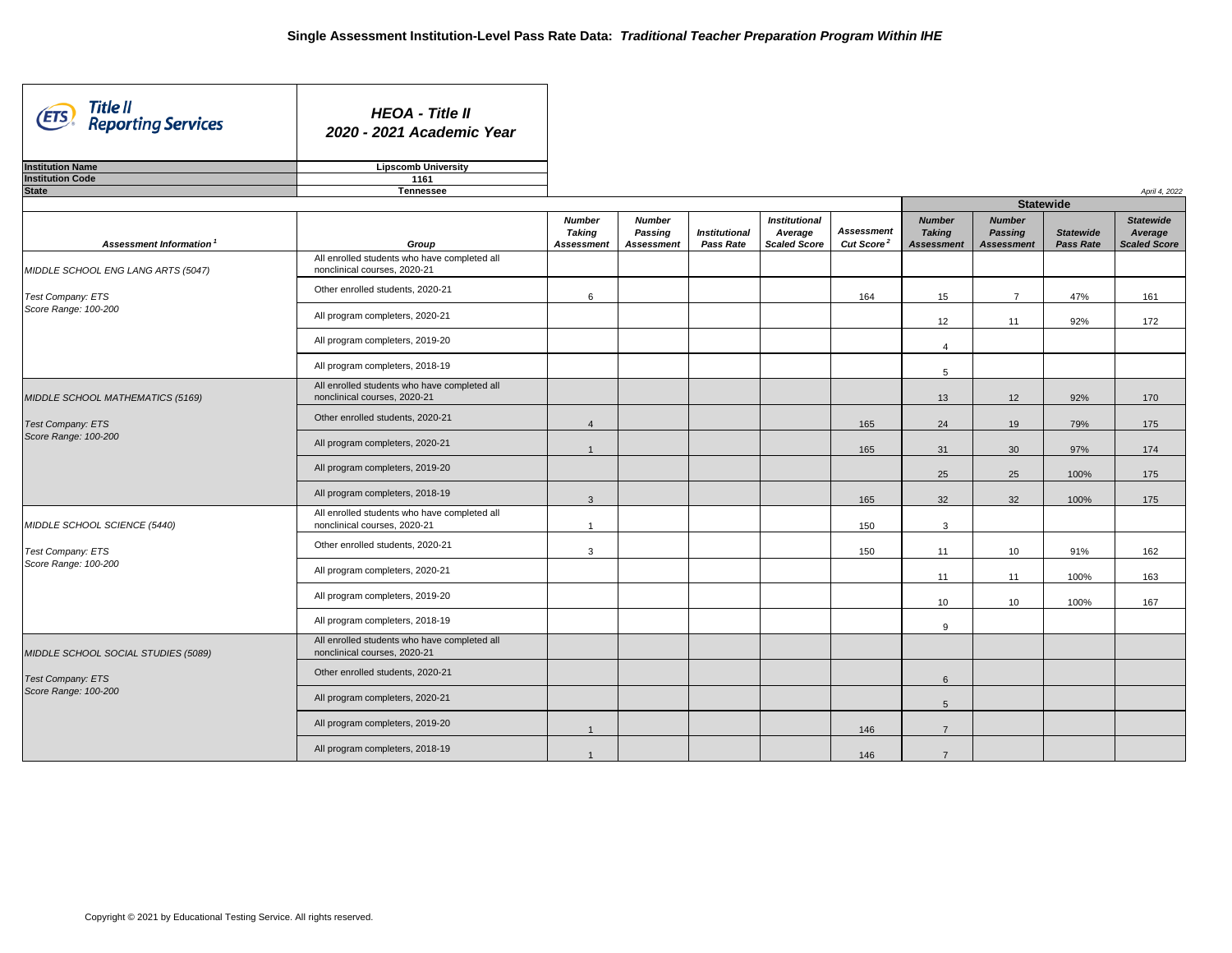| Title II<br><b>ETS</b><br><b>Reporting Services</b> | <b>HEOA - Title II</b><br>2020 - 2021 Academic Year                          |                   |                                 |                      |                      |                        |                         |                                 |                  |                     |
|-----------------------------------------------------|------------------------------------------------------------------------------|-------------------|---------------------------------|----------------------|----------------------|------------------------|-------------------------|---------------------------------|------------------|---------------------|
| <b>Institution Name</b>                             | <b>Lipscomb University</b>                                                   |                   |                                 |                      |                      |                        |                         |                                 |                  |                     |
| <b>Institution Code</b>                             | 1161                                                                         |                   |                                 |                      |                      |                        |                         |                                 |                  |                     |
| <b>State</b>                                        | <b>Tennessee</b>                                                             |                   |                                 |                      |                      |                        |                         | <b>Statewide</b>                |                  | April 4, 2022       |
|                                                     |                                                                              | <b>Number</b>     |                                 |                      | <b>Institutional</b> |                        | <b>Number</b>           |                                 |                  | <b>Statewide</b>    |
|                                                     |                                                                              | <b>Taking</b>     | <b>Number</b><br><b>Passing</b> | <b>Institutional</b> | Average              | <b>Assessment</b>      | <b>Taking</b>           | <b>Number</b><br><b>Passing</b> | <b>Statewide</b> | Average             |
| <b>Assessment Information<sup>1</sup></b>           | Group                                                                        | <b>Assessment</b> | <b>Assessment</b>               | <b>Pass Rate</b>     | <b>Scaled Score</b>  | Cut Score <sup>2</sup> | <b>Assessment</b>       | <b>Assessment</b>               | <b>Pass Rate</b> | <b>Scaled Score</b> |
| MUSIC CONTENT & INSTRUCTION (5114)                  | All enrolled students who have completed all<br>nonclinical courses, 2020-21 |                   |                                 |                      |                      |                        | 27                      | 18                              | 67%              | 165                 |
| Test Company: ETS                                   | Other enrolled students, 2020-21                                             |                   |                                 |                      |                      | 162                    | 49                      | 23                              | 47%              | 162                 |
| Score Range: 100-200                                | All program completers, 2020-21                                              | $\overline{4}$    |                                 |                      |                      | 162                    | 121                     | 115                             | 95%              | 170                 |
|                                                     | All program completers, 2019-20                                              | 3                 |                                 |                      |                      | 162                    | 101                     | 96                              | 95%              | 170                 |
|                                                     | All program completers, 2018-19                                              | 3                 |                                 |                      |                      | 162                    | 119                     | 117                             | 98%              | 171                 |
| PHYSICAL ED CONTENT AND DESIGN (5095)               | All enrolled students who have completed all<br>nonclinical courses, 2020-21 |                   |                                 |                      |                      |                        | 14                      | 11                              | 79%              | 171                 |
| <b>Test Company: ETS</b>                            | Other enrolled students, 2020-21                                             |                   |                                 |                      |                      |                        | 27                      | 14                              | 52%              | 167                 |
| Score Range: 100-200                                | All program completers, 2020-21                                              | $\overline{2}$    |                                 |                      |                      | 169                    | 65                      | 57                              | 88%              | 172                 |
|                                                     | All program completers, 2019-20                                              |                   |                                 |                      |                      | 169                    | 68                      | 64                              | 94%              | 175                 |
|                                                     | All program completers, 2018-19                                              |                   |                                 |                      |                      |                        | 83                      | 81                              | 98%              | 174                 |
| PHYSICS CONTENT KNOWLEDGE (5265)                    | All enrolled students who have completed all<br>nonclinical courses, 2020-21 |                   |                                 |                      |                      |                        | -1                      |                                 |                  |                     |
| Test Company: ETS                                   | Other enrolled students, 2020-21                                             |                   |                                 |                      |                      |                        | 2                       |                                 |                  |                     |
| Score Range: 100-200                                | All program completers, 2020-21                                              |                   |                                 |                      |                      |                        | $\overline{\mathbf{1}}$ |                                 |                  |                     |
|                                                     | All program completers, 2019-20                                              |                   |                                 |                      |                      |                        |                         |                                 |                  |                     |
|                                                     | All program completers, 2018-19                                              |                   |                                 |                      |                      |                        | $\overline{7}$          |                                 |                  |                     |
| PRINC LEARNING AND TEACHING 5-9 (5623)              | All enrolled students who have completed all<br>nonclinical courses, 2020-21 |                   |                                 |                      |                      |                        | $\mathbf{3}$            |                                 |                  |                     |
| Test Company: ETS                                   | Other enrolled students, 2020-21                                             |                   |                                 |                      |                      | 160                    | $\overline{4}$          |                                 |                  |                     |
| Score Range: 100-200                                | All program completers, 2020-21                                              |                   |                                 |                      |                      |                        | 34                      | 33                              | 97%              | 176                 |
|                                                     | All program completers, 2019-20                                              |                   |                                 |                      |                      |                        | 13                      | 13                              | 100%             | 174                 |
|                                                     | All program completers, 2018-19                                              |                   |                                 |                      |                      | 160                    | 31                      | 31                              | 100%             | 174                 |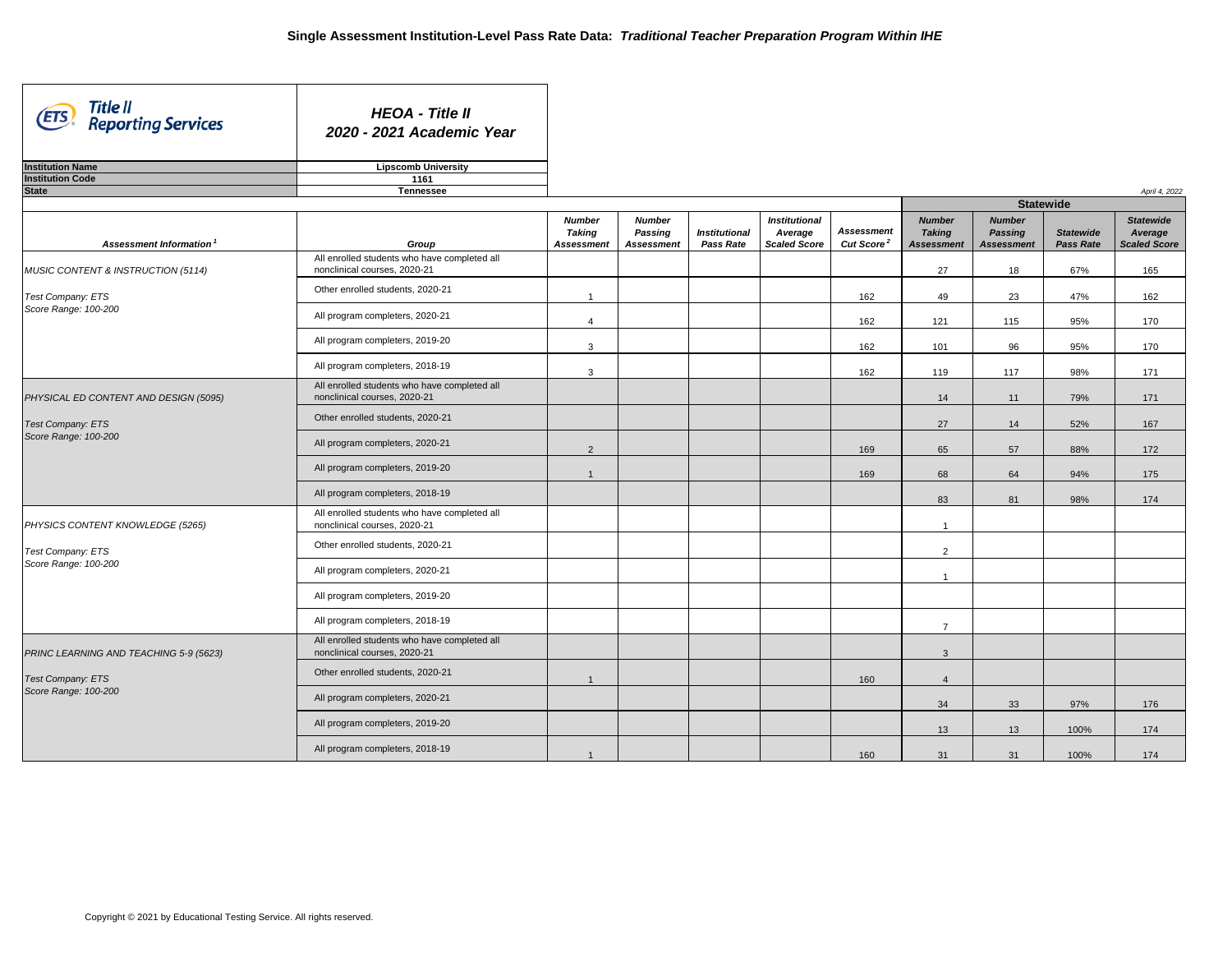| Title II<br>(ETS)<br><b>Reporting Services</b>   | <b>HEOA - Title II</b><br>2020 - 2021 Academic Year                             |                                                     |                                                      |                                          |                                                        |                                                   |                                                     |                                                      |                                      |                                                    |
|--------------------------------------------------|---------------------------------------------------------------------------------|-----------------------------------------------------|------------------------------------------------------|------------------------------------------|--------------------------------------------------------|---------------------------------------------------|-----------------------------------------------------|------------------------------------------------------|--------------------------------------|----------------------------------------------------|
| <b>Institution Name</b>                          | <b>Lipscomb University</b>                                                      |                                                     |                                                      |                                          |                                                        |                                                   |                                                     |                                                      |                                      |                                                    |
| <b>Institution Code</b><br><b>State</b>          | 1161                                                                            |                                                     |                                                      |                                          |                                                        |                                                   |                                                     |                                                      |                                      |                                                    |
|                                                  | <b>Tennessee</b>                                                                |                                                     |                                                      |                                          |                                                        |                                                   |                                                     | <b>Statewide</b>                                     |                                      | April 4, 2022                                      |
| <b>Assessment Information<sup>1</sup></b>        | Group                                                                           | <b>Number</b><br><b>Taking</b><br><b>Assessment</b> | <b>Number</b><br><b>Passing</b><br><b>Assessment</b> | <b>Institutional</b><br><b>Pass Rate</b> | <b>Institutional</b><br>Average<br><b>Scaled Score</b> | <b>Assessment</b><br><b>Cut Score<sup>2</sup></b> | <b>Number</b><br><b>Taking</b><br><b>Assessment</b> | <b>Number</b><br><b>Passing</b><br><b>Assessment</b> | <b>Statewide</b><br><b>Pass Rate</b> | <b>Statewide</b><br>Average<br><b>Scaled Score</b> |
| PRINC LEARNING AND TEACHING 7-12 (5624)          | All enrolled students who have completed all<br>nonclinical courses, 2020-21    |                                                     |                                                      |                                          |                                                        |                                                   | 15                                                  | 13                                                   | 87%                                  | 165                                                |
| Test Company: ETS                                | Other enrolled students, 2020-21                                                |                                                     |                                                      |                                          |                                                        |                                                   | 28                                                  | 22                                                   | 79%                                  | 169                                                |
| Score Range: 100-200                             | All program completers, 2020-21                                                 |                                                     |                                                      |                                          |                                                        | 157                                               | 168                                                 | 166                                                  | 99%                                  | 177                                                |
|                                                  | All program completers, 2019-20                                                 |                                                     |                                                      |                                          |                                                        |                                                   | 80                                                  | 80                                                   | 100%                                 | 175                                                |
|                                                  | All program completers, 2018-19                                                 | 2                                                   |                                                      |                                          |                                                        | 157                                               | 220                                                 | 219                                                  | 100%                                 | 176                                                |
| PRINC LEARNING AND TEACHING EARLY CHILD (5621)   | All enrolled students who have completed all<br>nonclinical courses, 2020-21    |                                                     |                                                      |                                          |                                                        |                                                   | 12                                                  | 11                                                   | 92%                                  | 168                                                |
| <b>Test Company: ETS</b><br>Score Range: 100-200 | Other enrolled students, 2020-21                                                | $\overline{2}$                                      |                                                      |                                          |                                                        | 157                                               | 8                                                   |                                                      |                                      |                                                    |
|                                                  | All program completers, 2020-21                                                 |                                                     |                                                      |                                          |                                                        |                                                   | 24                                                  | 24                                                   | 100%                                 | 171                                                |
|                                                  | All program completers, 2019-20                                                 |                                                     |                                                      |                                          |                                                        |                                                   | 16                                                  | 15                                                   | 94%                                  | 166                                                |
|                                                  | All program completers, 2018-19                                                 |                                                     |                                                      |                                          |                                                        | 157                                               | 53                                                  | 53                                                   | 100%                                 | 170                                                |
| PRINC LEARNING AND TEACHING K-6 (5622)           | All enrolled students who have completed all<br>nonclinical courses, 2020-21    |                                                     |                                                      |                                          |                                                        |                                                   | 39                                                  | 39                                                   | 100%                                 | 177                                                |
| Test Company: ETS<br>Score Range: 100-200        | Other enrolled students, 2020-21                                                |                                                     |                                                      |                                          |                                                        |                                                   | 28                                                  | 22                                                   | 79%                                  | 166                                                |
|                                                  | All program completers, 2020-21                                                 | 2                                                   |                                                      |                                          |                                                        | 160                                               | 271                                                 | 267                                                  | 99%                                  | 177                                                |
|                                                  | All program completers, 2019-20                                                 |                                                     |                                                      |                                          |                                                        | 160                                               | 138                                                 | 137                                                  | 99%                                  | 175                                                |
|                                                  | All program completers, 2018-19<br>All enrolled students who have completed all | 2                                                   |                                                      |                                          |                                                        | 160                                               | 363                                                 | 360                                                  | 99%                                  | 177                                                |
| PSYCHOLOGY (5391)                                | nonclinical courses, 2020-21                                                    |                                                     |                                                      |                                          |                                                        |                                                   |                                                     |                                                      |                                      |                                                    |
| <b>Test Company: ETS</b><br>Score Range: 100-200 | Other enrolled students, 2020-21                                                |                                                     |                                                      |                                          |                                                        |                                                   |                                                     |                                                      |                                      |                                                    |
|                                                  | All program completers, 2020-21                                                 |                                                     |                                                      |                                          |                                                        |                                                   |                                                     |                                                      |                                      |                                                    |
|                                                  | All program completers, 2019-20                                                 |                                                     |                                                      |                                          |                                                        |                                                   | $\overline{2}$                                      |                                                      |                                      |                                                    |
|                                                  | All program completers, 2018-19                                                 |                                                     |                                                      |                                          |                                                        |                                                   | $\overline{5}$                                      |                                                      |                                      |                                                    |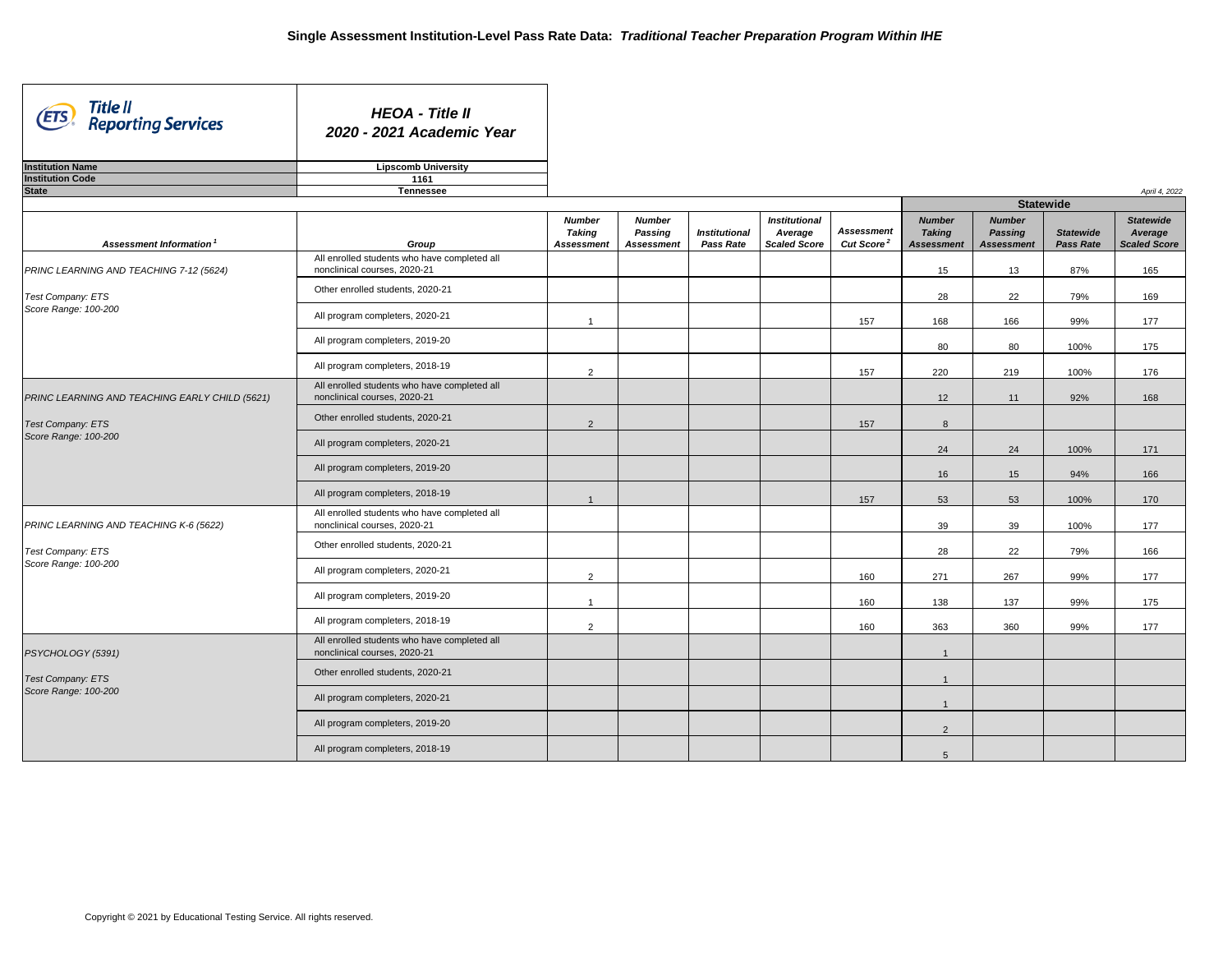| Title II<br>(ETS)<br><b>Reporting Services</b> | <b>HEOA - Title II</b><br>2020 - 2021 Academic Year                          |                                |                                 |                      |                                 |                        |                                |                                 |                  |                             |
|------------------------------------------------|------------------------------------------------------------------------------|--------------------------------|---------------------------------|----------------------|---------------------------------|------------------------|--------------------------------|---------------------------------|------------------|-----------------------------|
| <b>Institution Name</b>                        | <b>Lipscomb University</b>                                                   |                                |                                 |                      |                                 |                        |                                |                                 |                  |                             |
| <b>Institution Code</b>                        | 1161                                                                         |                                |                                 |                      |                                 |                        |                                |                                 |                  |                             |
| <b>State</b>                                   | <b>Tennessee</b>                                                             |                                |                                 |                      |                                 |                        |                                |                                 | <b>Statewide</b> | April 4, 2022               |
|                                                |                                                                              |                                |                                 |                      |                                 |                        |                                |                                 |                  |                             |
|                                                |                                                                              | <b>Number</b><br><b>Taking</b> | <b>Number</b><br><b>Passing</b> | <b>Institutional</b> | <b>Institutional</b><br>Average | <b>Assessment</b>      | <b>Number</b><br><b>Taking</b> | <b>Number</b><br><b>Passing</b> | <b>Statewide</b> | <b>Statewide</b><br>Average |
| <b>Assessment Information<sup>1</sup></b>      | Group                                                                        | <b>Assessment</b>              | <b>Assessment</b>               | <b>Pass Rate</b>     | <b>Scaled Score</b>             | Cut Score <sup>2</sup> | <b>Assessment</b>              | <b>Assessment</b>               | <b>Pass Rate</b> | <b>Scaled Score</b>         |
| SE CK AND MILD TO MODERATE APPL (5543)         | All enrolled students who have completed all<br>nonclinical courses, 2020-21 |                                |                                 |                      |                                 |                        | 46                             | 45                              | 98%              | 170                         |
| Test Company: ETS                              | Other enrolled students, 2020-21                                             | 11                             | 5 <sup>5</sup>                  | 45%                  | 162                             | 158                    | 67                             | 55                              | 82%              | 169                         |
| Score Range: 100-200                           | All program completers, 2020-21                                              | $\overline{5}$                 |                                 |                      |                                 | 158                    | 90                             | 87                              | 97%              | 173                         |
|                                                | All program completers, 2019-20                                              | 3                              |                                 |                      |                                 | 158                    | 112                            | 111                             | 99%              | 174                         |
|                                                | All program completers, 2018-19                                              | $6\phantom{1}6$                |                                 |                      |                                 | 158                    | 143                            | 143                             | 100%             | 175                         |
| SE CK AND SEVERE TO PROF APPL (5545)           | All enrolled students who have completed all<br>nonclinical courses, 2020-21 |                                |                                 |                      |                                 |                        | $\overline{7}$                 |                                 |                  |                             |
| <b>Test Company: ETS</b>                       | Other enrolled students, 2020-21                                             | $\overline{2}$                 |                                 |                      |                                 | 158                    | 52                             | 47                              | 90%              | 178                         |
| Score Range: 100-200                           | All program completers, 2020-21                                              |                                |                                 |                      |                                 |                        | 64                             | 64                              | 100%             | 177                         |
|                                                | All program completers, 2019-20                                              |                                |                                 |                      |                                 |                        | 73                             | 73                              | 100%             | 179                         |
|                                                | All program completers, 2018-19                                              |                                |                                 |                      |                                 |                        | 77                             | 77                              | 100%             | 178                         |
| SE CORE KNOWLEDGE & APPLICATIONS (5354)        | All enrolled students who have completed all<br>nonclinical courses, 2020-21 |                                |                                 |                      |                                 |                        | 19                             | 19                              | 100%             | 170                         |
| Test Company: ETS                              | Other enrolled students, 2020-21                                             |                                |                                 |                      |                                 |                        | 11                             | 11                              | 100%             | 170                         |
| Score Range: 100-200                           | All program completers, 2020-21                                              |                                |                                 |                      |                                 |                        | 58                             | 58                              | 100%             | 170                         |
|                                                | All program completers, 2019-20                                              |                                |                                 |                      |                                 |                        | 70                             | 70                              | 100%             | 175                         |
|                                                | All program completers, 2018-19                                              |                                |                                 |                      |                                 |                        | 52                             | 52                              | 100%             | 176                         |
| SE TEACHING STU WVISUAL IMPAIRMENT (5282)      | All enrolled students who have completed all<br>nonclinical courses, 2020-21 |                                |                                 |                      |                                 |                        |                                |                                 |                  |                             |
| <b>Test Company: ETS</b>                       | Other enrolled students, 2020-21                                             |                                |                                 |                      |                                 |                        |                                |                                 |                  |                             |
| Score Range: 100-200                           | All program completers, 2020-21                                              |                                |                                 |                      |                                 |                        |                                |                                 |                  |                             |
|                                                | All program completers, 2019-20                                              |                                |                                 |                      |                                 |                        |                                |                                 |                  |                             |
|                                                | All program completers, 2018-19                                              |                                |                                 |                      |                                 |                        | 2                              |                                 |                  |                             |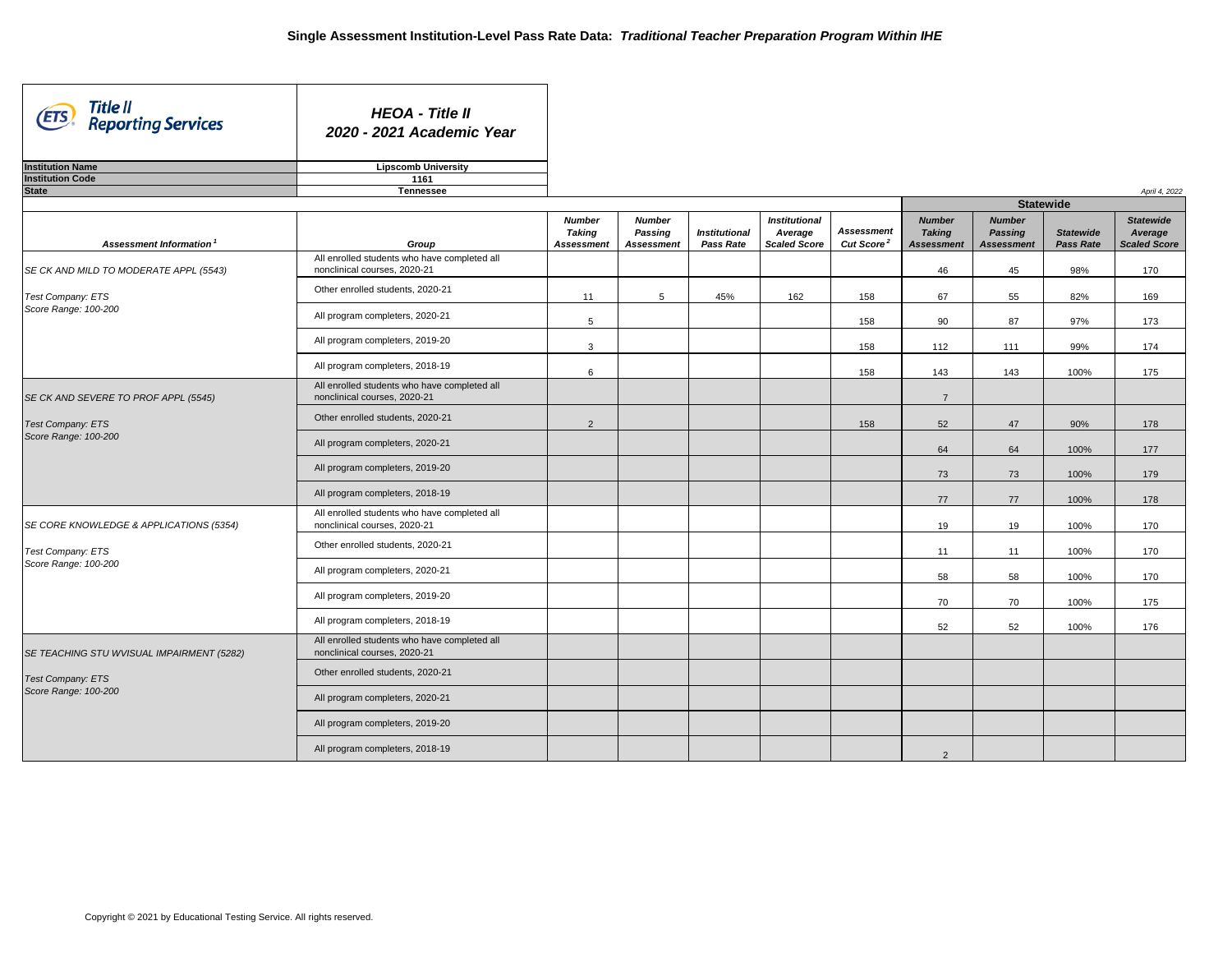| Title II<br><b>ETS</b><br><b>Reporting Services</b> | <b>HEOA - Title II</b><br>2020 - 2021 Academic Year                          |                                |                                 |                      |                                 |                        |                   |                                 |                  |                     |
|-----------------------------------------------------|------------------------------------------------------------------------------|--------------------------------|---------------------------------|----------------------|---------------------------------|------------------------|-------------------|---------------------------------|------------------|---------------------|
| <b>Institution Name</b>                             | <b>Lipscomb University</b>                                                   |                                |                                 |                      |                                 |                        |                   |                                 |                  |                     |
| <b>Institution Code</b>                             | 1161                                                                         |                                |                                 |                      |                                 |                        |                   |                                 |                  |                     |
| <b>State</b>                                        | <b>Tennessee</b>                                                             |                                |                                 |                      |                                 |                        |                   | <b>Statewide</b>                |                  | April 4, 2022       |
|                                                     |                                                                              |                                |                                 |                      |                                 |                        | <b>Number</b>     |                                 |                  | <b>Statewide</b>    |
|                                                     |                                                                              | <b>Number</b><br><b>Taking</b> | <b>Number</b><br><b>Passing</b> | <b>Institutional</b> | <b>Institutional</b><br>Average | <b>Assessment</b>      | <b>Taking</b>     | <b>Number</b><br><b>Passing</b> | <b>Statewide</b> | Average             |
| Assessment Information <sup>1</sup>                 | Group                                                                        | <b>Assessment</b>              | <b>Assessment</b>               | <b>Pass Rate</b>     | <b>Scaled Score</b>             | Cut Score <sup>2</sup> | <b>Assessment</b> | <b>Assessment</b>               | <b>Pass Rate</b> | <b>Scaled Score</b> |
| SE: PRESCHOOL EARLY CHILDHOOD (5691)                | All enrolled students who have completed all<br>nonclinical courses, 2020-21 |                                |                                 |                      |                                 |                        | 20                | 20                              | 100%             | 169                 |
| <b>Test Company: ETS</b>                            | Other enrolled students, 2020-21                                             |                                |                                 |                      |                                 | 159                    | 10 <sup>°</sup>   | 9                               | 90%              | 171                 |
| Score Range: 100-200                                | All program completers, 2020-21                                              |                                |                                 |                      |                                 |                        | 54                | 54                              | 100%             | 171                 |
|                                                     | All program completers, 2019-20                                              |                                |                                 |                      |                                 |                        | 62                | 62                              | 100%             | 173                 |
|                                                     | All program completers, 2018-19                                              |                                |                                 |                      |                                 |                        | 44                | 44                              | 100%             | 174                 |
| SPANISH WORLD LANGUAGE (5195)                       | All enrolled students who have completed all<br>nonclinical courses, 2020-21 |                                |                                 |                      |                                 |                        | $\mathbf{3}$      |                                 |                  |                     |
| <b>Test Company: ETS</b>                            | Other enrolled students, 2020-21                                             |                                |                                 |                      |                                 | 163                    | 10 <sup>°</sup>   | 5                               | 50%              | 166                 |
| Score Range: 100-200                                | All program completers, 2020-21                                              |                                |                                 |                      |                                 |                        | 9                 |                                 |                  |                     |
|                                                     | All program completers, 2019-20                                              |                                |                                 |                      |                                 |                        | 6                 |                                 |                  |                     |
|                                                     | All program completers, 2018-19                                              |                                |                                 |                      |                                 | 163                    | 11                | 9                               | 82%              | 172                 |
| TEACHING READING: ELEM EDUCATION (5203)             | All enrolled students who have completed all<br>nonclinical courses, 2020-21 |                                |                                 |                      |                                 | 162                    | 48                | 48                              | 100%             | 172                 |
| <b>Test Company: ETS</b>                            | Other enrolled students, 2020-21                                             | $\mathbf{3}$                   |                                 |                      |                                 | 162                    | 44                | 33                              | 75%              | 167                 |
| Score Range: 100-200                                | All program completers, 2020-21                                              | 26                             | 26                              | 100%                 | 178                             | 162                    | 602               | 599                             | 100%             | 176                 |
|                                                     | All program completers, 2019-20                                              | 33                             | 33                              | 100%                 | 176                             | 162                    | 1181              | 1174                            | 99%              | 176                 |
|                                                     | All program completers, 2018-19                                              | 45                             | 45                              | 100%                 | 176                             | 162                    | 1288              | 1285                            | 100%             | 176                 |
| TEACHING READING: ELEMENTARY (5205)                 | All enrolled students who have completed all<br>nonclinical courses, 2020-21 | $5\phantom{.0}$                |                                 |                      |                                 | 159                    | 230               | 194                             | 84%              | 167                 |
| <b>Test Company: ETS</b>                            | Other enrolled students, 2020-21                                             | 20                             | 18                              | 90%                  | 171                             | 159                    | 282               | 225                             | 80%              | 167                 |
| Score Range: 100-200                                | All program completers, 2020-21                                              | 5 <sup>5</sup>                 |                                 |                      |                                 | 159                    | 614               | 580                             | 94%              | 169                 |
|                                                     | All program completers, 2019-20                                              |                                |                                 |                      |                                 | 159                    | 37                | 32                              | 86%              | 168                 |
|                                                     | All program completers, 2018-19                                              |                                |                                 |                      |                                 |                        | $\mathbf{3}$      |                                 |                  |                     |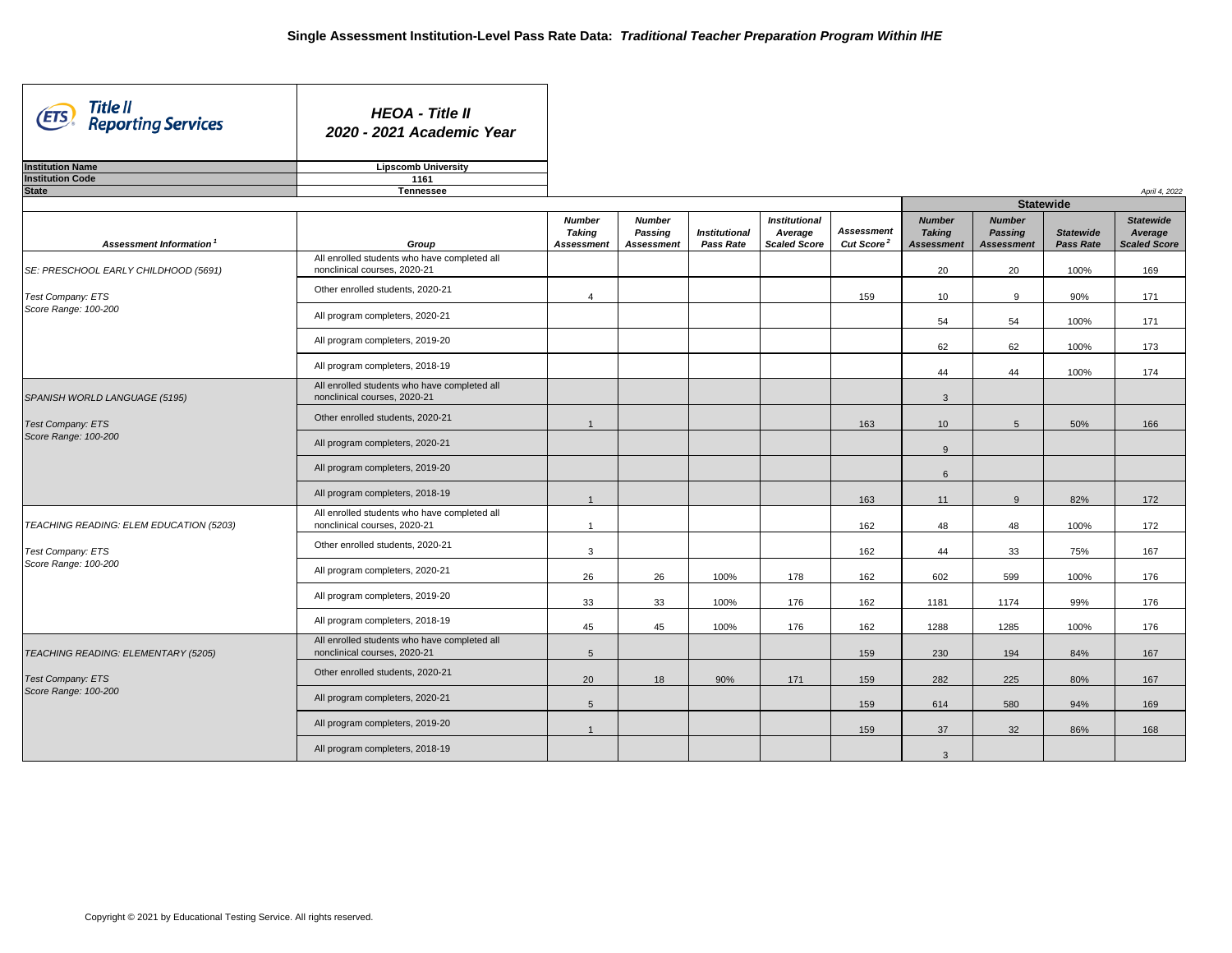| Title II<br>(ETS)<br><b>Reporting Services</b>    | <b>HEOA - Title II</b><br>2020 - 2021 Academic Year                             |                                                     |                                                      |                                          |                                                        |                                             |                                                     |                                                      |                                      |                                             |
|---------------------------------------------------|---------------------------------------------------------------------------------|-----------------------------------------------------|------------------------------------------------------|------------------------------------------|--------------------------------------------------------|---------------------------------------------|-----------------------------------------------------|------------------------------------------------------|--------------------------------------|---------------------------------------------|
| <b>Institution Name</b>                           | <b>Lipscomb University</b>                                                      |                                                     |                                                      |                                          |                                                        |                                             |                                                     |                                                      |                                      |                                             |
| <b>Institution Code</b>                           | 1161                                                                            |                                                     |                                                      |                                          |                                                        |                                             |                                                     |                                                      |                                      |                                             |
| <b>State</b>                                      | <b>Tennessee</b>                                                                |                                                     |                                                      |                                          |                                                        |                                             |                                                     | <b>Statewide</b>                                     |                                      | April 4, 2022                               |
|                                                   |                                                                                 |                                                     |                                                      |                                          |                                                        |                                             |                                                     |                                                      |                                      |                                             |
| Assessment Information                            | Group                                                                           | <b>Number</b><br><b>Taking</b><br><b>Assessment</b> | <b>Number</b><br><b>Passing</b><br><b>Assessment</b> | <b>Institutional</b><br><b>Pass Rate</b> | <b>Institutional</b><br>Average<br><b>Scaled Score</b> | <b>Assessment</b><br>Cut Score <sup>2</sup> | <b>Number</b><br><b>Taking</b><br><b>Assessment</b> | <b>Number</b><br><b>Passing</b><br><b>Assessment</b> | <b>Statewide</b><br><b>Pass Rate</b> | <b>Statewide</b><br>Average<br>Scaled Score |
| TECHNOLOGY EDUCATION (5051)                       | All enrolled students who have completed all<br>nonclinical courses, 2020-21    |                                                     |                                                      |                                          |                                                        |                                             |                                                     |                                                      |                                      |                                             |
| Test Company: ETS                                 | Other enrolled students, 2020-21                                                |                                                     |                                                      |                                          |                                                        |                                             |                                                     |                                                      |                                      |                                             |
| Score Range: 100-200                              | All program completers, 2020-21                                                 |                                                     |                                                      |                                          |                                                        |                                             |                                                     |                                                      |                                      |                                             |
|                                                   | All program completers, 2019-20                                                 |                                                     |                                                      |                                          |                                                        |                                             |                                                     |                                                      |                                      |                                             |
|                                                   | All program completers, 2018-19                                                 |                                                     |                                                      |                                          |                                                        |                                             |                                                     |                                                      |                                      |                                             |
| THEATRE (5641)                                    | All enrolled students who have completed all<br>nonclinical courses, 2020-21    |                                                     |                                                      |                                          |                                                        | 159                                         | $\mathbf{3}$                                        |                                                      |                                      |                                             |
| <b>Test Company: ETS</b><br>Score Range: 100-200  | Other enrolled students, 2020-21                                                |                                                     |                                                      |                                          |                                                        | 159                                         | $\overline{4}$                                      |                                                      |                                      |                                             |
|                                                   | All program completers, 2020-21                                                 |                                                     |                                                      |                                          |                                                        | 159                                         | 8                                                   |                                                      |                                      |                                             |
|                                                   | All program completers, 2019-20                                                 | $\overline{2}$                                      |                                                      |                                          |                                                        | 159                                         | 9                                                   |                                                      |                                      |                                             |
|                                                   | All program completers, 2018-19<br>All enrolled students who have completed all | $\overline{2}$                                      |                                                      |                                          |                                                        | 159                                         | 6                                                   |                                                      |                                      |                                             |
| WORLD AND U.S. HISTORY CK (5941)                  | nonclinical courses, 2020-21                                                    |                                                     |                                                      |                                          |                                                        | 157                                         | 34                                                  | 24                                                   | 71%                                  | 161                                         |
| <b>Test Company: ETS</b><br>Score Range: 100-200  | Other enrolled students, 2020-21                                                | $6\phantom{.}6$                                     |                                                      |                                          |                                                        | 157                                         | 74                                                  | 50                                                   | 68%                                  | 159                                         |
|                                                   | All program completers, 2020-21                                                 | $6\phantom{.}6$                                     |                                                      |                                          |                                                        | 157                                         | 109                                                 | 99                                                   | 91%                                  | 165                                         |
|                                                   | All program completers, 2019-20                                                 | $\mathbf{3}$                                        |                                                      |                                          |                                                        | 157                                         | 115                                                 | 113                                                  | 98%                                  | 168                                         |
|                                                   | All program completers, 2018-19<br>All enrolled students who have completed all | $6\phantom{.}6$                                     |                                                      |                                          |                                                        | 157                                         | 127                                                 | 124                                                  | 98%                                  | 166                                         |
| EDTPA: AGRICULTURAL EDUCATION (TPA0100)           | nonclinical courses, 2020-21<br>Other enrolled students, 2020-21                |                                                     |                                                      |                                          |                                                        |                                             |                                                     |                                                      |                                      |                                             |
| Test Company: E.S. Pearson*<br>Score Range: 15-75 | All program completers, 2020-21                                                 |                                                     |                                                      |                                          |                                                        |                                             |                                                     |                                                      |                                      |                                             |
|                                                   | All program completers, 2019-20                                                 |                                                     |                                                      |                                          |                                                        |                                             | 14                                                  | 13                                                   | 93%                                  | 45                                          |
|                                                   | All program completers, 2018-19                                                 |                                                     |                                                      |                                          |                                                        |                                             | 18                                                  | 17                                                   | 94%                                  | 47                                          |
|                                                   |                                                                                 |                                                     |                                                      |                                          |                                                        |                                             | 14                                                  | 14                                                   | 100%                                 | 53                                          |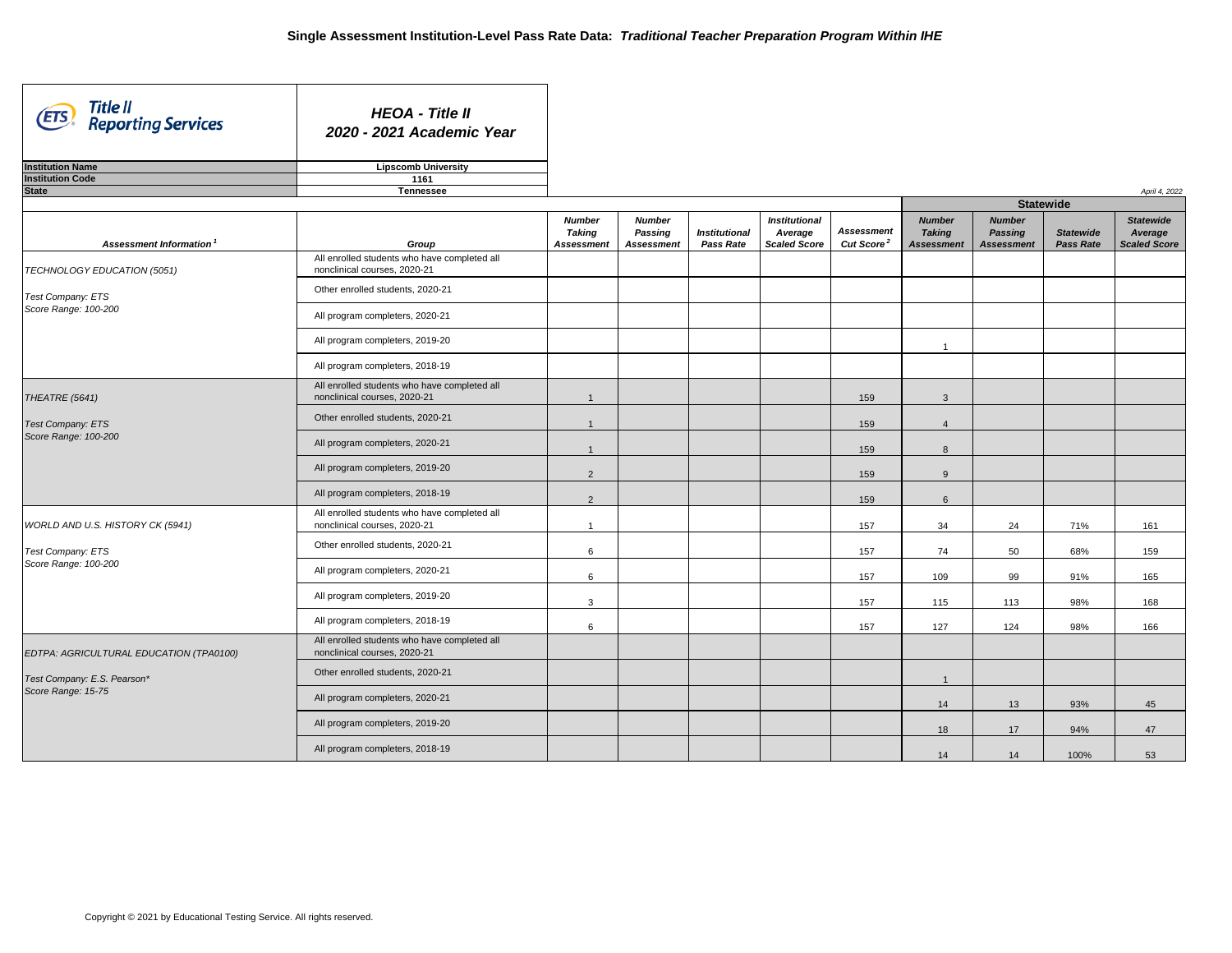| Title II<br>(ETS)<br><b>Reporting Services</b>               | <b>HEOA - Title II</b><br>2020 - 2021 Academic Year                          |                                                     |                                                      |                                          |                                                        |                                                   |                                                     |                                                      |                                      |                                             |
|--------------------------------------------------------------|------------------------------------------------------------------------------|-----------------------------------------------------|------------------------------------------------------|------------------------------------------|--------------------------------------------------------|---------------------------------------------------|-----------------------------------------------------|------------------------------------------------------|--------------------------------------|---------------------------------------------|
| <b>Institution Name</b>                                      | <b>Lipscomb University</b>                                                   |                                                     |                                                      |                                          |                                                        |                                                   |                                                     |                                                      |                                      |                                             |
| <b>Institution Code</b>                                      | 1161                                                                         |                                                     |                                                      |                                          |                                                        |                                                   |                                                     |                                                      |                                      |                                             |
| <b>State</b>                                                 | <b>Tennessee</b>                                                             |                                                     |                                                      |                                          |                                                        |                                                   |                                                     |                                                      |                                      | April 4, 2022                               |
|                                                              |                                                                              |                                                     |                                                      |                                          |                                                        |                                                   |                                                     | <b>Statewide</b>                                     |                                      |                                             |
| Assessment Information                                       | Group                                                                        | <b>Number</b><br><b>Taking</b><br><b>Assessment</b> | <b>Number</b><br><b>Passing</b><br><b>Assessment</b> | <b>Institutional</b><br><b>Pass Rate</b> | <b>Institutional</b><br>Average<br><b>Scaled Score</b> | <b>Assessment</b><br><b>Cut Score<sup>2</sup></b> | <b>Number</b><br><b>Taking</b><br><b>Assessment</b> | <b>Number</b><br><b>Passing</b><br><b>Assessment</b> | <b>Statewide</b><br><b>Pass Rate</b> | <b>Statewide</b><br>Average<br>Scaled Score |
| EDTPA: BUSINESS EDUCATION (TPA0102)                          | All enrolled students who have completed all<br>nonclinical courses, 2020-21 |                                                     |                                                      |                                          |                                                        |                                                   |                                                     |                                                      |                                      |                                             |
| Test Company: E.S. Pearson*                                  | Other enrolled students, 2020-21                                             |                                                     |                                                      |                                          |                                                        |                                                   |                                                     |                                                      |                                      |                                             |
| Score Range: 15-75                                           | All program completers, 2020-21                                              |                                                     |                                                      |                                          |                                                        |                                                   | $\overline{7}$                                      |                                                      |                                      |                                             |
|                                                              | All program completers, 2019-20                                              |                                                     |                                                      |                                          |                                                        |                                                   | 6                                                   |                                                      |                                      |                                             |
|                                                              | All program completers, 2018-19                                              |                                                     |                                                      |                                          |                                                        |                                                   | 6                                                   |                                                      |                                      |                                             |
| EDTPA: CLASSICAL LANGUAGES (TPA0104)                         | All enrolled students who have completed all<br>nonclinical courses, 2020-21 |                                                     |                                                      |                                          |                                                        |                                                   |                                                     |                                                      |                                      |                                             |
| Test Company: E.S. Pearson*                                  | Other enrolled students, 2020-21                                             |                                                     |                                                      |                                          |                                                        |                                                   |                                                     |                                                      |                                      |                                             |
| Score Range: 13-65                                           | All program completers, 2020-21                                              |                                                     |                                                      |                                          |                                                        |                                                   |                                                     |                                                      |                                      |                                             |
|                                                              | All program completers, 2019-20                                              |                                                     |                                                      |                                          |                                                        |                                                   |                                                     |                                                      |                                      |                                             |
|                                                              | All program completers, 2018-19                                              |                                                     |                                                      |                                          |                                                        |                                                   |                                                     |                                                      |                                      |                                             |
| EDTPA: EARLY CHILDHOOD (TPA0014)                             | All enrolled students who have completed all<br>nonclinical courses, 2020-21 |                                                     |                                                      |                                          |                                                        |                                                   | $\overline{2}$                                      |                                                      |                                      |                                             |
| Test Company: E.S. Pearson*                                  | Other enrolled students, 2020-21                                             |                                                     |                                                      |                                          |                                                        |                                                   | $\overline{4}$                                      |                                                      |                                      |                                             |
| Score Range: 15-75                                           | All program completers, 2020-21                                              |                                                     |                                                      |                                          |                                                        |                                                   | 141                                                 | 139                                                  | 99%                                  | 45                                          |
|                                                              | All program completers, 2019-20                                              |                                                     |                                                      |                                          |                                                        |                                                   | 131                                                 | 130                                                  | 99%                                  | 45                                          |
|                                                              | All program completers, 2018-19                                              |                                                     |                                                      |                                          |                                                        | 37                                                | 101                                                 | 99                                                   | 98%                                  | 45                                          |
| EDTPA: ELEM ED LITERACY WITH MATHEMATICS TASK 4<br>(TPA0110) | All enrolled students who have completed all<br>nonclinical courses, 2020-21 |                                                     |                                                      |                                          |                                                        |                                                   | $\overline{4}$                                      |                                                      |                                      |                                             |
| Test Company: E.S. Pearson*                                  | Other enrolled students, 2020-21                                             |                                                     |                                                      |                                          |                                                        |                                                   | $2^{\circ}$                                         |                                                      |                                      |                                             |
| Score Range: 18-90                                           | All program completers, 2020-21                                              |                                                     |                                                      |                                          |                                                        |                                                   | 143                                                 | 143                                                  | 100%                                 | 55                                          |
|                                                              | All program completers, 2019-20                                              |                                                     |                                                      |                                          |                                                        |                                                   | 71                                                  | 71                                                   | 100%                                 | 56                                          |
|                                                              | All program completers, 2018-19                                              |                                                     |                                                      |                                          |                                                        |                                                   | 88                                                  | 88                                                   | 100%                                 | 55                                          |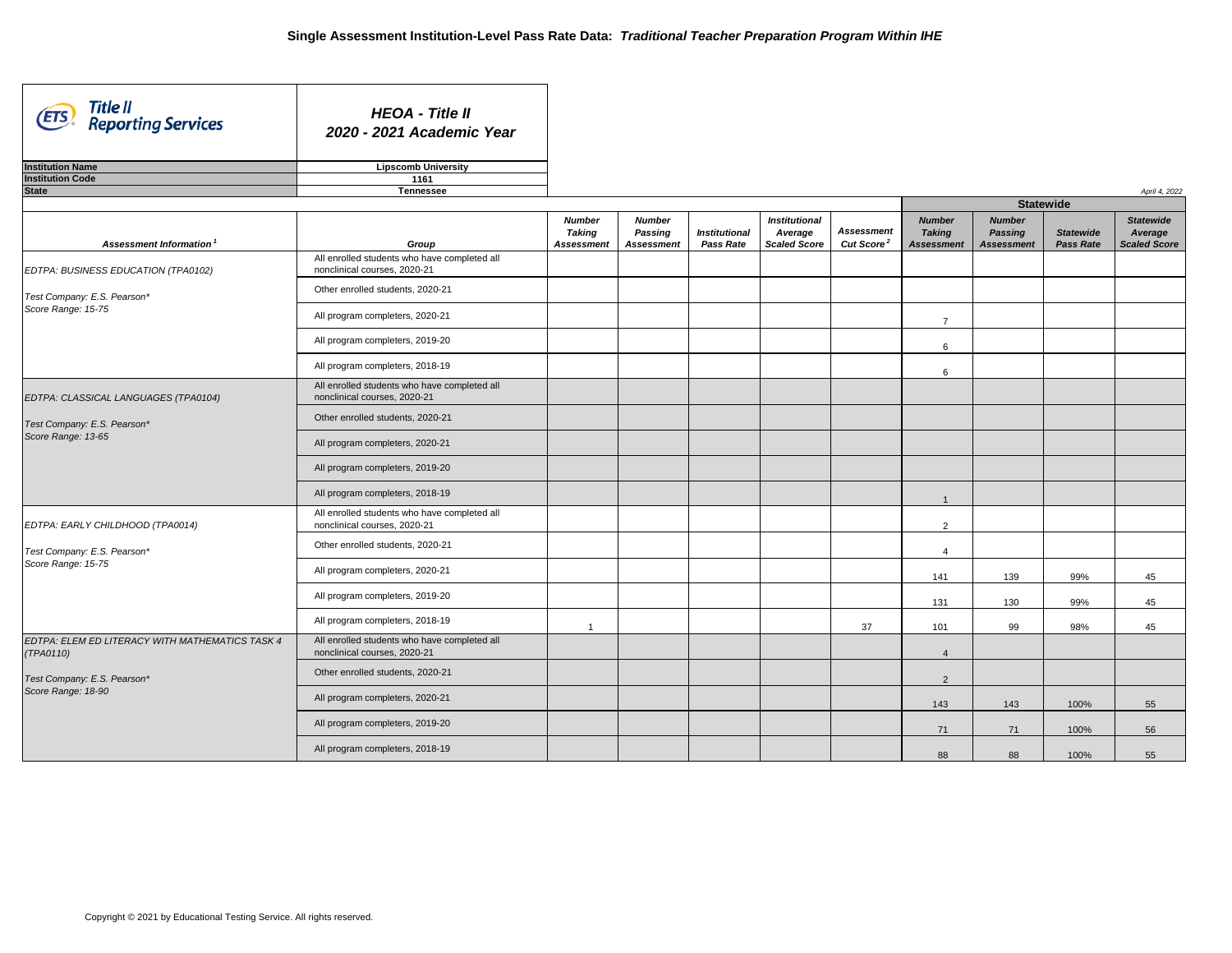| Title II<br>(ETS)<br><b>Reporting Services</b>               | <b>HEOA - Title II</b><br>2020 - 2021 Academic Year                             |                                                     |                                                      |                                          |                                                        |                                             |                                                     |                                                      |                                      |                                             |
|--------------------------------------------------------------|---------------------------------------------------------------------------------|-----------------------------------------------------|------------------------------------------------------|------------------------------------------|--------------------------------------------------------|---------------------------------------------|-----------------------------------------------------|------------------------------------------------------|--------------------------------------|---------------------------------------------|
| <b>Institution Name</b>                                      | <b>Lipscomb University</b>                                                      |                                                     |                                                      |                                          |                                                        |                                             |                                                     |                                                      |                                      |                                             |
| <b>Institution Code</b>                                      | 1161                                                                            |                                                     |                                                      |                                          |                                                        |                                             |                                                     |                                                      |                                      |                                             |
| <b>State</b>                                                 | <b>Tennessee</b>                                                                |                                                     |                                                      |                                          |                                                        |                                             |                                                     |                                                      |                                      | April 4, 2022                               |
|                                                              |                                                                                 |                                                     |                                                      |                                          |                                                        |                                             |                                                     | <b>Statewide</b>                                     |                                      |                                             |
| Assessment Information                                       | Group                                                                           | <b>Number</b><br><b>Taking</b><br><b>Assessment</b> | <b>Number</b><br><b>Passing</b><br><b>Assessment</b> | <b>Institutional</b><br><b>Pass Rate</b> | <b>Institutional</b><br>Average<br><b>Scaled Score</b> | <b>Assessment</b><br>Cut Score <sup>2</sup> | <b>Number</b><br><b>Taking</b><br><b>Assessment</b> | <b>Number</b><br><b>Passing</b><br><b>Assessment</b> | <b>Statewide</b><br><b>Pass Rate</b> | <b>Statewide</b><br>Average<br>Scaled Score |
| EDTPA: ELEM ED MATHEMATICS WITH LITERACY TASK 4<br>(TPA0149) | All enrolled students who have completed all<br>nonclinical courses, 2020-21    |                                                     |                                                      |                                          |                                                        |                                             |                                                     |                                                      |                                      |                                             |
| Test Company: E.S. Pearson*                                  | Other enrolled students, 2020-21                                                |                                                     |                                                      |                                          |                                                        |                                             |                                                     |                                                      |                                      |                                             |
| Score Range: 18-90                                           | All program completers, 2020-21                                                 |                                                     |                                                      |                                          |                                                        |                                             | 12                                                  | 12                                                   | 100%                                 | 57                                          |
|                                                              | All program completers, 2019-20                                                 |                                                     |                                                      |                                          |                                                        |                                             | 3                                                   |                                                      |                                      |                                             |
|                                                              | All program completers, 2018-19                                                 |                                                     |                                                      |                                          |                                                        |                                             |                                                     |                                                      |                                      |                                             |
| EDTPA: ELEMENTARY LITERACY (TPA0001)                         | All enrolled students who have completed all<br>nonclinical courses, 2020-21    |                                                     |                                                      |                                          |                                                        |                                             | 23                                                  | 22                                                   | 96%                                  | 46                                          |
| Test Company: E.S. Pearson*<br>Score Range: 15-75            | Other enrolled students, 2020-21                                                |                                                     |                                                      |                                          |                                                        |                                             | 9                                                   |                                                      |                                      |                                             |
|                                                              | All program completers, 2020-21                                                 | 14                                                  | 14                                                   | 100%                                     | 47                                                     | 40                                          | 228                                                 | 226                                                  | 99%                                  | 47                                          |
|                                                              | All program completers, 2019-20                                                 | 21                                                  | 21                                                   | 100%                                     | 48                                                     | 40                                          | 381                                                 | 379                                                  | 99%                                  | 47                                          |
|                                                              | All program completers, 2018-19                                                 | 19                                                  | 19                                                   | 100%                                     | 48                                                     | 37                                          | 242                                                 | 242                                                  | 100%                                 | 48                                          |
| EDTPA: ELEMENTARY MATHEMATICS (TPA0002)                      | All enrolled students who have completed all<br>nonclinical courses, 2020-21    |                                                     |                                                      |                                          |                                                        |                                             | $\overline{4}$                                      |                                                      |                                      |                                             |
| Test Company: E.S. Pearson*<br>Score Range: 15-75            | Other enrolled students, 2020-21                                                |                                                     |                                                      |                                          |                                                        |                                             | $\overline{2}$                                      |                                                      |                                      |                                             |
|                                                              | All program completers, 2020-21                                                 | $5\overline{)}$                                     |                                                      |                                          |                                                        | 40                                          | 248                                                 | 245                                                  | 99%                                  | 46                                          |
|                                                              | All program completers, 2019-20                                                 | $\mathbf{3}$                                        |                                                      |                                          |                                                        | 40                                          | 243                                                 | 241                                                  | 99%                                  | 48                                          |
|                                                              | All program completers, 2018-19<br>All enrolled students who have completed all | 11                                                  | 11                                                   | 100%                                     | 45                                                     | 37                                          | 255                                                 | 255                                                  | 100%                                 | 48                                          |
| EDTPA: ENGLISH AS AN ADDITIONAL LANGUAGE (TPA0115)           | nonclinical courses, 2020-21                                                    |                                                     |                                                      |                                          |                                                        |                                             |                                                     |                                                      |                                      |                                             |
| Test Company: E.S. Pearson*<br>Score Range: 15-75            | Other enrolled students, 2020-21                                                |                                                     |                                                      |                                          |                                                        |                                             |                                                     |                                                      |                                      |                                             |
|                                                              | All program completers, 2020-21                                                 |                                                     |                                                      |                                          |                                                        | 40                                          | 16                                                  | 16                                                   | 100%                                 | 48                                          |
|                                                              | All program completers, 2019-20                                                 |                                                     |                                                      |                                          |                                                        |                                             | 15                                                  | 15                                                   | 100%                                 | 52                                          |
|                                                              | All program completers, 2018-19                                                 |                                                     |                                                      |                                          |                                                        |                                             | 20                                                  | 20                                                   | 100%                                 | 53                                          |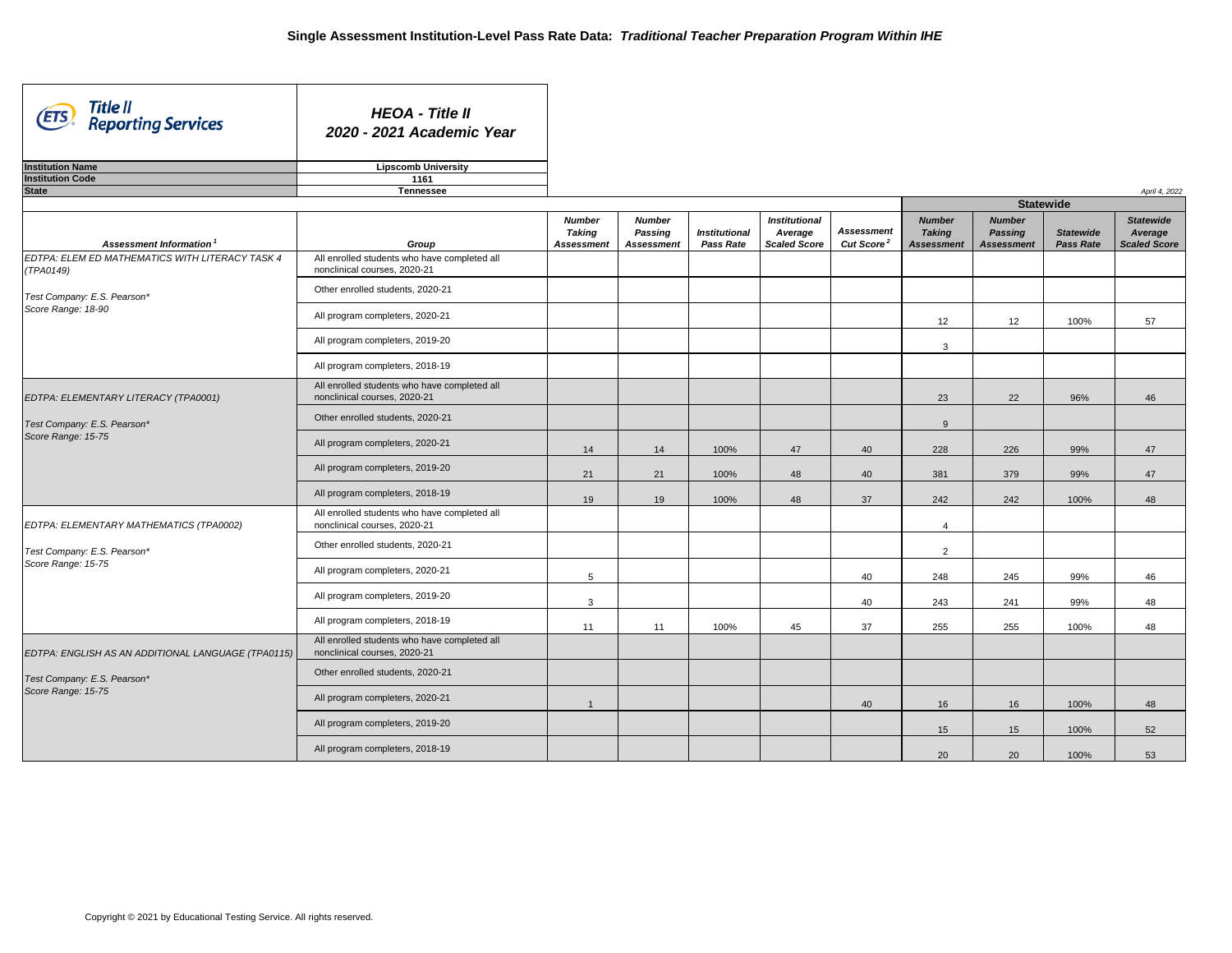| Title II<br>(ETS)<br><b>Reporting Services</b> | <b>HEOA - Title II</b><br>2020 - 2021 Academic Year                          |                                                     |                                                      |                                          |                                                        |                                             |                                                     |                                                      |                                      |                                                    |
|------------------------------------------------|------------------------------------------------------------------------------|-----------------------------------------------------|------------------------------------------------------|------------------------------------------|--------------------------------------------------------|---------------------------------------------|-----------------------------------------------------|------------------------------------------------------|--------------------------------------|----------------------------------------------------|
| <b>Institution Name</b>                        | <b>Lipscomb University</b>                                                   |                                                     |                                                      |                                          |                                                        |                                             |                                                     |                                                      |                                      |                                                    |
| <b>Institution Code</b>                        | 1161                                                                         |                                                     |                                                      |                                          |                                                        |                                             |                                                     |                                                      |                                      |                                                    |
| <b>State</b>                                   | <b>Tennessee</b>                                                             |                                                     |                                                      |                                          |                                                        |                                             |                                                     |                                                      |                                      | April 4, 2022                                      |
|                                                |                                                                              |                                                     |                                                      |                                          |                                                        |                                             |                                                     | <b>Statewide</b>                                     |                                      |                                                    |
| Assessment Information <sup>1</sup>            | Group                                                                        | <b>Number</b><br><b>Taking</b><br><b>Assessment</b> | <b>Number</b><br><b>Passing</b><br><b>Assessment</b> | <b>Institutional</b><br><b>Pass Rate</b> | <b>Institutional</b><br>Average<br><b>Scaled Score</b> | <b>Assessment</b><br>Cut Score <sup>2</sup> | <b>Number</b><br><b>Taking</b><br><b>Assessment</b> | <b>Number</b><br><b>Passing</b><br><b>Assessment</b> | <b>Statewide</b><br><b>Pass Rate</b> | <b>Statewide</b><br>Average<br><b>Scaled Score</b> |
| EDTPA: FAMILY AND CONSUMER SCIENCES (TPA0117)  | All enrolled students who have completed all<br>nonclinical courses, 2020-21 |                                                     |                                                      |                                          |                                                        |                                             |                                                     |                                                      |                                      |                                                    |
| Test Company: E.S. Pearson*                    | Other enrolled students, 2020-21                                             |                                                     |                                                      |                                          |                                                        |                                             |                                                     |                                                      |                                      |                                                    |
| Score Range: 15-75                             | All program completers, 2020-21                                              |                                                     |                                                      |                                          |                                                        |                                             |                                                     |                                                      |                                      |                                                    |
|                                                | All program completers, 2019-20                                              |                                                     |                                                      |                                          |                                                        |                                             | $\overline{4}$                                      |                                                      |                                      |                                                    |
|                                                | All program completers, 2018-19                                              |                                                     |                                                      |                                          |                                                        |                                             |                                                     |                                                      |                                      |                                                    |
| EDTPA: HEALTH EDUCATION (TPA0119)              | All enrolled students who have completed all<br>nonclinical courses, 2020-21 |                                                     |                                                      |                                          |                                                        |                                             |                                                     |                                                      |                                      |                                                    |
| Test Company: E.S. Pearson*                    | Other enrolled students, 2020-21                                             |                                                     |                                                      |                                          |                                                        |                                             |                                                     |                                                      |                                      |                                                    |
| Score Range: 15-75                             | All program completers, 2020-21                                              |                                                     |                                                      |                                          |                                                        | 40                                          | $\overline{2}$                                      |                                                      |                                      |                                                    |
|                                                | All program completers, 2019-20                                              |                                                     |                                                      |                                          |                                                        |                                             |                                                     |                                                      |                                      |                                                    |
|                                                | All program completers, 2018-19                                              |                                                     |                                                      |                                          |                                                        |                                             |                                                     |                                                      |                                      |                                                    |
| EDTPA: K-12 PERFORMING ARTS (TPA0021)          | All enrolled students who have completed all<br>nonclinical courses, 2020-21 |                                                     |                                                      |                                          |                                                        |                                             |                                                     |                                                      |                                      |                                                    |
| Test Company: E.S. Pearson*                    | Other enrolled students, 2020-21                                             |                                                     |                                                      |                                          |                                                        |                                             | 4                                                   |                                                      |                                      |                                                    |
| Score Range: 15-75                             | All program completers, 2020-21                                              | $5\overline{)}$                                     |                                                      |                                          |                                                        | 40                                          | 88                                                  | 88                                                   | 100%                                 | 48                                                 |
|                                                | All program completers, 2019-20                                              | $\overline{5}$                                      |                                                      |                                          |                                                        | 40                                          | 97                                                  | 92                                                   | 95%                                  | 47                                                 |
|                                                | All program completers, 2018-19                                              | $5\phantom{.0}$                                     |                                                      |                                          |                                                        | 37                                          | 78                                                  | 77                                                   | 99%                                  | 47                                                 |
| EDTPA: LIBRARY SPECIALIST (TPA0127)            | All enrolled students who have completed all<br>nonclinical courses, 2020-21 |                                                     |                                                      |                                          |                                                        |                                             |                                                     |                                                      |                                      |                                                    |
| Test Company: E.S. Pearson*                    | Other enrolled students, 2020-21                                             |                                                     |                                                      |                                          |                                                        |                                             |                                                     |                                                      |                                      |                                                    |
| Score Range: 15-75                             | All program completers, 2020-21                                              |                                                     |                                                      |                                          |                                                        |                                             |                                                     |                                                      |                                      |                                                    |
|                                                | All program completers, 2019-20                                              |                                                     |                                                      |                                          |                                                        |                                             | $5\overline{)}$                                     |                                                      |                                      |                                                    |
|                                                | All program completers, 2018-19                                              |                                                     |                                                      |                                          |                                                        |                                             |                                                     |                                                      |                                      |                                                    |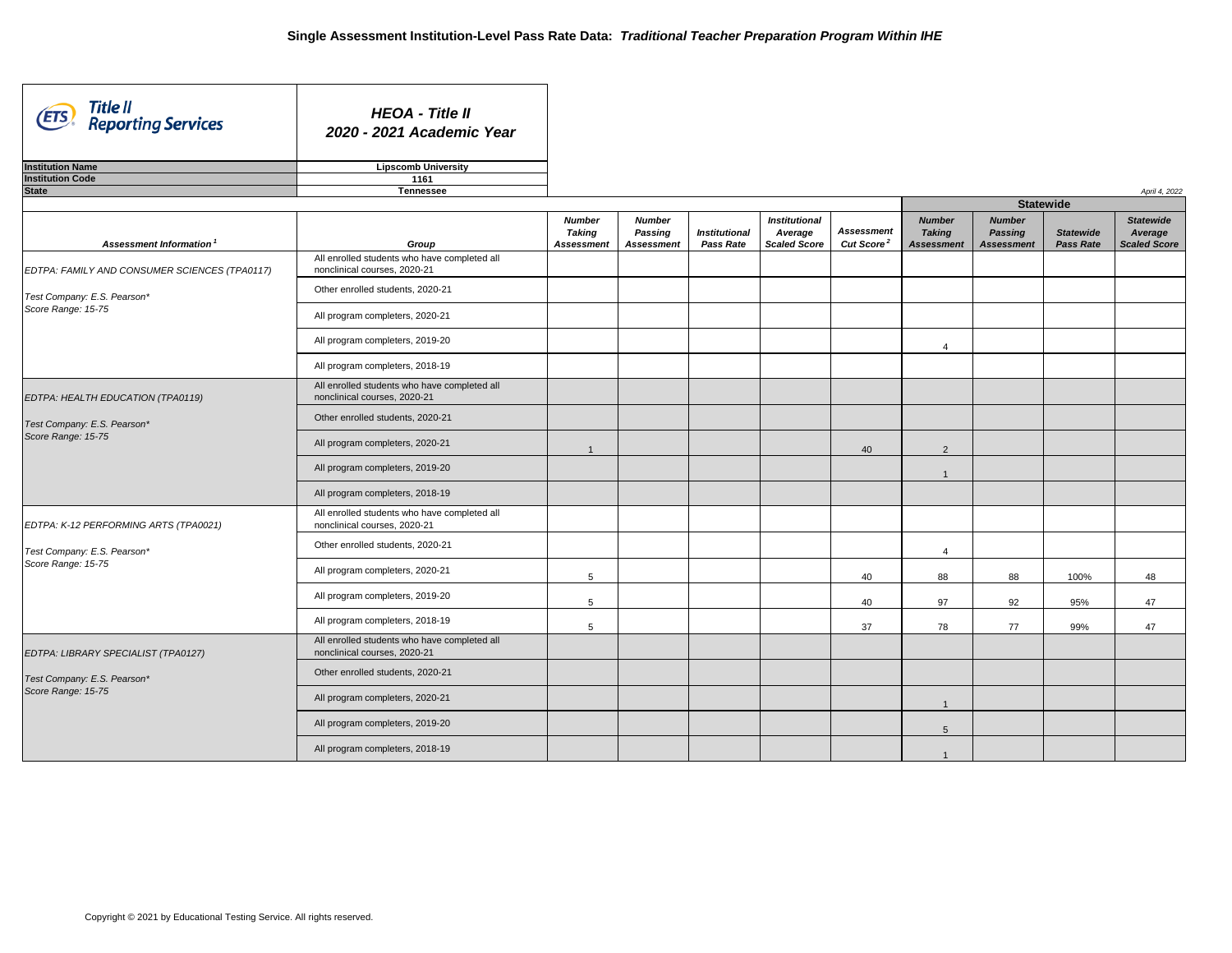| Title II<br>(ETS)<br><b>Reporting Services</b>              | <b>HEOA - Title II</b><br>2020 - 2021 Academic Year                          |                                                     |                                                      |                                          |                                                        |                                             |                                                     |                                                      |                                      |                                             |
|-------------------------------------------------------------|------------------------------------------------------------------------------|-----------------------------------------------------|------------------------------------------------------|------------------------------------------|--------------------------------------------------------|---------------------------------------------|-----------------------------------------------------|------------------------------------------------------|--------------------------------------|---------------------------------------------|
| <b>Institution Name</b>                                     | <b>Lipscomb University</b>                                                   |                                                     |                                                      |                                          |                                                        |                                             |                                                     |                                                      |                                      |                                             |
| <b>Institution Code</b>                                     | 1161                                                                         |                                                     |                                                      |                                          |                                                        |                                             |                                                     |                                                      |                                      |                                             |
| <b>State</b>                                                | <b>Tennessee</b>                                                             |                                                     |                                                      |                                          |                                                        |                                             |                                                     | <b>Statewide</b>                                     |                                      | April 4, 2022                               |
|                                                             |                                                                              |                                                     |                                                      |                                          |                                                        |                                             |                                                     |                                                      |                                      |                                             |
| <b>Assessment Information</b>                               | Group                                                                        | <b>Number</b><br><b>Taking</b><br><b>Assessment</b> | <b>Number</b><br><b>Passing</b><br><b>Assessment</b> | <b>Institutional</b><br><b>Pass Rate</b> | <b>Institutional</b><br>Average<br><b>Scaled Score</b> | <b>Assessment</b><br>Cut Score <sup>2</sup> | <b>Number</b><br><b>Taking</b><br><b>Assessment</b> | <b>Number</b><br><b>Passing</b><br><b>Assessment</b> | <b>Statewide</b><br><b>Pass Rate</b> | <b>Statewide</b><br>Average<br>Scaled Score |
| EDTPA: MIDDLE CHILDHOOD ENGLISH LANGUAGE ARTS<br>(TPA0018)  | All enrolled students who have completed all<br>nonclinical courses, 2020-21 |                                                     |                                                      |                                          |                                                        |                                             |                                                     |                                                      |                                      |                                             |
| Test Company: E.S. Pearson*                                 | Other enrolled students, 2020-21                                             |                                                     |                                                      |                                          |                                                        |                                             |                                                     |                                                      |                                      |                                             |
| Score Range: 15-75                                          | All program completers, 2020-21                                              |                                                     |                                                      |                                          |                                                        |                                             | 10 <sup>°</sup>                                     | 10 <sup>°</sup>                                      | 100%                                 | 48                                          |
|                                                             | All program completers, 2019-20                                              |                                                     |                                                      |                                          |                                                        |                                             | $\overline{2}$                                      |                                                      |                                      |                                             |
|                                                             | All program completers, 2018-19                                              |                                                     |                                                      |                                          |                                                        |                                             |                                                     |                                                      |                                      |                                             |
| EDTPA: MIDDLE CHILDHOOD HISTORY-SOCIAL STUDIES<br>(TPA0019) | All enrolled students who have completed all<br>nonclinical courses, 2020-21 |                                                     |                                                      |                                          |                                                        |                                             |                                                     |                                                      |                                      |                                             |
| Test Company: E.S. Pearson*                                 | Other enrolled students, 2020-21                                             |                                                     |                                                      |                                          |                                                        |                                             |                                                     |                                                      |                                      |                                             |
| Score Range: 15-75                                          | All program completers, 2020-21                                              |                                                     |                                                      |                                          |                                                        |                                             | 5                                                   |                                                      |                                      |                                             |
|                                                             | All program completers, 2019-20                                              |                                                     |                                                      |                                          |                                                        | 40                                          | $\overline{7}$                                      |                                                      |                                      |                                             |
|                                                             | All program completers, 2018-19                                              |                                                     |                                                      |                                          |                                                        |                                             | $\overline{2}$                                      |                                                      |                                      |                                             |
| EDTPA: MIDDLE CHILDHOOD MATHEMATICS (TPA0016)               | All enrolled students who have completed all<br>nonclinical courses, 2020-21 |                                                     |                                                      |                                          |                                                        |                                             | 10 <sub>1</sub>                                     | 10 <sup>°</sup>                                      | 100%                                 | 49                                          |
| Test Company: E.S. Pearson*                                 | Other enrolled students, 2020-21                                             |                                                     |                                                      |                                          |                                                        |                                             | $\overline{2}$                                      |                                                      |                                      |                                             |
| Score Range: 15-75                                          | All program completers, 2020-21                                              | $\overline{2}$                                      |                                                      |                                          |                                                        | 40                                          | 20                                                  | 20                                                   | 100%                                 | 47                                          |
|                                                             | All program completers, 2019-20                                              |                                                     |                                                      |                                          |                                                        |                                             | 23                                                  | 23                                                   | 100%                                 | 47                                          |
|                                                             | All program completers, 2018-19                                              | $\overline{2}$                                      |                                                      |                                          |                                                        | 37                                          | 18                                                  | 18                                                   | 100%                                 | 48                                          |
| EDTPA: MIDDLE CHILDHOOD SCIENCE (TPA0017)                   | All enrolled students who have completed all<br>nonclinical courses, 2020-21 |                                                     |                                                      |                                          |                                                        |                                             |                                                     |                                                      |                                      |                                             |
| Test Company: E.S. Pearson*                                 | Other enrolled students, 2020-21                                             |                                                     |                                                      |                                          |                                                        |                                             |                                                     |                                                      |                                      |                                             |
| Score Range: 15-75                                          | All program completers, 2020-21                                              |                                                     |                                                      |                                          |                                                        |                                             | $5\overline{)}$                                     |                                                      |                                      |                                             |
|                                                             | All program completers, 2019-20                                              |                                                     |                                                      |                                          |                                                        |                                             | $5\overline{)}$                                     |                                                      |                                      |                                             |
|                                                             | All program completers, 2018-19                                              |                                                     |                                                      |                                          |                                                        |                                             | $6\phantom{1}$                                      |                                                      |                                      |                                             |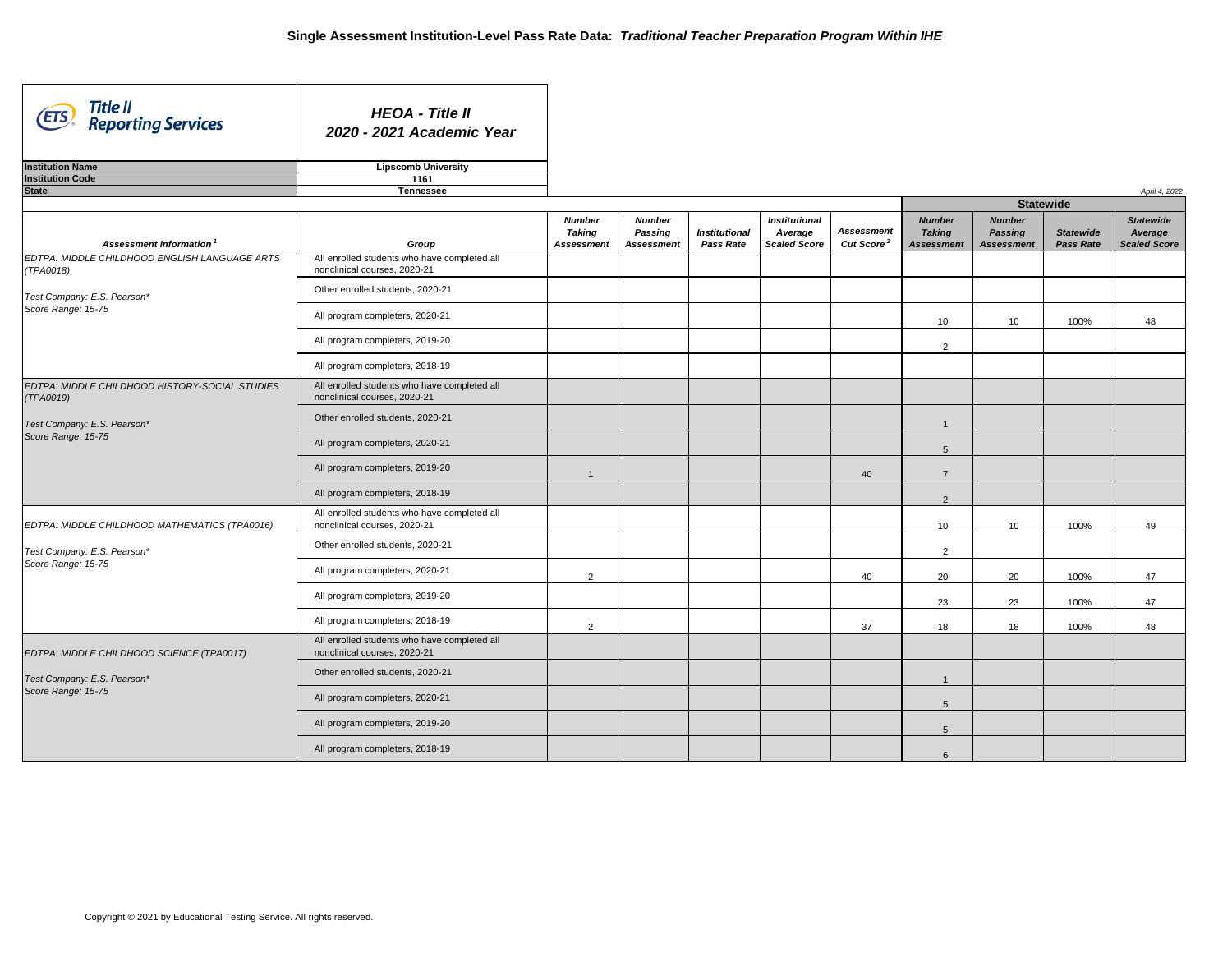| Title II<br>(ETS)<br><b>Reporting Services</b>    | <b>HEOA - Title II</b><br>2020 - 2021 Academic Year                          |                   |                   |                      |                      |                              |                   |                   |                  |                     |
|---------------------------------------------------|------------------------------------------------------------------------------|-------------------|-------------------|----------------------|----------------------|------------------------------|-------------------|-------------------|------------------|---------------------|
| <b>Institution Name</b>                           | <b>Lipscomb University</b>                                                   |                   |                   |                      |                      |                              |                   |                   |                  |                     |
| <b>Institution Code</b>                           | 1161                                                                         |                   |                   |                      |                      |                              |                   |                   |                  |                     |
| <b>State</b>                                      | <b>Tennessee</b>                                                             |                   |                   |                      |                      |                              |                   | <b>Statewide</b>  |                  | April 4, 2022       |
|                                                   |                                                                              | <b>Number</b>     | <b>Number</b>     |                      | <b>Institutional</b> |                              | <b>Number</b>     | <b>Number</b>     |                  | <b>Statewide</b>    |
|                                                   |                                                                              | <b>Taking</b>     | <b>Passing</b>    | <b>Institutional</b> | Average              | <b>Assessment</b>            | <b>Taking</b>     | <b>Passing</b>    | <b>Statewide</b> | Average             |
| Assessment Information <sup>1</sup>               | Group                                                                        | <b>Assessment</b> | <b>Assessment</b> | <b>Pass Rate</b>     | <b>Scaled Score</b>  | <b>Cut Score<sup>2</sup></b> | <b>Assessment</b> | <b>Assessment</b> | <b>Pass Rate</b> | <b>Scaled Score</b> |
| EDTPA: PHYSICAL EDUCATION (TPA0011)               | All enrolled students who have completed all<br>nonclinical courses, 2020-21 |                   |                   |                      |                      |                              |                   |                   |                  |                     |
| Test Company: E.S. Pearson*                       | Other enrolled students, 2020-21                                             |                   |                   |                      |                      |                              | $\overline{2}$    |                   |                  |                     |
| Score Range: 15-75                                | All program completers, 2020-21                                              |                   |                   |                      |                      | 40                           | 37                | 32                | 86%              | 43                  |
|                                                   | All program completers, 2019-20                                              |                   |                   |                      |                      | 40                           | 53                | 50                | 94%              | 44                  |
|                                                   | All program completers, 2018-19                                              |                   |                   |                      |                      |                              | 48                | 47                | 98%              | 43                  |
| EDTPA: SECONDARY ENGLISH LANGUAGE ARTS (TPA0003)  | All enrolled students who have completed all<br>nonclinical courses, 2020-21 |                   |                   |                      |                      |                              | 10 <sup>°</sup>   | 10 <sup>°</sup>   | 100%             | 51                  |
| Test Company: E.S. Pearson*                       | Other enrolled students, 2020-21                                             |                   |                   |                      |                      |                              | $\mathbf{3}$      |                   |                  |                     |
| Score Range: 15-75                                | All program completers, 2020-21                                              | 5                 |                   |                      |                      | 40                           | 90                | 89                | 99%              | 48                  |
|                                                   | All program completers, 2019-20                                              | $\overline{2}$    |                   |                      |                      | 40                           | 116               | 115               | 99%              | 48                  |
|                                                   | All program completers, 2018-19                                              | $\mathbf{3}$      |                   |                      |                      | 37                           | 84                | 84                | 100%             | 50                  |
| EDTPA: SECONDARY HISTORY-SOCIAL STUDIES (TPA0004) | All enrolled students who have completed all<br>nonclinical courses, 2020-21 |                   |                   |                      |                      |                              | 10 <sup>°</sup>   | 10                | 100%             | 46                  |
| Test Company: E.S. Pearson*                       | Other enrolled students, 2020-21                                             |                   |                   |                      |                      |                              | $5\phantom{.0}$   |                   |                  |                     |
| Score Range: 15-75                                | All program completers, 2020-21                                              | $6\overline{6}$   |                   |                      |                      | 40                           | 78                | 77                | 99%              | 47                  |
|                                                   | All program completers, 2019-20                                              | $\overline{2}$    |                   |                      |                      | 40                           | 110               | 110               | 100%             | 47                  |
|                                                   | All program completers, 2018-19                                              | $5\phantom{.0}$   |                   |                      |                      | 37                           | 82                | 82                | 100%             | 47                  |
| EDTPA: SECONDARY MATHEMATICS (TPA0005)            | All enrolled students who have completed all<br>nonclinical courses, 2020-21 |                   |                   |                      |                      |                              | $2^{\circ}$       |                   |                  |                     |
| Test Company: E.S. Pearson*                       | Other enrolled students, 2020-21                                             |                   |                   |                      |                      |                              | $6\overline{6}$   |                   |                  |                     |
| Score Range: 15-75                                | All program completers, 2020-21                                              |                   |                   |                      |                      |                              | 59                | 59                | 100%             | 43                  |
|                                                   | All program completers, 2019-20                                              | $\overline{2}$    |                   |                      |                      | 40                           | 42                | 37                | 88%              | 43                  |
|                                                   | All program completers, 2018-19                                              |                   |                   |                      |                      |                              | 40                | 40                | 100%             | 45                  |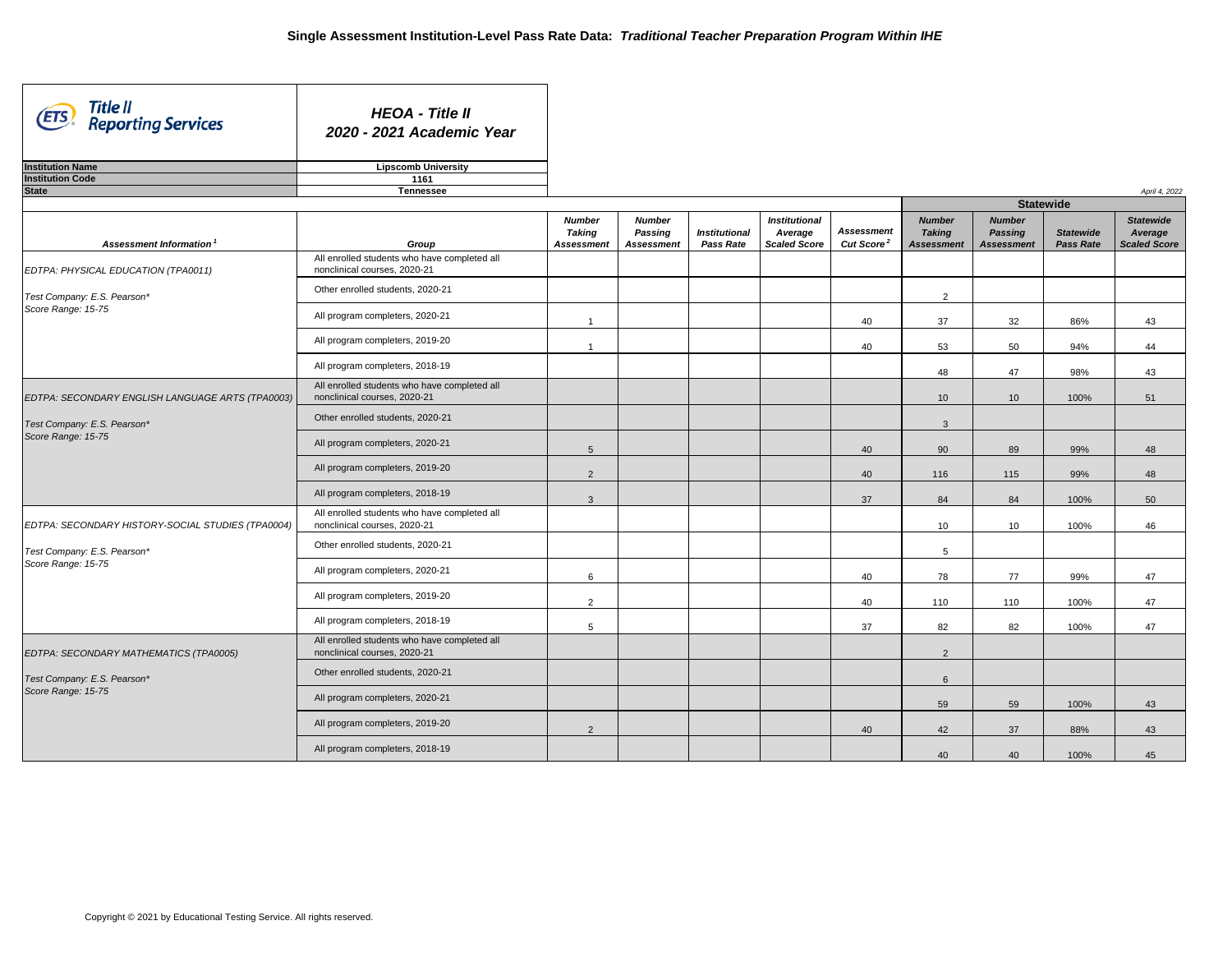| Title II<br>(ETS)<br><b>Reporting Services</b> | <b>HEOA - Title II</b><br>2020 - 2021 Academic Year                          |                                                     |                                                      |                                          |                                                        |                                                   |                                                     |                                                      |                                      |                                                    |
|------------------------------------------------|------------------------------------------------------------------------------|-----------------------------------------------------|------------------------------------------------------|------------------------------------------|--------------------------------------------------------|---------------------------------------------------|-----------------------------------------------------|------------------------------------------------------|--------------------------------------|----------------------------------------------------|
| <b>Institution Name</b>                        | <b>Lipscomb University</b>                                                   |                                                     |                                                      |                                          |                                                        |                                                   |                                                     |                                                      |                                      |                                                    |
| <b>Institution Code</b>                        | 1161                                                                         |                                                     |                                                      |                                          |                                                        |                                                   |                                                     |                                                      |                                      |                                                    |
| <b>State</b>                                   | <b>Tennessee</b>                                                             |                                                     |                                                      |                                          |                                                        |                                                   |                                                     | <b>Statewide</b>                                     |                                      | April 4, 2022                                      |
|                                                |                                                                              |                                                     |                                                      |                                          |                                                        |                                                   |                                                     |                                                      |                                      |                                                    |
| Assessment Information <sup>1</sup>            | Group                                                                        | <b>Number</b><br><b>Taking</b><br><b>Assessment</b> | <b>Number</b><br><b>Passing</b><br><b>Assessment</b> | <b>Institutional</b><br><b>Pass Rate</b> | <b>Institutional</b><br>Average<br><b>Scaled Score</b> | <b>Assessment</b><br><b>Cut Score<sup>2</sup></b> | <b>Number</b><br><b>Taking</b><br><b>Assessment</b> | <b>Number</b><br><b>Passing</b><br><b>Assessment</b> | <b>Statewide</b><br><b>Pass Rate</b> | <b>Statewide</b><br>Average<br><b>Scaled Score</b> |
| EDTPA: SECONDARY SCIENCE (TPA0006)             | All enrolled students who have completed all<br>nonclinical courses, 2020-21 |                                                     |                                                      |                                          |                                                        |                                                   |                                                     |                                                      |                                      |                                                    |
| Test Company: E.S. Pearson*                    | Other enrolled students, 2020-21                                             |                                                     |                                                      |                                          |                                                        |                                                   | -1                                                  |                                                      |                                      |                                                    |
| Score Range: 15-75                             | All program completers, 2020-21                                              | 2                                                   |                                                      |                                          |                                                        | 40                                                | 47                                                  | 47                                                   | 100%                                 | 46                                                 |
|                                                | All program completers, 2019-20                                              |                                                     |                                                      |                                          |                                                        | 40                                                | 39                                                  | 38                                                   | 97%                                  | 46                                                 |
|                                                | All program completers, 2018-19                                              |                                                     |                                                      |                                          |                                                        | 37                                                | 57                                                  | 57                                                   | 100%                                 | 46                                                 |
| EDTPA: SPECIAL EDUCATION (TPA0012)             | All enrolled students who have completed all<br>nonclinical courses, 2020-21 |                                                     |                                                      |                                          |                                                        |                                                   | $\mathbf{3}$                                        |                                                      |                                      |                                                    |
| Test Company: E.S. Pearson*                    | Other enrolled students, 2020-21                                             |                                                     |                                                      |                                          |                                                        |                                                   | 14                                                  | 14                                                   | 100%                                 | 47                                                 |
| Score Range: 15-75                             | All program completers, 2020-21                                              |                                                     |                                                      |                                          |                                                        | 40                                                | 129                                                 | 127                                                  | 98%                                  | 47                                                 |
|                                                | All program completers, 2019-20                                              | $\mathbf{3}$                                        |                                                      |                                          |                                                        | 40                                                | 129                                                 | 128                                                  | 99%                                  | 48                                                 |
|                                                | All program completers, 2018-19                                              | 6                                                   |                                                      |                                          |                                                        | 37                                                | 141                                                 | 138                                                  | 98%                                  | 47                                                 |
| EDTPA: VISUAL ARTS (TPA0015)                   | All enrolled students who have completed all<br>nonclinical courses, 2020-21 |                                                     |                                                      |                                          |                                                        |                                                   | -1                                                  |                                                      |                                      |                                                    |
| Test Company: E.S. Pearson*                    | Other enrolled students, 2020-21                                             |                                                     |                                                      |                                          |                                                        |                                                   |                                                     |                                                      |                                      |                                                    |
| Score Range: 15-75                             | All program completers, 2020-21                                              |                                                     |                                                      |                                          |                                                        |                                                   | 32                                                  | 32                                                   | 100%                                 | 51                                                 |
|                                                | All program completers, 2019-20                                              |                                                     |                                                      |                                          |                                                        | 40                                                | 31                                                  | 31                                                   | 100%                                 | 53                                                 |
|                                                | All program completers, 2018-19                                              | 2                                                   |                                                      |                                          |                                                        | 37                                                | 23                                                  | 23                                                   | 100%                                 | 52                                                 |
| EDTPA: WORLD LANGUAGES (TPA0020)               | All enrolled students who have completed all<br>nonclinical courses, 2020-21 |                                                     |                                                      |                                          |                                                        |                                                   |                                                     |                                                      |                                      |                                                    |
| Test Company: E.S. Pearson*                    | Other enrolled students, 2020-21                                             |                                                     |                                                      |                                          |                                                        |                                                   |                                                     |                                                      |                                      |                                                    |
| Score Range: 13-65                             | All program completers, 2020-21                                              |                                                     |                                                      |                                          |                                                        |                                                   | $\overline{7}$                                      |                                                      |                                      |                                                    |
|                                                | All program completers, 2019-20                                              |                                                     |                                                      |                                          |                                                        |                                                   | 5                                                   |                                                      |                                      |                                                    |
|                                                | All program completers, 2018-19                                              |                                                     |                                                      |                                          |                                                        | 32                                                |                                                     |                                                      |                                      |                                                    |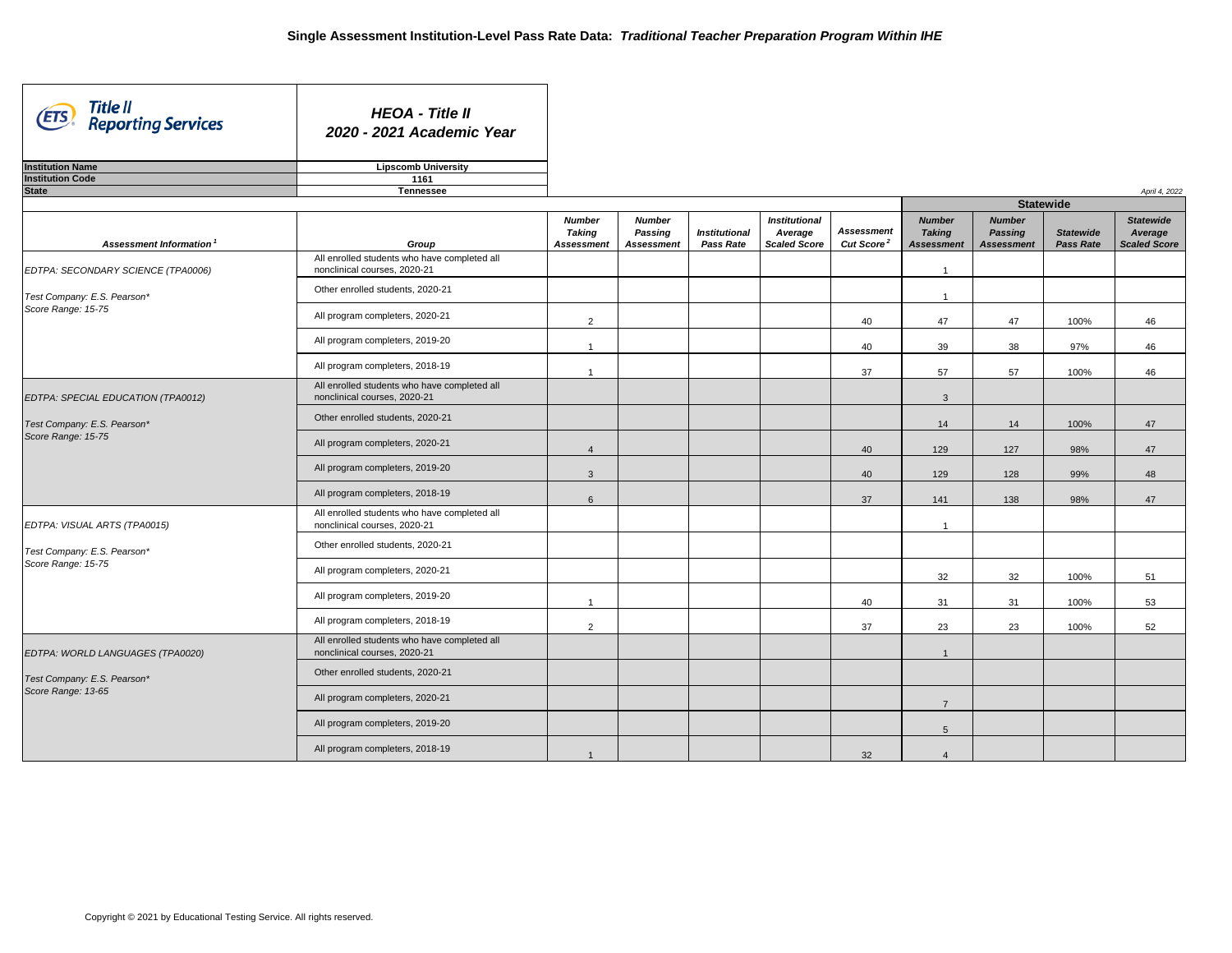$2$ Cut scores may vary for groups depending upon when the cut scores are established by the state and when each group completed their teacher certification or licensure assessment. \*Questions regarding tests listed by this testing company must be addressed to your state Title II Coordinator.

| Title II<br>Reporting Services<br>(ETS)                      | <b>HEOA - Title II</b><br>2020 - 2021 Academic Year                          |                                                     |                                                      |                                          |                                                        |                                             |                                                     |                                                      |                                      |                                                    |
|--------------------------------------------------------------|------------------------------------------------------------------------------|-----------------------------------------------------|------------------------------------------------------|------------------------------------------|--------------------------------------------------------|---------------------------------------------|-----------------------------------------------------|------------------------------------------------------|--------------------------------------|----------------------------------------------------|
| <b>Institution Name</b>                                      | <b>Lipscomb University</b>                                                   |                                                     |                                                      |                                          |                                                        |                                             |                                                     |                                                      |                                      |                                                    |
| <b>Institution Code</b>                                      | 1161                                                                         |                                                     |                                                      |                                          |                                                        |                                             |                                                     |                                                      |                                      |                                                    |
| <b>State</b>                                                 | <b>Tennessee</b>                                                             |                                                     |                                                      |                                          |                                                        |                                             |                                                     |                                                      |                                      | April 4, 2022                                      |
|                                                              |                                                                              |                                                     |                                                      |                                          |                                                        |                                             |                                                     | <b>Statewide</b>                                     |                                      |                                                    |
| Assessment Information <sup>1</sup>                          | Group                                                                        | <b>Number</b><br><b>Taking</b><br><b>Assessment</b> | <b>Number</b><br><b>Passing</b><br><b>Assessment</b> | <b>Institutional</b><br><b>Pass Rate</b> | <b>Institutional</b><br>Average<br><b>Scaled Score</b> | <b>Assessment</b><br>Cut Score <sup>2</sup> | <b>Number</b><br><b>Taking</b><br><b>Assessment</b> | <b>Number</b><br><b>Passing</b><br><b>Assessment</b> | <b>Statewide</b><br><b>Pass Rate</b> | <b>Statewide</b><br>Average<br><b>Scaled Score</b> |
| MATHEMATICS (MIDDLE GRADES AND EARLY<br>SECONDARY) (ESP0105) | All enrolled students who have completed all<br>nonclinical courses, 2020-21 |                                                     |                                                      |                                          |                                                        |                                             | -1                                                  |                                                      |                                      |                                                    |
| Test Company: E.S. Pearson*                                  | Other enrolled students, 2020-21                                             | $\overline{2}$                                      |                                                      |                                          |                                                        | 220                                         | 5                                                   |                                                      |                                      |                                                    |
| Score Range: 100-300                                         | All program completers, 2020-21                                              |                                                     |                                                      |                                          |                                                        | 220                                         |                                                     |                                                      |                                      |                                                    |
|                                                              | All program completers, 2019-20                                              |                                                     |                                                      |                                          |                                                        |                                             |                                                     |                                                      |                                      |                                                    |
|                                                              | All program completers, 2018-19                                              |                                                     |                                                      |                                          |                                                        |                                             |                                                     |                                                      |                                      |                                                    |
| MATHEMATICS (ESP0304)                                        | All enrolled students who have completed all<br>nonclinical courses, 2020-21 |                                                     |                                                      |                                          |                                                        |                                             | $\overline{7}$                                      |                                                      |                                      |                                                    |
| Test Company: E.S. Pearson*                                  | Other enrolled students, 2020-21                                             |                                                     |                                                      |                                          |                                                        |                                             | $\mathbf{3}$                                        |                                                      |                                      |                                                    |
| Score Range: 100-300                                         | All program completers, 2020-21                                              |                                                     |                                                      |                                          |                                                        |                                             | 22                                                  | 22                                                   | 100%                                 | 245                                                |
|                                                              | All program completers, 2019-20                                              |                                                     |                                                      |                                          |                                                        |                                             | 13                                                  | 13                                                   | 100%                                 | 238                                                |
|                                                              | All program completers, 2018-19                                              |                                                     |                                                      |                                          |                                                        |                                             | $\overline{2}$                                      |                                                      |                                      |                                                    |

Note: In cases where there are less than ten students taking the assessment or license/certificate, the number passing and pass rate are not reported.

<sup>1</sup>Tests with multiple delivery options (computer, paper, etc.) will be noted with the assessment code for one format only.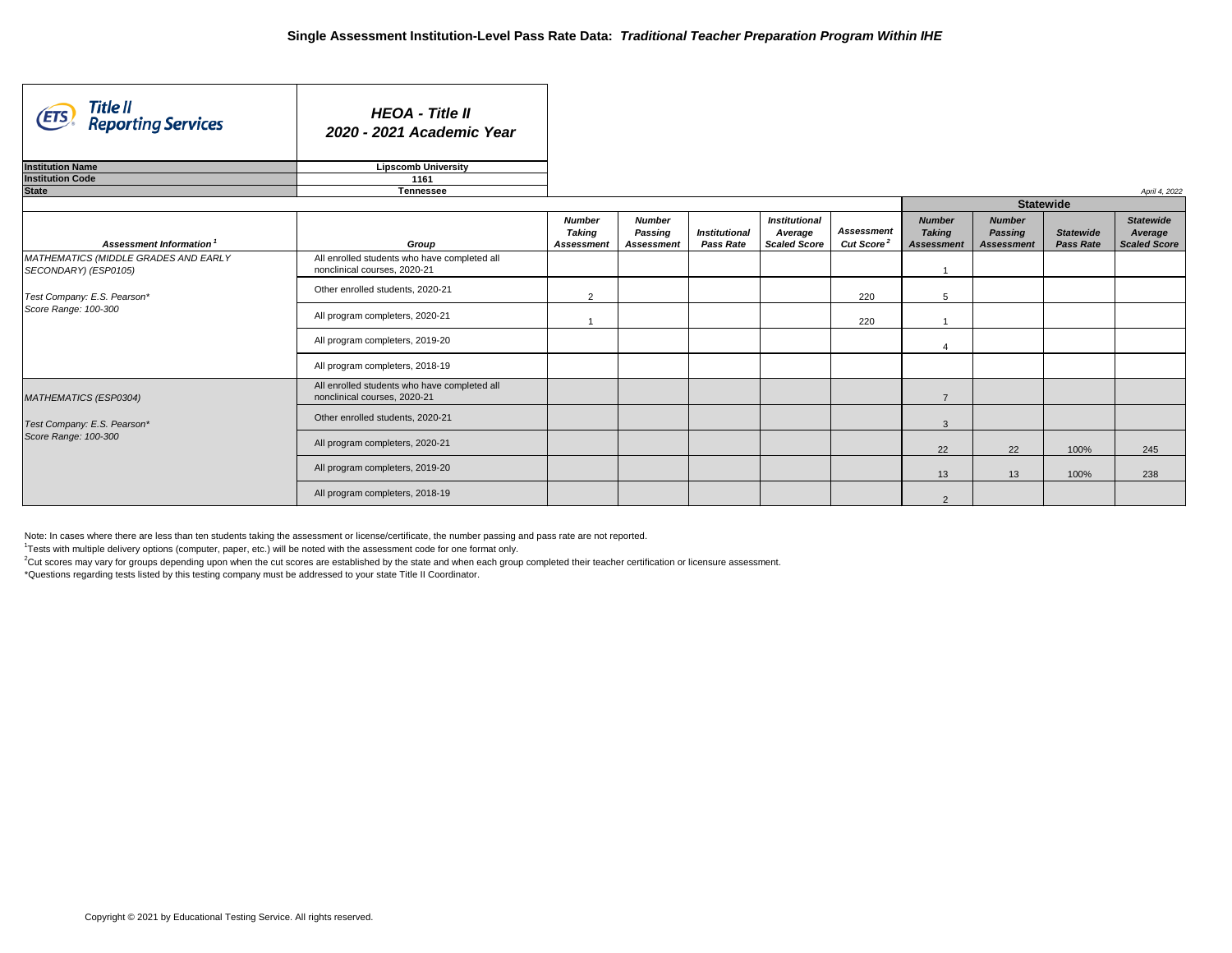$^{\text{2}}$  Summary level "Number Taking Assessment" may differ from assessment level "Number Taking Assessment" because each student is counted once at the summary level but may be counted in multiple assessments at the assessment level.

Note: In cases where there are less than ten students taking the assessment or license/certificate, the number passing and pass rate are not reported.

 $1$  Number of completers taking one or more assessments within their area of specialization.

| Title II<br>(ETS<br><b>Reporting Services</b> |                                                           | <b>HEOA - Title II</b><br>2020 - 2021 Academic Year        |                                                 |                                                           |                                                            |                                      |
|-----------------------------------------------|-----------------------------------------------------------|------------------------------------------------------------|-------------------------------------------------|-----------------------------------------------------------|------------------------------------------------------------|--------------------------------------|
| <b>Institution Name</b>                       |                                                           | <b>Lipscomb University</b>                                 |                                                 |                                                           |                                                            |                                      |
| <b>Institution Code</b>                       |                                                           | 1161                                                       |                                                 |                                                           |                                                            |                                      |
| <b>State</b>                                  |                                                           | <b>Tennessee</b>                                           |                                                 |                                                           |                                                            |                                      |
|                                               |                                                           |                                                            |                                                 |                                                           | <b>Statewide</b>                                           | April 4, 2022                        |
|                                               |                                                           |                                                            |                                                 |                                                           |                                                            |                                      |
|                                               | <b>Number</b><br><b>Taking</b><br>Assessment <sup>1</sup> | <b>Number</b><br><b>Passing</b><br>Assessment <sup>2</sup> | <i><b>Institutional</b></i><br><b>Pass Rate</b> | <b>Number</b><br><b>Taking</b><br>Assessment <sup>1</sup> | <b>Number</b><br><b>Passing</b><br>Assessment <sup>2</sup> | <b>Statewide</b><br><b>Pass Rate</b> |
| Group                                         |                                                           |                                                            |                                                 |                                                           |                                                            |                                      |
| All program completers, 2020-21               | 96                                                        | 96                                                         | 100%                                            | 544                                                       | 502                                                        | 92%                                  |
| All program completers, 2019-20               | 62                                                        | 62                                                         | 100%                                            | 425                                                       | 402                                                        | 95%                                  |
| All program completers, 2018-19               | 106                                                       | 106                                                        | 100%                                            | 594                                                       | 571                                                        | 96%                                  |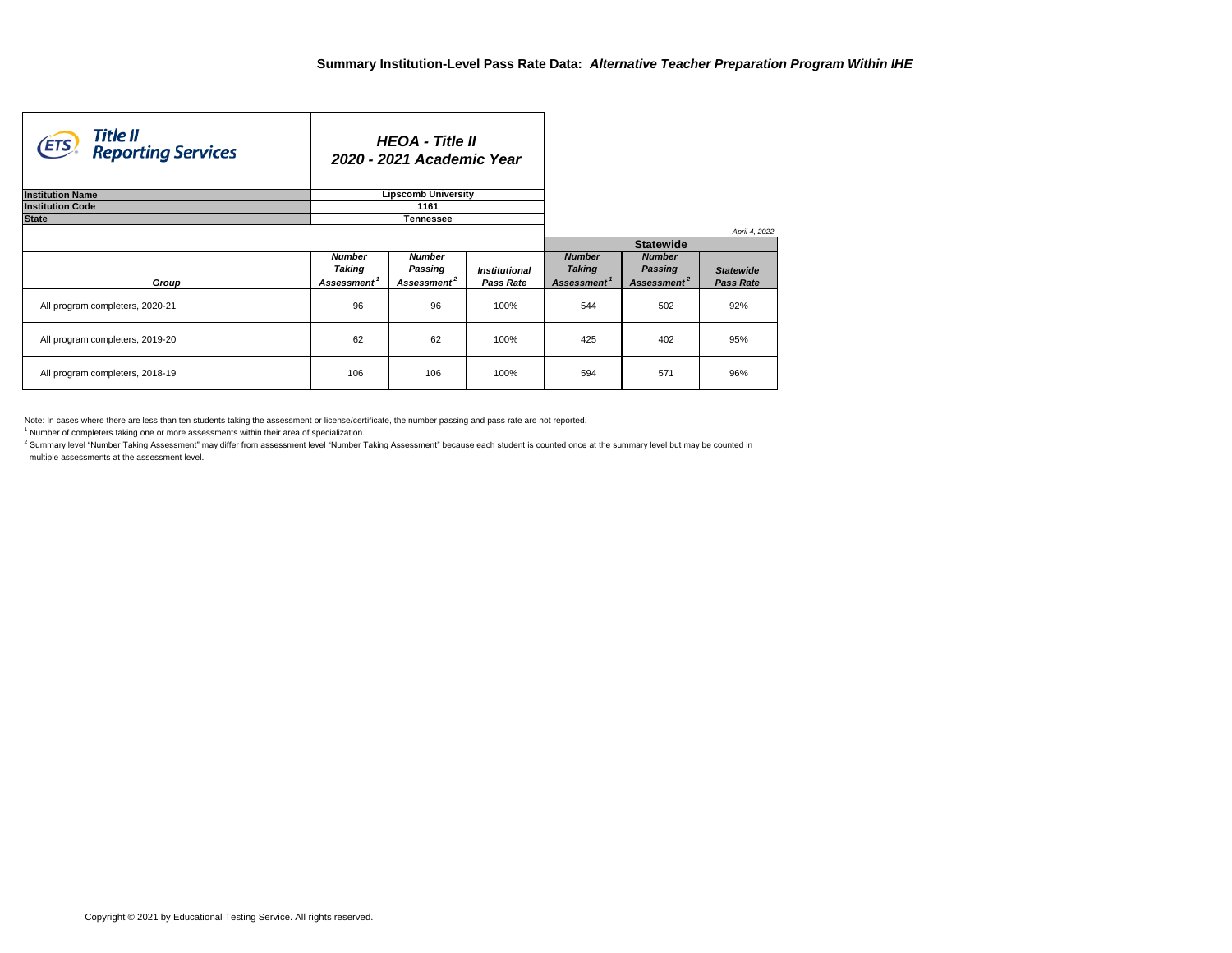| Title II<br><b>ETS</b><br><b>Reporting Services</b>                 | <b>HEOA - Title II</b><br>2020 - 2021 Academic Year                          |                                                     |                                                      |                                          |                                                        |                                             |                                                     |                                                      |                                      |                                                    |  |  |
|---------------------------------------------------------------------|------------------------------------------------------------------------------|-----------------------------------------------------|------------------------------------------------------|------------------------------------------|--------------------------------------------------------|---------------------------------------------|-----------------------------------------------------|------------------------------------------------------|--------------------------------------|----------------------------------------------------|--|--|
| <b>Institution Name</b>                                             | <b>Lipscomb University</b>                                                   |                                                     |                                                      |                                          |                                                        |                                             |                                                     |                                                      |                                      |                                                    |  |  |
| <b>Institution Code</b>                                             | 1161                                                                         |                                                     |                                                      |                                          |                                                        |                                             |                                                     |                                                      |                                      |                                                    |  |  |
| <b>State</b>                                                        | <b>Tennessee</b>                                                             |                                                     |                                                      |                                          |                                                        |                                             |                                                     |                                                      |                                      | April 4, 2022                                      |  |  |
|                                                                     |                                                                              |                                                     |                                                      |                                          |                                                        |                                             |                                                     | <b>Statewide</b>                                     |                                      |                                                    |  |  |
| Assessment Information <sup>1</sup>                                 | Group                                                                        | <b>Number</b><br><b>Taking</b><br><b>Assessment</b> | <b>Number</b><br><b>Passing</b><br><b>Assessment</b> | <b>Institutional</b><br><b>Pass Rate</b> | <b>Institutional</b><br>Average<br><b>Scaled Score</b> | <b>Assessment</b><br>Cut Score <sup>2</sup> | <b>Number</b><br><b>Taking</b><br><b>Assessment</b> | <b>Number</b><br><b>Passing</b><br><b>Assessment</b> | <b>Statewide</b><br><b>Pass Rate</b> | <b>Statewide</b><br>Average<br><b>Scaled Score</b> |  |  |
| AGRICULTURE (5701)                                                  | All enrolled students who have completed all<br>nonclinical courses, 2020-21 |                                                     |                                                      |                                          |                                                        |                                             |                                                     |                                                      |                                      |                                                    |  |  |
| <b>Test Company: ETS</b>                                            | Other enrolled students, 2020-21                                             |                                                     |                                                      |                                          |                                                        |                                             | 6                                                   |                                                      |                                      |                                                    |  |  |
| Score Range: 100-200                                                | All program completers, 2020-21                                              |                                                     |                                                      |                                          |                                                        |                                             | $\mathbf{3}$                                        |                                                      |                                      |                                                    |  |  |
|                                                                     | All program completers, 2019-20                                              |                                                     |                                                      |                                          |                                                        |                                             | 5                                                   |                                                      |                                      |                                                    |  |  |
|                                                                     | All program completers, 2018-19                                              |                                                     |                                                      |                                          |                                                        |                                             | 4                                                   |                                                      |                                      |                                                    |  |  |
| AMERICAN SIGN LANGUAGE PROFICIENCY INTERVIEW<br><b>ASLPI</b> (0634) | All enrolled students who have completed all<br>nonclinical courses, 2020-21 |                                                     |                                                      |                                          |                                                        |                                             |                                                     |                                                      |                                      |                                                    |  |  |
| <b>Test Company: ETS</b>                                            | Other enrolled students, 2020-21                                             |                                                     |                                                      |                                          |                                                        |                                             |                                                     |                                                      |                                      |                                                    |  |  |
| Score Range: 100-200                                                | All program completers, 2020-21                                              |                                                     |                                                      |                                          |                                                        |                                             |                                                     |                                                      |                                      |                                                    |  |  |
|                                                                     | All program completers, 2019-20                                              |                                                     |                                                      |                                          |                                                        |                                             |                                                     |                                                      |                                      |                                                    |  |  |
|                                                                     | All program completers, 2018-19                                              |                                                     |                                                      |                                          |                                                        |                                             |                                                     |                                                      |                                      |                                                    |  |  |
| ART CONTENT AND ANALYSIS (5135)                                     | All enrolled students who have completed all<br>nonclinical courses, 2020-21 |                                                     |                                                      |                                          |                                                        |                                             | $\mathbf{3}$                                        |                                                      |                                      |                                                    |  |  |
| <b>Test Company: ETS</b>                                            | Other enrolled students, 2020-21                                             | $\mathbf{3}$                                        |                                                      |                                          |                                                        | 161                                         | 20                                                  | 17                                                   | 85%                                  | 172                                                |  |  |
| Score Range: 100-200                                                | All program completers, 2020-21                                              | $\overline{4}$                                      |                                                      |                                          |                                                        | 161                                         | 15 <sub>15</sub>                                    | 15                                                   | 100%                                 | 173                                                |  |  |
|                                                                     | All program completers, 2019-20                                              |                                                     |                                                      |                                          |                                                        | 161                                         | 9                                                   |                                                      |                                      |                                                    |  |  |
|                                                                     | All program completers, 2018-19                                              |                                                     |                                                      |                                          |                                                        | 161                                         | 9                                                   |                                                      |                                      |                                                    |  |  |
| <b>BIOLOGY CONTENT KNOWLEDGE (0235)</b>                             | All enrolled students who have completed all<br>nonclinical courses, 2020-21 |                                                     |                                                      |                                          |                                                        |                                             | 9                                                   |                                                      |                                      |                                                    |  |  |
| <b>Test Company: ETS</b>                                            | Other enrolled students, 2020-21                                             | 16                                                  | 16                                                   | 100%                                     | 165                                                    | 148                                         | 51                                                  | 49                                                   | 96%                                  | 161                                                |  |  |
| Score Range: 100-200                                                | All program completers, 2020-21                                              | $\overline{7}$                                      |                                                      |                                          |                                                        | 148                                         | 41                                                  | 39                                                   | 95%                                  | 164                                                |  |  |
|                                                                     | All program completers, 2019-20                                              |                                                     |                                                      |                                          |                                                        | 148                                         | 33                                                  | 31                                                   | 94%                                  | 163                                                |  |  |
|                                                                     | All program completers, 2018-19                                              | $\overline{7}$                                      |                                                      |                                          |                                                        | 148                                         | 43                                                  | 43                                                   | 100%                                 | 162                                                |  |  |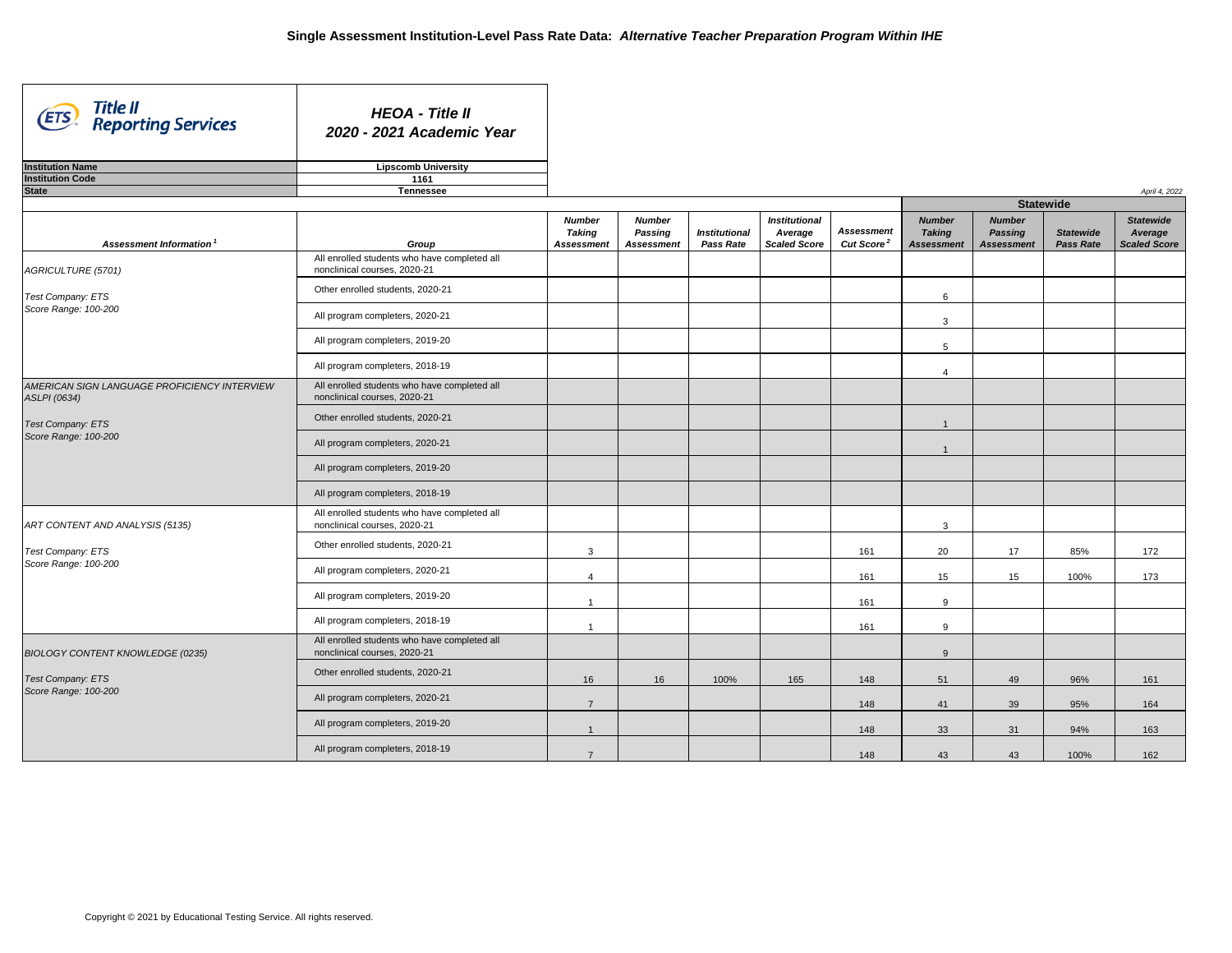| Title II<br>(ETS)<br><b>Reporting Services</b>                                         | <b>HEOA - Title II</b><br>2020 - 2021 Academic Year                          |                                |                                 |                      |                                 |                                             |                                |                                 |                  |                             |
|----------------------------------------------------------------------------------------|------------------------------------------------------------------------------|--------------------------------|---------------------------------|----------------------|---------------------------------|---------------------------------------------|--------------------------------|---------------------------------|------------------|-----------------------------|
| <b>Institution Name</b>                                                                | <b>Lipscomb University</b>                                                   |                                |                                 |                      |                                 |                                             |                                |                                 |                  |                             |
| <b>Institution Code</b>                                                                | 1161                                                                         |                                |                                 |                      |                                 |                                             |                                |                                 |                  |                             |
| <b>State</b>                                                                           | <b>Tennessee</b>                                                             |                                |                                 |                      |                                 |                                             |                                |                                 | <b>Statewide</b> | April 4, 2022               |
|                                                                                        |                                                                              |                                |                                 |                      |                                 |                                             |                                |                                 |                  |                             |
| <b>Assessment Information</b>                                                          |                                                                              | <b>Number</b><br><b>Taking</b> | <b>Number</b><br><b>Passing</b> | <b>Institutional</b> | <b>Institutional</b><br>Average | <b>Assessment</b><br>Cut Score <sup>2</sup> | <b>Number</b><br><b>Taking</b> | <b>Number</b><br><b>Passing</b> | <b>Statewide</b> | <b>Statewide</b><br>Average |
|                                                                                        | Group<br>All enrolled students who have completed all                        | <b>Assessment</b>              | <b>Assessment</b>               | <b>Pass Rate</b>     | <b>Scaled Score</b>             |                                             | <b>Assessment</b>              | <b>Assessment</b>               | <b>Pass Rate</b> | <b>Scaled Score</b>         |
| <b>BUSINESS ED CONTENT KNOWLEDGE (5101)</b>                                            | nonclinical courses, 2020-21                                                 |                                |                                 |                      |                                 |                                             |                                |                                 |                  |                             |
| Test Company: ETS<br>Score Range: 100-200                                              | Other enrolled students, 2020-21                                             |                                |                                 |                      |                                 |                                             | 23                             | 23                              | 100%             | 169                         |
|                                                                                        | All program completers, 2020-21                                              | $\overline{2}$                 |                                 |                      |                                 | 154                                         | 23                             | 23                              | 100%             | 169                         |
|                                                                                        | All program completers, 2019-20                                              |                                |                                 |                      |                                 |                                             | 10 <sup>°</sup>                | 9                               | 90%              | 168                         |
|                                                                                        | All program completers, 2018-19                                              |                                |                                 |                      |                                 | 154                                         | 21                             | 20                              | 95%              | 168                         |
| CHEMISTRY CONTENT KNOWLEDGE (0245)<br><b>Test Company: ETS</b><br>Score Range: 100-200 | All enrolled students who have completed all<br>nonclinical courses, 2020-21 |                                |                                 |                      |                                 |                                             | $\overline{2}$                 |                                 |                  |                             |
|                                                                                        | Other enrolled students, 2020-21                                             | $\overline{4}$                 |                                 |                      |                                 | 152                                         | 10 <sup>°</sup>                | 9                               | 90%              | 163                         |
|                                                                                        | All program completers, 2020-21                                              |                                |                                 |                      |                                 | 152                                         | 20                             | 20                              | 100%             | 171                         |
|                                                                                        | All program completers, 2019-20                                              |                                |                                 |                      |                                 | 152                                         | 10 <sup>°</sup>                | 10 <sup>°</sup>                 | 100%             | 169                         |
|                                                                                        | All program completers, 2018-19                                              |                                |                                 |                      |                                 | 152                                         | 20                             | 20                              | 100%             | 167                         |
| EARLY CHILDHOOD EDUCATION (5025)                                                       | All enrolled students who have completed all<br>nonclinical courses, 2020-21 |                                |                                 |                      |                                 |                                             | $\overline{2}$                 |                                 |                  |                             |
| Test Company: ETS                                                                      | Other enrolled students, 2020-21                                             | 6                              |                                 |                      |                                 | 156                                         | 22                             | 20                              | 91%              | 171                         |
| Score Range: 100-200                                                                   | All program completers, 2020-21                                              |                                |                                 |                      |                                 |                                             | $\mathbf{3}$                   |                                 |                  |                             |
|                                                                                        | All program completers, 2019-20                                              |                                |                                 |                      |                                 |                                             |                                |                                 |                  |                             |
|                                                                                        | All program completers, 2018-19                                              |                                |                                 |                      |                                 |                                             |                                |                                 |                  |                             |
| EARTH AND SPACE SCIENCES - CK (5571)                                                   | All enrolled students who have completed all<br>nonclinical courses, 2020-21 |                                |                                 |                      |                                 |                                             |                                |                                 |                  |                             |
| <b>Test Company: ETS</b>                                                               | Other enrolled students, 2020-21                                             |                                |                                 |                      |                                 |                                             |                                |                                 |                  |                             |
| Score Range: 100-200                                                                   | All program completers, 2020-21                                              |                                |                                 |                      |                                 |                                             |                                |                                 |                  |                             |
|                                                                                        | All program completers, 2019-20                                              |                                |                                 |                      |                                 |                                             |                                |                                 |                  |                             |
|                                                                                        | All program completers, 2018-19                                              |                                |                                 |                      |                                 |                                             |                                |                                 |                  |                             |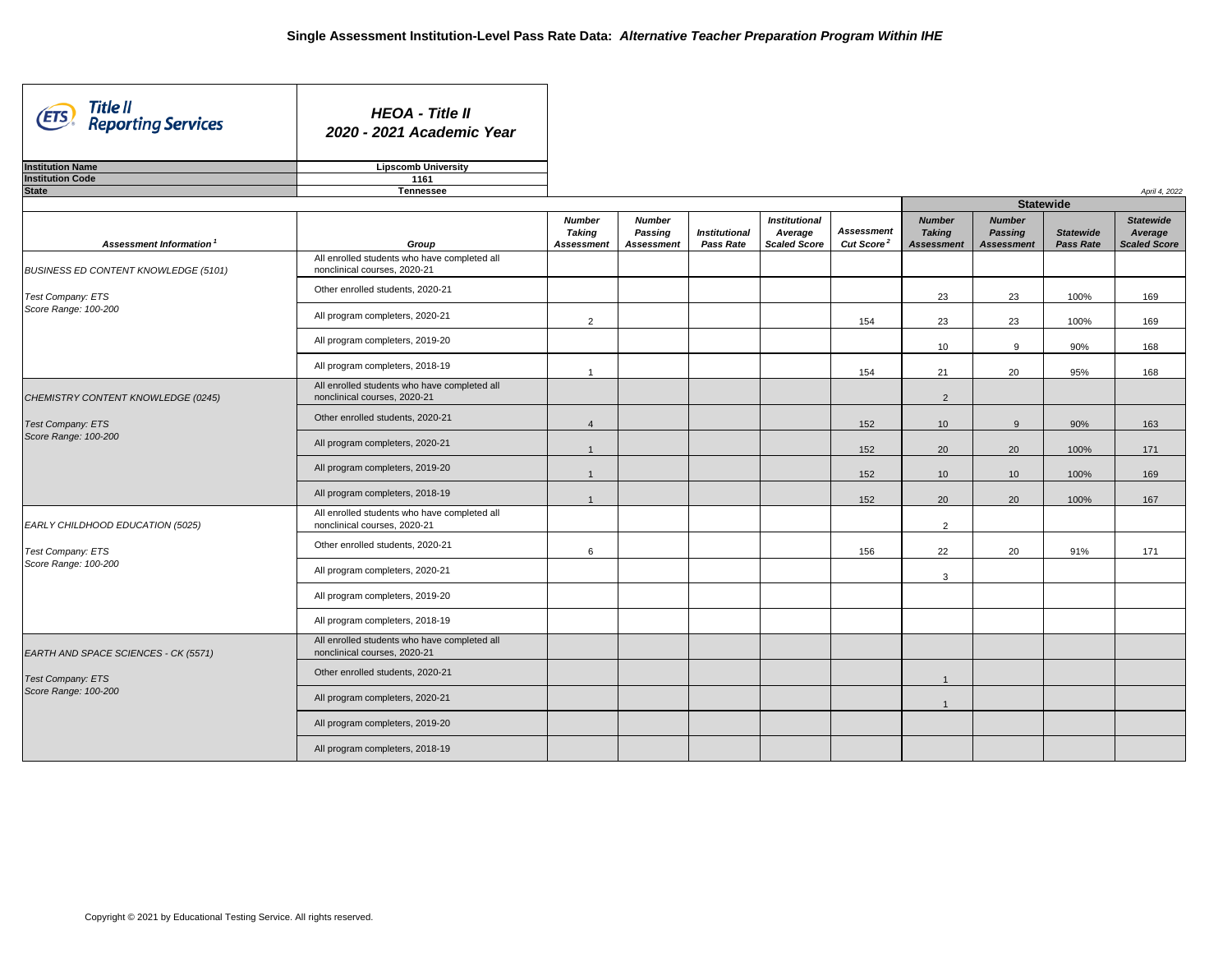| Title II<br>Reporting Services<br>(ETS) | <b>HEOA - Title II</b><br>2020 - 2021 Academic Year                          |                                                     |                                                      |                                          |                                                        |                                             |                                                     |                                                      |                                      |                                                    |
|-----------------------------------------|------------------------------------------------------------------------------|-----------------------------------------------------|------------------------------------------------------|------------------------------------------|--------------------------------------------------------|---------------------------------------------|-----------------------------------------------------|------------------------------------------------------|--------------------------------------|----------------------------------------------------|
| <b>Institution Name</b>                 | <b>Lipscomb University</b>                                                   |                                                     |                                                      |                                          |                                                        |                                             |                                                     |                                                      |                                      |                                                    |
| <b>Institution Code</b>                 | 1161                                                                         |                                                     |                                                      |                                          |                                                        |                                             |                                                     |                                                      |                                      |                                                    |
| <b>State</b>                            | <b>Tennessee</b>                                                             |                                                     |                                                      |                                          |                                                        |                                             |                                                     |                                                      |                                      | April 4, 2022                                      |
|                                         |                                                                              |                                                     |                                                      |                                          |                                                        |                                             |                                                     | <b>Statewide</b>                                     |                                      |                                                    |
| Assessment Information <sup>1</sup>     | Group                                                                        | <b>Number</b><br><b>Taking</b><br><b>Assessment</b> | <b>Number</b><br><b>Passing</b><br><b>Assessment</b> | <b>Institutional</b><br><b>Pass Rate</b> | <b>Institutional</b><br>Average<br><b>Scaled Score</b> | <b>Assessment</b><br>Cut Score <sup>2</sup> | <b>Number</b><br><b>Taking</b><br><b>Assessment</b> | <b>Number</b><br><b>Passing</b><br><b>Assessment</b> | <b>Statewide</b><br><b>Pass Rate</b> | <b>Statewide</b><br>Average<br><b>Scaled Score</b> |
| ECONOMICS (5911)                        | All enrolled students who have completed all<br>nonclinical courses, 2020-21 |                                                     |                                                      |                                          |                                                        |                                             |                                                     |                                                      |                                      |                                                    |
| Test Company: ETS                       | Other enrolled students, 2020-21                                             |                                                     |                                                      |                                          |                                                        |                                             | $\overline{2}$                                      |                                                      |                                      |                                                    |
| Score Range: 100-200                    | All program completers, 2020-21                                              |                                                     |                                                      |                                          |                                                        |                                             |                                                     |                                                      |                                      |                                                    |
|                                         | All program completers, 2019-20                                              |                                                     |                                                      |                                          |                                                        |                                             |                                                     |                                                      |                                      |                                                    |
|                                         | All program completers, 2018-19                                              |                                                     |                                                      |                                          |                                                        |                                             | 3                                                   |                                                      |                                      |                                                    |
| EDUCATION OF YOUNG CHILDREN (5024)      | All enrolled students who have completed all<br>nonclinical courses, 2020-21 |                                                     |                                                      |                                          |                                                        |                                             |                                                     |                                                      |                                      |                                                    |
| <b>Test Company: ETS</b>                | Other enrolled students, 2020-21                                             | $\mathbf{3}$                                        |                                                      |                                          |                                                        | 160                                         | 16                                                  | $\alpha$                                             | 56%                                  | 161                                                |
| Score Range: 100-200                    | All program completers, 2020-21                                              |                                                     |                                                      |                                          |                                                        | 160                                         | 8                                                   |                                                      |                                      |                                                    |
|                                         | All program completers, 2019-20                                              |                                                     |                                                      |                                          |                                                        | 160                                         | 10 <sup>°</sup>                                     | 10 <sup>°</sup>                                      | 100%                                 | 168                                                |
|                                         | All program completers, 2018-19                                              |                                                     |                                                      |                                          |                                                        |                                             | 9                                                   |                                                      |                                      |                                                    |
| ELEM ED CONTENT KNOWLEDGE (5018)        | All enrolled students who have completed all<br>nonclinical courses, 2020-21 |                                                     |                                                      |                                          |                                                        |                                             | 9                                                   |                                                      |                                      |                                                    |
| <b>Test Company: ETS</b>                | Other enrolled students, 2020-21                                             | $\overline{2}$                                      |                                                      |                                          |                                                        | 163                                         | 30                                                  | 20                                                   | 67%                                  | 161                                                |
| Score Range: 100-200                    | All program completers, 2020-21                                              | 18                                                  | 18                                                   | 100%                                     | 175                                                    | 163                                         | 52                                                  | 52                                                   | 100%                                 | 173                                                |
|                                         | All program completers, 2019-20                                              | 13                                                  | 13                                                   | 100%                                     | 173                                                    | 163                                         | 54                                                  | 50                                                   | 93%                                  | 172                                                |
|                                         | All program completers, 2018-19                                              | 16                                                  | 16                                                   | 100%                                     | 176                                                    | 163                                         | 75                                                  | 75                                                   | 100%                                 | 174                                                |
| ELEM ED CURR INSTRUC ASSESSMENT (5017)  | All enrolled students who have completed all<br>nonclinical courses, 2020-21 |                                                     |                                                      |                                          |                                                        |                                             | $\overline{2}$                                      |                                                      |                                      |                                                    |
| <b>Test Company: ETS</b>                | Other enrolled students, 2020-21                                             |                                                     |                                                      |                                          |                                                        |                                             | $\mathbf{3}$                                        |                                                      |                                      |                                                    |
| Score Range: 100-200                    | All program completers, 2020-21                                              | 1                                                   |                                                      |                                          |                                                        | 153                                         | $6\overline{6}$                                     |                                                      |                                      |                                                    |
|                                         | All program completers, 2019-20                                              | 8                                                   |                                                      |                                          |                                                        | 153                                         | 26                                                  | 23                                                   | 88%                                  | 171                                                |
|                                         | All program completers, 2018-19                                              | 12                                                  | 12                                                   | 100%                                     | 172                                                    | 153                                         | 56                                                  | 56                                                   | 100%                                 | 172                                                |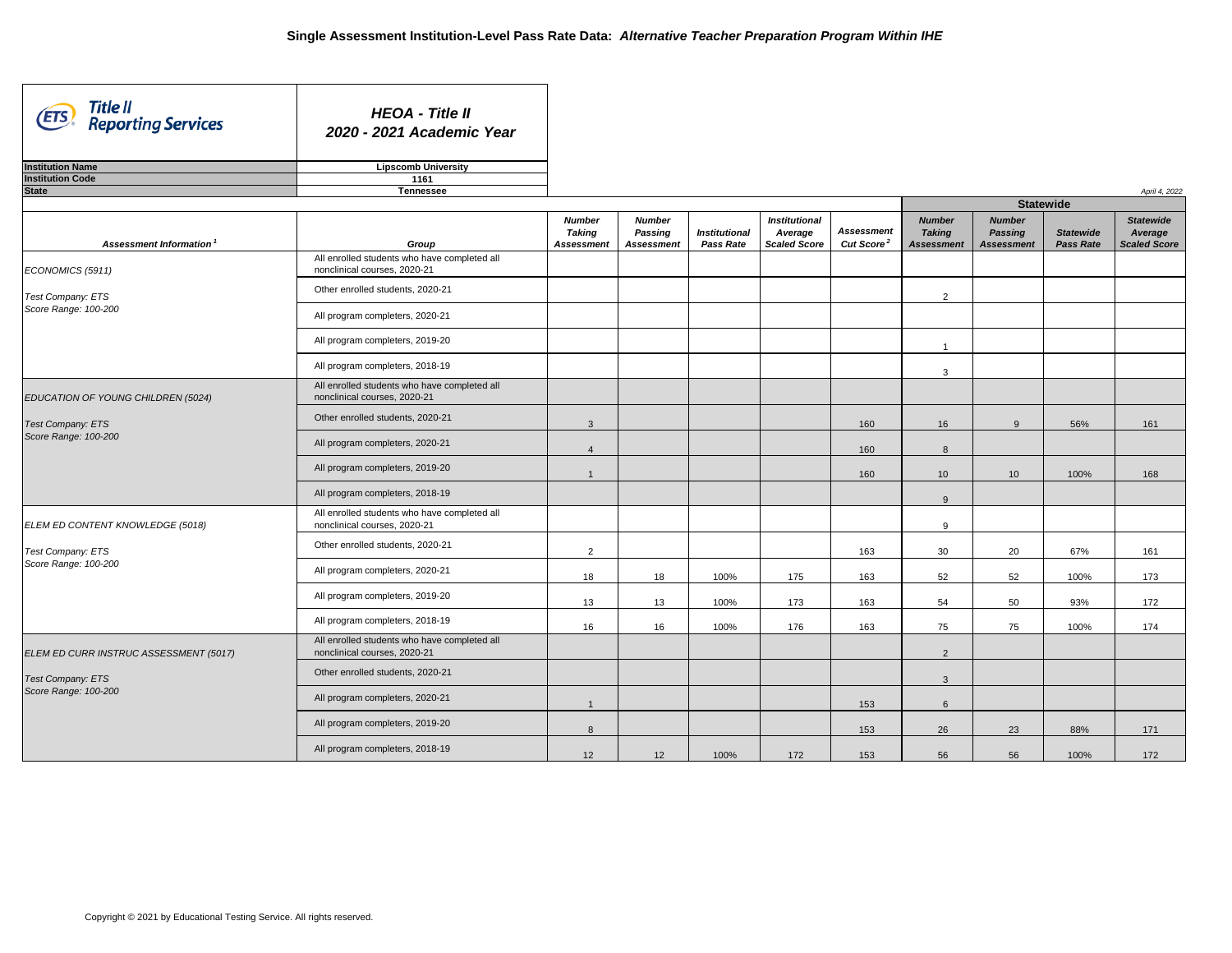| Title II<br>(ETS)<br><b>Reporting Services</b>                                                  | <b>HEOA - Title II</b><br>2020 - 2021 Academic Year                          |                                |                                 |                      |                                 |                        |                                |                                 |                  |                             |
|-------------------------------------------------------------------------------------------------|------------------------------------------------------------------------------|--------------------------------|---------------------------------|----------------------|---------------------------------|------------------------|--------------------------------|---------------------------------|------------------|-----------------------------|
| <b>Institution Name</b>                                                                         | <b>Lipscomb University</b>                                                   |                                |                                 |                      |                                 |                        |                                |                                 |                  |                             |
| <b>Institution Code</b>                                                                         | 1161                                                                         |                                |                                 |                      |                                 |                        |                                |                                 |                  |                             |
| <b>State</b>                                                                                    | <b>Tennessee</b>                                                             |                                |                                 |                      |                                 |                        |                                | <b>Statewide</b>                |                  | April 4, 2022               |
|                                                                                                 |                                                                              |                                |                                 |                      |                                 |                        |                                |                                 |                  |                             |
|                                                                                                 |                                                                              | <b>Number</b><br><b>Taking</b> | <b>Number</b><br><b>Passing</b> | <b>Institutional</b> | <b>Institutional</b><br>Average | <b>Assessment</b>      | <b>Number</b><br><b>Taking</b> | <b>Number</b><br><b>Passing</b> | <b>Statewide</b> | <b>Statewide</b><br>Average |
| <b>Assessment Information</b>                                                                   | Group                                                                        | <b>Assessment</b>              | <b>Assessment</b>               | <b>Pass Rate</b>     | <b>Scaled Score</b>             | Cut Score <sup>2</sup> | <b>Assessment</b>              | <b>Assessment</b>               | <b>Pass Rate</b> | <b>Scaled Score</b>         |
| ELEM ED MULTI SUBJ MATHEMATICS (5003)                                                           | All enrolled students who have completed all<br>nonclinical courses, 2020-21 |                                |                                 |                      |                                 |                        | 17                             | 14                              | 82%              | 170                         |
| Test Company: ETS                                                                               | Other enrolled students, 2020-21                                             | 29                             | 29                              | 100%                 | 175                             | 157                    | 81                             | 76                              | 94%              | 174                         |
| Score Range: 100-200                                                                            | All program completers, 2020-21                                              | $\overline{7}$                 |                                 |                      |                                 | 157                    | 36                             | 36                              | 100%             | 179                         |
|                                                                                                 | All program completers, 2019-20                                              |                                |                                 |                      |                                 | 157                    | 6                              |                                 |                  |                             |
|                                                                                                 | All program completers, 2018-19                                              |                                |                                 |                      |                                 |                        |                                |                                 |                  |                             |
| ELEM ED MULTI SUBJ READING LANG ARTS (5002)<br><b>Test Company: ETS</b><br>Score Range: 100-200 | All enrolled students who have completed all<br>nonclinical courses, 2020-21 |                                |                                 |                      |                                 |                        | 17                             | 13                              | 76%              | 167                         |
|                                                                                                 | Other enrolled students, 2020-21                                             | 29                             | 29                              | 100%                 | 174                             | 157                    | 81                             | 79                              | 98%              | 172                         |
|                                                                                                 | All program completers, 2020-21                                              | $\overline{7}$                 |                                 |                      |                                 | 157                    | 36                             | 36                              | 100%             | 176                         |
|                                                                                                 | All program completers, 2019-20                                              |                                |                                 |                      |                                 | 157                    | $6\phantom{1}$                 |                                 |                  |                             |
|                                                                                                 | All program completers, 2018-19                                              |                                |                                 |                      |                                 |                        |                                |                                 |                  |                             |
| ELEM ED MULTI SUBJ SCIENCES (5005)                                                              | All enrolled students who have completed all<br>nonclinical courses, 2020-21 |                                |                                 |                      |                                 |                        | 17                             | 14                              | 82%              | 168                         |
| <b>Test Company: ETS</b>                                                                        | Other enrolled students, 2020-21                                             | 29                             | 29                              | 100%                 | 175                             | 159                    | 80                             | 76                              | 95%              | 172                         |
| Score Range: 100-200                                                                            | All program completers, 2020-21                                              | $\overline{7}$                 |                                 |                      |                                 | 159                    | 36                             | 36                              | 100%             | 173                         |
|                                                                                                 | All program completers, 2019-20                                              |                                |                                 |                      |                                 | 159                    | $6\overline{6}$                |                                 |                  |                             |
|                                                                                                 | All program completers, 2018-19                                              |                                |                                 |                      |                                 |                        | $\overline{ }$                 |                                 |                  |                             |
| ELEM ED MULTI SUBJ SOCIAL STUDIES (5004)                                                        | All enrolled students who have completed all<br>nonclinical courses, 2020-21 |                                |                                 |                      |                                 |                        | 17                             | 13                              | 76%              | 163                         |
| <b>Test Company: ETS</b>                                                                        | Other enrolled students, 2020-21                                             | 29                             | 29                              | 100%                 | 175                             | 155                    | 80                             | 76                              | 95%              | 172                         |
| Score Range: 100-200                                                                            | All program completers, 2020-21                                              | $\overline{7}$                 |                                 |                      |                                 | 155                    | 36                             | 36                              | 100%             | 175                         |
|                                                                                                 | All program completers, 2019-20                                              |                                |                                 |                      |                                 | 155                    | 6                              |                                 |                  |                             |
|                                                                                                 | All program completers, 2018-19                                              |                                |                                 |                      |                                 |                        |                                |                                 |                  |                             |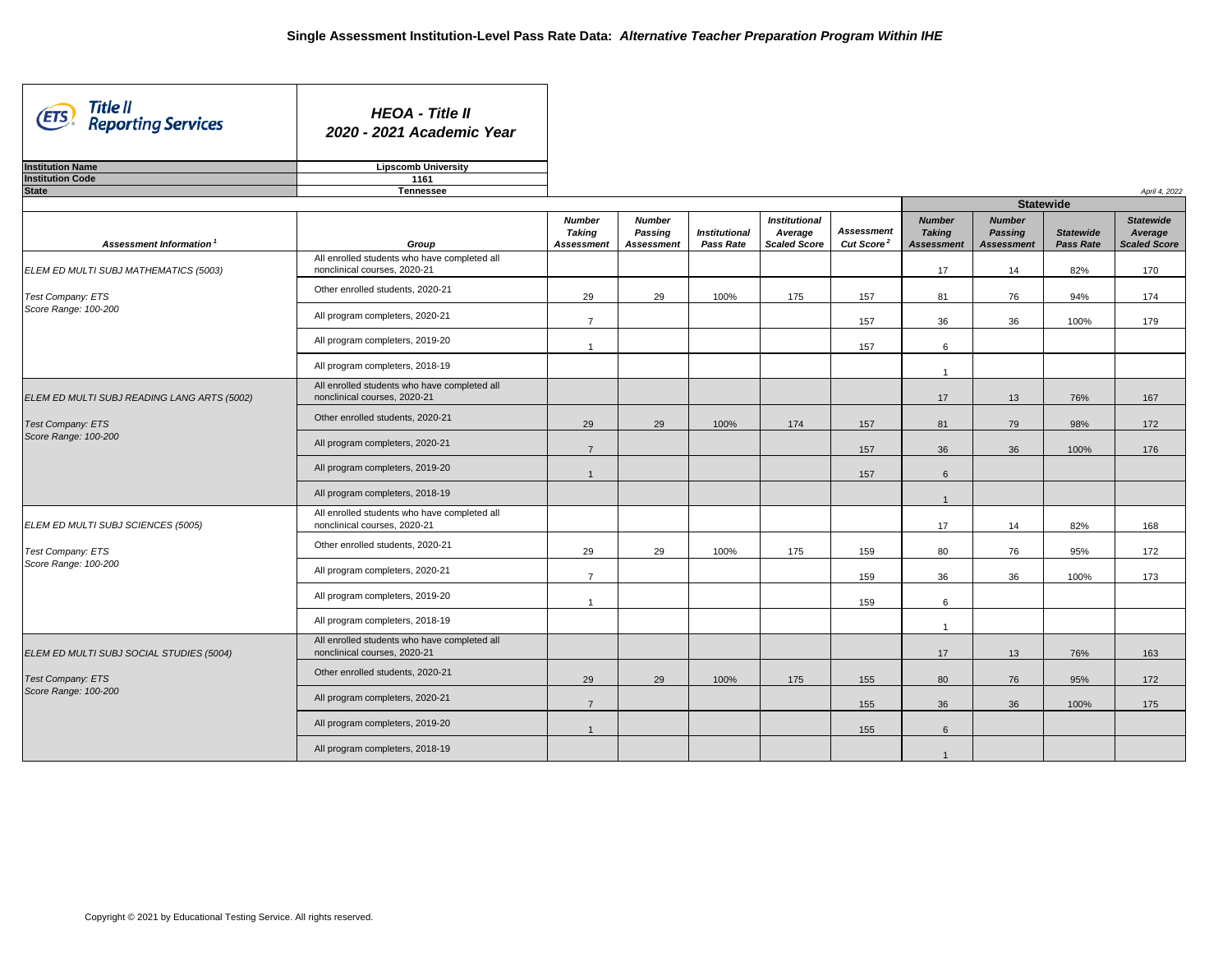| Title II<br>(ETS)<br><b>Reporting Services</b>          | <b>HEOA - Title II</b><br>2020 - 2021 Academic Year                          |                   |                   |                      |                      |                        |                   |                   |                  |                     |
|---------------------------------------------------------|------------------------------------------------------------------------------|-------------------|-------------------|----------------------|----------------------|------------------------|-------------------|-------------------|------------------|---------------------|
| <b>Institution Name</b>                                 | <b>Lipscomb University</b>                                                   |                   |                   |                      |                      |                        |                   |                   |                  |                     |
| <b>Institution Code</b>                                 | 1161                                                                         |                   |                   |                      |                      |                        |                   |                   |                  |                     |
| <b>State</b>                                            | <b>Tennessee</b>                                                             |                   |                   |                      |                      |                        |                   |                   | <b>Statewide</b> | April 4, 2022       |
|                                                         |                                                                              | <b>Number</b>     | <b>Number</b>     |                      | <b>Institutional</b> |                        | <b>Number</b>     | <b>Number</b>     |                  | <b>Statewide</b>    |
|                                                         |                                                                              | <b>Taking</b>     | <b>Passing</b>    | <b>Institutional</b> | Average              | <b>Assessment</b>      | <b>Taking</b>     | <b>Passing</b>    | <b>Statewide</b> | Average             |
| Assessment Information <sup>1</sup>                     | Group                                                                        | <b>Assessment</b> | <b>Assessment</b> | <b>Pass Rate</b>     | <b>Scaled Score</b>  | Cut Score <sup>2</sup> | <b>Assessment</b> | <b>Assessment</b> | <b>Pass Rate</b> | <b>Scaled Score</b> |
| ENGLISH LANGUAGE ARTS: CK (5038)                        | All enrolled students who have completed all<br>nonclinical courses, 2020-21 |                   |                   |                      |                      |                        | 16                | 16                | 100%             | 179                 |
| Test Company: ETS<br>Score Range: 100-200               | Other enrolled students, 2020-21                                             | 24                | 24                | 100%                 | 181                  | 167                    | 91                | 86                | 95%              | 178                 |
|                                                         | All program completers, 2020-21                                              | 11                | 11                | 100%                 | 181                  | 167                    | 57                | 55                | 96%              | 181                 |
|                                                         | All program completers, 2019-20                                              | 6                 |                   |                      |                      | 167                    | 46                | 44                | 96%              | 178                 |
|                                                         | All program completers, 2018-19                                              | 12                | 12                | 100%                 | 183                  | 167                    | 84                | 80                | 95%              | 178                 |
| ENGLISH TO SPEAKERS OF OTHER LANGUAGES (DISC)<br>(5361) | All enrolled students who have completed all<br>nonclinical courses, 2020-21 |                   |                   |                      |                      |                        |                   |                   |                  |                     |
| <b>Test Company: ETS</b><br>Score Range: 100-200        | Other enrolled students, 2020-21                                             |                   |                   |                      |                      |                        |                   |                   |                  |                     |
|                                                         | All program completers, 2020-21                                              |                   |                   |                      |                      |                        |                   |                   |                  |                     |
|                                                         | All program completers, 2019-20                                              |                   |                   |                      |                      | 143                    | $6\phantom{1}$    |                   |                  |                     |
|                                                         | All program completers, 2018-19                                              |                   |                   |                      |                      | 143                    | 13                | 13                | 100%             | 159                 |
| ENGLISH TO SPEAKERS OF OTHER LANGUAGES (5362)           | All enrolled students who have completed all<br>nonclinical courses, 2020-21 |                   |                   |                      |                      |                        | 18                | 18                | 100%             | 171                 |
| Test Company: ETS                                       | Other enrolled students, 2020-21                                             | 19                | 19                | 100%                 | 176                  | 155                    | 45                | 45                | 100%             | 176                 |
| Score Range: 100-200                                    | All program completers, 2020-21                                              | 12                | 12                | 100%                 | 174                  | 155                    | 33                | 33                | 100%             | 174                 |
|                                                         | All program completers, 2019-20                                              | $5\phantom{.0}$   |                   |                      |                      | 155                    | 9                 |                   |                  |                     |
|                                                         | All program completers, 2018-19                                              | 10                | 10                | 100%                 | 178                  | 155                    | 16                | 16                | 100%             | 173                 |
| FAMILY AND CONSUMER SCIENCES (5122)                     | All enrolled students who have completed all<br>nonclinical courses, 2020-21 |                   |                   |                      |                      |                        |                   |                   |                  |                     |
| <b>Test Company: ETS</b>                                | Other enrolled students, 2020-21                                             |                   |                   |                      |                      |                        |                   |                   |                  |                     |
| Score Range: 100-200                                    | All program completers, 2020-21                                              |                   |                   |                      |                      |                        | $\mathbf{3}$      |                   |                  |                     |
|                                                         | All program completers, 2019-20                                              |                   |                   |                      |                      |                        | $2^{\circ}$       |                   |                  |                     |
|                                                         | All program completers, 2018-19                                              |                   |                   |                      |                      | 153                    |                   |                   |                  |                     |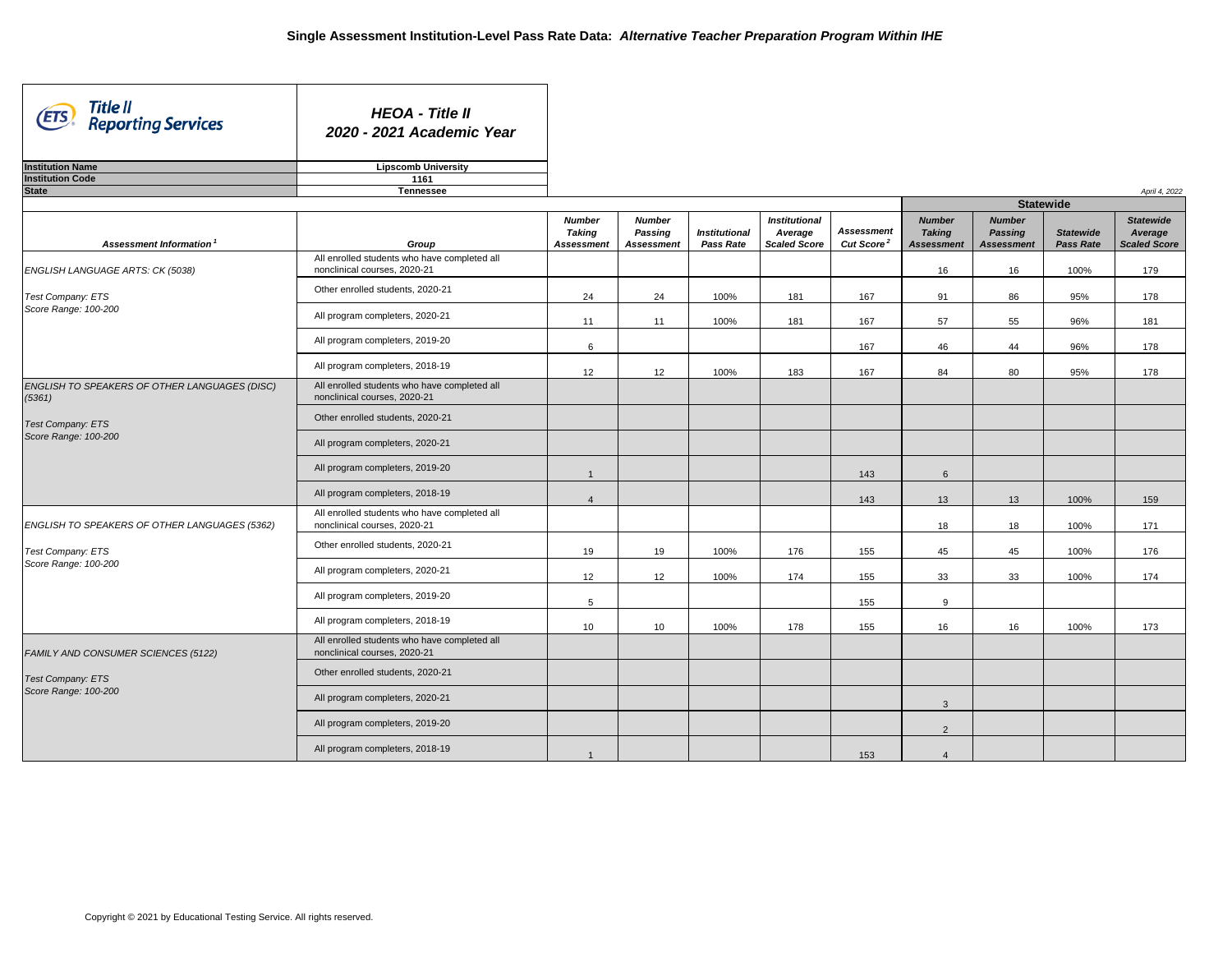| Title II<br>(ETS)<br><b>Reporting Services</b> | <b>HEOA - Title II</b><br>2020 - 2021 Academic Year                          |                                                     |                                                      |                                          |                                                        |                                             |                                               |
|------------------------------------------------|------------------------------------------------------------------------------|-----------------------------------------------------|------------------------------------------------------|------------------------------------------|--------------------------------------------------------|---------------------------------------------|-----------------------------------------------|
| <b>Institution Name</b>                        | <b>Lipscomb University</b>                                                   |                                                     |                                                      |                                          |                                                        |                                             |                                               |
| <b>Institution Code</b>                        | 1161                                                                         |                                                     |                                                      |                                          |                                                        |                                             |                                               |
| <b>State</b>                                   | <b>Tennessee</b>                                                             |                                                     |                                                      |                                          |                                                        |                                             |                                               |
| Assessment Information                         | Group                                                                        | <b>Number</b><br><b>Taking</b><br><b>Assessment</b> | <b>Number</b><br><b>Passing</b><br><b>Assessment</b> | <b>Institutional</b><br><b>Pass Rate</b> | <b>Institutional</b><br>Average<br><b>Scaled Score</b> | <b>Assessment</b><br>Cut Score <sup>2</sup> | <b>Numb</b><br><b>Takin</b><br><b>Assessn</b> |
| FRENCH WORLD LANGUAGE (5174)                   | All enrolled students who have completed all<br>nonclinical courses, 2020-21 |                                                     |                                                      |                                          |                                                        |                                             |                                               |
| Test Company: ETS                              | Other enrolled students, 2020-21                                             | $\overline{2}$                                      |                                                      |                                          |                                                        | 160                                         | 7                                             |
| Score Range: 100-200                           | All program completers, 2020-21                                              |                                                     |                                                      |                                          |                                                        |                                             | 3                                             |
|                                                | All program completers, 2019-20                                              |                                                     |                                                      |                                          |                                                        |                                             | 5                                             |
|                                                | All program completers, 2018-19                                              |                                                     |                                                      |                                          |                                                        | 160                                         |                                               |
| GEOGRAPHY (5921)                               | All enrolled students who have completed all<br>nonclinical courses, 2020-21 |                                                     |                                                      |                                          |                                                        |                                             |                                               |
| Test Company: ETS<br>Score Range: 100-200      | Other enrolled students, 2020-21                                             |                                                     |                                                      |                                          |                                                        |                                             |                                               |
|                                                | All program completers, 2020-21                                              |                                                     |                                                      |                                          |                                                        |                                             |                                               |
|                                                | All program completers, 2019-20                                              |                                                     |                                                      |                                          |                                                        |                                             |                                               |
|                                                | All program completers, 2018-19                                              |                                                     |                                                      |                                          |                                                        |                                             |                                               |
| <b>GERMAN WORLD LANGUAGE (5183)</b>            | All enrolled students who have completed all<br>nonclinical courses, 2020-21 |                                                     |                                                      |                                          |                                                        |                                             |                                               |
| Test Company: ETS                              | Other enrolled students, 2020-21                                             |                                                     |                                                      |                                          |                                                        |                                             |                                               |
| Score Range: 100-200                           | All program completers, 2020-21                                              |                                                     |                                                      |                                          |                                                        |                                             |                                               |
|                                                | All program completers, 2019-20                                              |                                                     |                                                      |                                          |                                                        |                                             |                                               |
|                                                | All program completers, 2018-19                                              |                                                     |                                                      |                                          |                                                        |                                             |                                               |
| GOVERNMENT POLITICAL SCIENCE (5931)            | All enrolled students who have completed all<br>nonclinical courses, 2020-21 |                                                     |                                                      |                                          |                                                        |                                             |                                               |
| <b>Test Company: ETS</b>                       | Other enrolled students, 2020-21                                             |                                                     |                                                      |                                          |                                                        | 149                                         | 3                                             |
| Score Range: 100-200                           | All program completers, 2020-21                                              |                                                     |                                                      |                                          |                                                        |                                             | $\overline{2}$                                |
|                                                | All program completers, 2019-20                                              |                                                     |                                                      |                                          |                                                        | 149                                         |                                               |
|                                                | All program completers, 2018-19                                              |                                                     |                                                      |                                          |                                                        |                                             |                                               |
|                                                |                                                                              |                                                     |                                                      |                                          |                                                        |                                             |                                               |

| April 4, 2022                               |                                                     |                                                      |                                      |                                                    |  |  |  |  |  |  |  |
|---------------------------------------------|-----------------------------------------------------|------------------------------------------------------|--------------------------------------|----------------------------------------------------|--|--|--|--|--|--|--|
|                                             |                                                     |                                                      | <b>Statewide</b>                     |                                                    |  |  |  |  |  |  |  |
| <b>Assessment</b><br>Cut Score <sup>2</sup> | <b>Number</b><br><b>Taking</b><br><b>Assessment</b> | <b>Number</b><br><b>Passing</b><br><b>Assessment</b> | <b>Statewide</b><br><b>Pass Rate</b> | <b>Statewide</b><br>Average<br><b>Scaled Score</b> |  |  |  |  |  |  |  |
|                                             |                                                     |                                                      |                                      |                                                    |  |  |  |  |  |  |  |
| 160                                         | $\overline{7}$                                      |                                                      |                                      |                                                    |  |  |  |  |  |  |  |
|                                             | 3                                                   |                                                      |                                      |                                                    |  |  |  |  |  |  |  |
|                                             | 5                                                   |                                                      |                                      |                                                    |  |  |  |  |  |  |  |
| 160                                         | $\overline{4}$                                      |                                                      |                                      |                                                    |  |  |  |  |  |  |  |
|                                             |                                                     |                                                      |                                      |                                                    |  |  |  |  |  |  |  |
|                                             |                                                     |                                                      |                                      |                                                    |  |  |  |  |  |  |  |
|                                             |                                                     |                                                      |                                      |                                                    |  |  |  |  |  |  |  |
|                                             |                                                     |                                                      |                                      |                                                    |  |  |  |  |  |  |  |
|                                             | $\mathbf 1$                                         |                                                      |                                      |                                                    |  |  |  |  |  |  |  |
|                                             |                                                     |                                                      |                                      |                                                    |  |  |  |  |  |  |  |
|                                             |                                                     |                                                      |                                      |                                                    |  |  |  |  |  |  |  |
|                                             | 1                                                   |                                                      |                                      |                                                    |  |  |  |  |  |  |  |
|                                             |                                                     |                                                      |                                      |                                                    |  |  |  |  |  |  |  |
|                                             |                                                     |                                                      |                                      |                                                    |  |  |  |  |  |  |  |
|                                             | $\mathbf{1}$                                        |                                                      |                                      |                                                    |  |  |  |  |  |  |  |
| 149                                         | $\ensuremath{\mathsf{3}}$                           |                                                      |                                      |                                                    |  |  |  |  |  |  |  |
|                                             | $\overline{c}$                                      |                                                      |                                      |                                                    |  |  |  |  |  |  |  |
| 149                                         | $\overline{\mathbf{4}}$                             |                                                      |                                      |                                                    |  |  |  |  |  |  |  |
|                                             | $\sqrt{5}$                                          |                                                      |                                      |                                                    |  |  |  |  |  |  |  |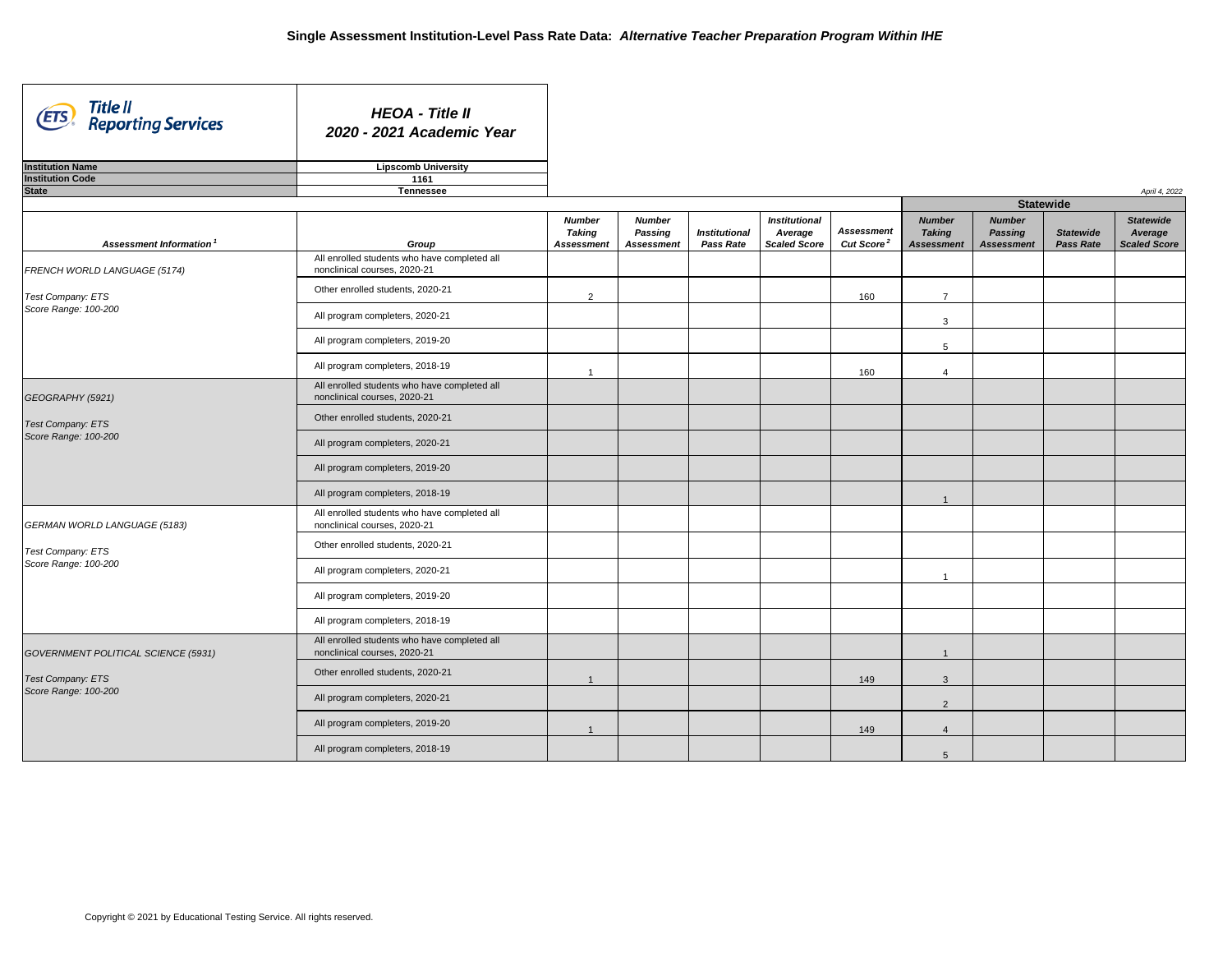| Title II<br>Reporting Services<br>(ETS) | <b>HEOA - Title II</b><br>2020 - 2021 Academic Year                          |                                                     |                                                      |                                          |                                                        |                                             |                                               |
|-----------------------------------------|------------------------------------------------------------------------------|-----------------------------------------------------|------------------------------------------------------|------------------------------------------|--------------------------------------------------------|---------------------------------------------|-----------------------------------------------|
| <b>Institution Name</b>                 | <b>Lipscomb University</b>                                                   |                                                     |                                                      |                                          |                                                        |                                             |                                               |
| <b>Institution Code</b>                 | 1161                                                                         |                                                     |                                                      |                                          |                                                        |                                             |                                               |
| <b>State</b>                            | <b>Tennessee</b>                                                             |                                                     |                                                      |                                          |                                                        |                                             |                                               |
|                                         |                                                                              |                                                     |                                                      |                                          |                                                        |                                             |                                               |
| Assessment Information <sup>1</sup>     | Group                                                                        | <b>Number</b><br><b>Taking</b><br><b>Assessment</b> | <b>Number</b><br><b>Passing</b><br><b>Assessment</b> | <b>Institutional</b><br><b>Pass Rate</b> | <b>Institutional</b><br>Average<br><b>Scaled Score</b> | <b>Assessment</b><br>Cut Score <sup>2</sup> | <b>Numb</b><br><b>Takin</b><br><b>Assessn</b> |
| <b>HEALTH EDUCATION (5551)</b>          | All enrolled students who have completed all<br>nonclinical courses, 2020-21 |                                                     |                                                      |                                          |                                                        |                                             |                                               |
| Test Company: ETS                       | Other enrolled students, 2020-21                                             |                                                     |                                                      |                                          |                                                        | 144                                         | $\overline{c}$                                |
| Score Range: 100-200                    | All program completers, 2020-21                                              |                                                     |                                                      |                                          |                                                        |                                             | 3                                             |
|                                         | All program completers, 2019-20                                              |                                                     |                                                      |                                          |                                                        | 144                                         |                                               |
|                                         | All program completers, 2018-19                                              |                                                     |                                                      |                                          |                                                        |                                             | 5                                             |
| <b>LATIN</b> (5601)                     | All enrolled students who have completed all<br>nonclinical courses, 2020-21 |                                                     |                                                      |                                          |                                                        |                                             | $\mathbf{1}$                                  |
| Test Company: ETS                       | Other enrolled students, 2020-21                                             |                                                     |                                                      |                                          |                                                        |                                             | 3                                             |
| Score Range: 100-200                    | All program completers, 2020-21                                              |                                                     |                                                      |                                          |                                                        | 148                                         |                                               |
|                                         | All program completers, 2019-20                                              |                                                     |                                                      |                                          |                                                        |                                             |                                               |
|                                         | All program completers, 2018-19                                              |                                                     |                                                      |                                          |                                                        |                                             |                                               |
| LIBRARY MEDIA SPECIALIST (5311)         | All enrolled students who have completed all<br>nonclinical courses, 2020-21 |                                                     |                                                      |                                          |                                                        |                                             |                                               |
| Test Company: ETS                       | Other enrolled students, 2020-21                                             |                                                     |                                                      |                                          |                                                        |                                             | 7                                             |
| Score Range: 100-200                    | All program completers, 2020-21                                              |                                                     |                                                      |                                          |                                                        |                                             | 3                                             |
|                                         | All program completers, 2019-20                                              |                                                     |                                                      |                                          |                                                        |                                             |                                               |
|                                         | All program completers, 2018-19                                              |                                                     |                                                      |                                          |                                                        |                                             |                                               |
| MARKETING EDUCATION (5561)              | All enrolled students who have completed all<br>nonclinical courses, 2020-21 |                                                     |                                                      |                                          |                                                        |                                             | -1                                            |
| Test Company: ETS                       | Other enrolled students, 2020-21                                             |                                                     |                                                      |                                          |                                                        |                                             |                                               |
| Score Range: 100-200                    | All program completers, 2020-21                                              |                                                     |                                                      |                                          |                                                        |                                             | $\overline{2}$                                |
|                                         | All program completers, 2019-20                                              | $\overline{2}$                                      |                                                      |                                          |                                                        | 169                                         | 3                                             |
|                                         | All program completers, 2018-19                                              |                                                     |                                                      |                                          |                                                        |                                             |                                               |

| April 4, 2022<br><b>Statewide</b>           |                                                     |                                                      |                                      |                                                    |  |  |  |  |  |  |  |  |
|---------------------------------------------|-----------------------------------------------------|------------------------------------------------------|--------------------------------------|----------------------------------------------------|--|--|--|--|--|--|--|--|
| <b>Assessment</b><br>Cut Score <sup>2</sup> | <b>Number</b><br><b>Taking</b><br><b>Assessment</b> | <b>Number</b><br><b>Passing</b><br><b>Assessment</b> | <b>Statewide</b><br><b>Pass Rate</b> | <b>Statewide</b><br>Average<br><b>Scaled Score</b> |  |  |  |  |  |  |  |  |
|                                             |                                                     |                                                      |                                      |                                                    |  |  |  |  |  |  |  |  |
| 144                                         | $\overline{2}$                                      |                                                      |                                      |                                                    |  |  |  |  |  |  |  |  |
|                                             | $\ensuremath{\mathsf{3}}$                           |                                                      |                                      |                                                    |  |  |  |  |  |  |  |  |
| 144                                         | 4                                                   |                                                      |                                      |                                                    |  |  |  |  |  |  |  |  |
|                                             | 5                                                   |                                                      |                                      |                                                    |  |  |  |  |  |  |  |  |
|                                             | $\mathbf{1}$                                        |                                                      |                                      |                                                    |  |  |  |  |  |  |  |  |
|                                             | $\mathsf 3$                                         |                                                      |                                      |                                                    |  |  |  |  |  |  |  |  |
| 148                                         | $\mathbf{1}$                                        |                                                      |                                      |                                                    |  |  |  |  |  |  |  |  |
|                                             |                                                     |                                                      |                                      |                                                    |  |  |  |  |  |  |  |  |
|                                             |                                                     |                                                      |                                      |                                                    |  |  |  |  |  |  |  |  |
|                                             | $\mathbf 1$                                         |                                                      |                                      |                                                    |  |  |  |  |  |  |  |  |
|                                             | $\overline{7}$                                      |                                                      |                                      |                                                    |  |  |  |  |  |  |  |  |
|                                             | $\ensuremath{\mathsf{3}}$                           |                                                      |                                      |                                                    |  |  |  |  |  |  |  |  |
|                                             | 1                                                   |                                                      |                                      |                                                    |  |  |  |  |  |  |  |  |
|                                             |                                                     |                                                      |                                      |                                                    |  |  |  |  |  |  |  |  |
|                                             | $\mathbf{1}$                                        |                                                      |                                      |                                                    |  |  |  |  |  |  |  |  |
|                                             |                                                     |                                                      |                                      |                                                    |  |  |  |  |  |  |  |  |
|                                             | $\mathbf 2$                                         |                                                      |                                      |                                                    |  |  |  |  |  |  |  |  |
| 169                                         | $\mathsf 3$                                         |                                                      |                                      |                                                    |  |  |  |  |  |  |  |  |
|                                             |                                                     |                                                      |                                      |                                                    |  |  |  |  |  |  |  |  |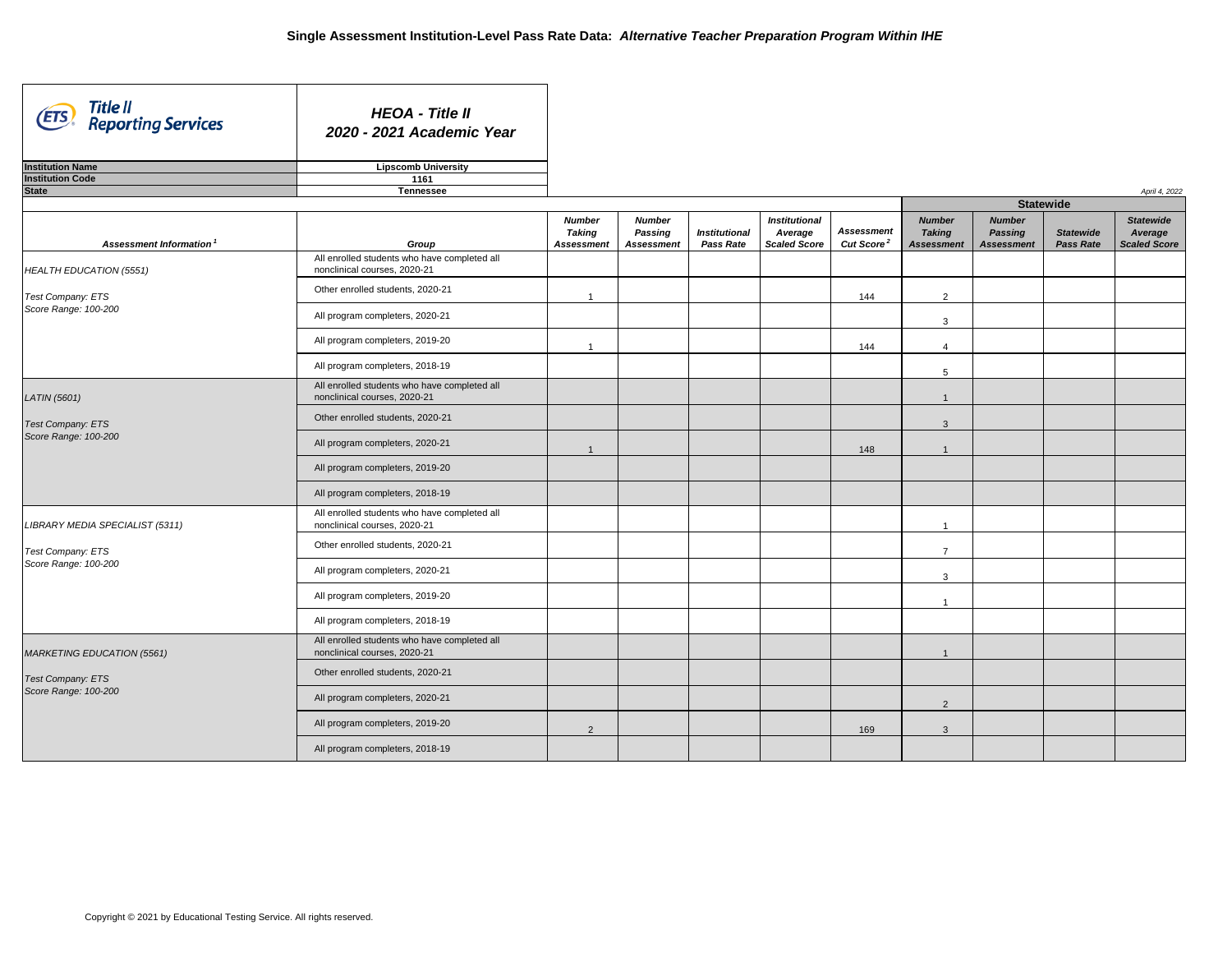| Title II<br>(ETS)<br><b>Reporting Services</b>                                             | <b>HEOA - Title II</b><br>2020 - 2021 Academic Year                          |                   |                   |                      |                      |                        |                   |                   |                  |                     |
|--------------------------------------------------------------------------------------------|------------------------------------------------------------------------------|-------------------|-------------------|----------------------|----------------------|------------------------|-------------------|-------------------|------------------|---------------------|
| <b>Institution Name</b>                                                                    | <b>Lipscomb University</b>                                                   |                   |                   |                      |                      |                        |                   |                   |                  |                     |
| <b>Institution Code</b>                                                                    | 1161                                                                         |                   |                   |                      |                      |                        |                   |                   |                  |                     |
| <b>State</b>                                                                               | <b>Tennessee</b>                                                             |                   |                   |                      |                      |                        |                   | <b>Statewide</b>  |                  | April 4, 2022       |
|                                                                                            |                                                                              | <b>Number</b>     | <b>Number</b>     |                      | <b>Institutional</b> |                        | <b>Number</b>     | <b>Number</b>     |                  | <b>Statewide</b>    |
|                                                                                            |                                                                              | <b>Taking</b>     | <b>Passing</b>    | <b>Institutional</b> | Average              | <b>Assessment</b>      | <b>Taking</b>     | <b>Passing</b>    | <b>Statewide</b> | Average             |
| Assessment Information <sup>1</sup>                                                        | Group                                                                        | <b>Assessment</b> | <b>Assessment</b> | <b>Pass Rate</b>     | <b>Scaled Score</b>  | Cut Score <sup>2</sup> | <b>Assessment</b> | <b>Assessment</b> | <b>Pass Rate</b> | <b>Scaled Score</b> |
| MATHEMATICS CONTENT KNOWLEDGE (5161)                                                       | All enrolled students who have completed all<br>nonclinical courses, 2020-21 |                   |                   |                      |                      |                        | 6                 |                   |                  |                     |
| Test Company: ETS                                                                          | Other enrolled students, 2020-21                                             | 17                | 17                | 100%                 | 172                  | 160                    | 48                | 43                | 90%              | 168                 |
| Score Range: 100-200                                                                       | All program completers, 2020-21                                              | 3                 |                   |                      |                      | 160                    | 31                | 30                | 97%              | 169                 |
|                                                                                            | All program completers, 2019-20                                              |                   |                   |                      |                      |                        | 24                | 22                | 92%              | 166                 |
|                                                                                            | All program completers, 2018-19                                              | 8                 |                   |                      |                      | 160                    | 41                | 35                | 85%              | 163                 |
| MIDDLE SCHOOL CONTENT KNOWLEDGE (5146)<br><b>Test Company: ETS</b><br>Score Range: 100-200 | All enrolled students who have completed all<br>nonclinical courses, 2020-21 |                   |                   |                      |                      |                        |                   |                   |                  |                     |
|                                                                                            | Other enrolled students, 2020-21                                             |                   |                   |                      |                      |                        |                   |                   |                  |                     |
|                                                                                            | All program completers, 2020-21                                              |                   |                   |                      |                      |                        |                   |                   |                  |                     |
|                                                                                            | All program completers, 2019-20                                              |                   |                   |                      |                      |                        | $\overline{2}$    |                   |                  |                     |
|                                                                                            | All program completers, 2018-19                                              |                   |                   |                      |                      | 150                    | 11                | 11                | 100%             | 161                 |
| MIDDLE SCHOOL ENG LANG ARTS (5047)                                                         | All enrolled students who have completed all<br>nonclinical courses, 2020-21 |                   |                   |                      |                      |                        |                   |                   |                  |                     |
| <b>Test Company: ETS</b>                                                                   | Other enrolled students, 2020-21                                             | $\mathbf{3}$      |                   |                      |                      | 164                    | 4                 |                   |                  |                     |
| Score Range: 100-200                                                                       | All program completers, 2020-21                                              |                   |                   |                      |                      |                        | $2^{\circ}$       |                   |                  |                     |
|                                                                                            | All program completers, 2019-20                                              | $\mathbf{3}$      |                   |                      |                      | 164                    | $6\overline{6}$   |                   |                  |                     |
|                                                                                            | All program completers, 2018-19                                              | $\overline{2}$    |                   |                      |                      | 164                    | 5 <sup>5</sup>    |                   |                  |                     |
| MIDDLE SCHOOL MATHEMATICS (5169)                                                           | All enrolled students who have completed all<br>nonclinical courses, 2020-21 |                   |                   |                      |                      |                        | $5\overline{)}$   |                   |                  |                     |
| <b>Test Company: ETS</b>                                                                   | Other enrolled students, 2020-21                                             | 18                | 18                | 100%                 | 179                  | 165                    | 38                | 38                | 100%             | 176                 |
| Score Range: 100-200                                                                       | All program completers, 2020-21                                              | $\mathbf{3}$      |                   |                      |                      | 165                    | 15                | 15                | 100%             | 178                 |
|                                                                                            | All program completers, 2019-20                                              | $6\phantom{1}$    |                   |                      |                      | 165                    | 16                | 15                | 94%              | 177                 |
|                                                                                            | All program completers, 2018-19                                              | 9                 |                   |                      |                      | 165                    | 21                | 21                | 100%             | 179                 |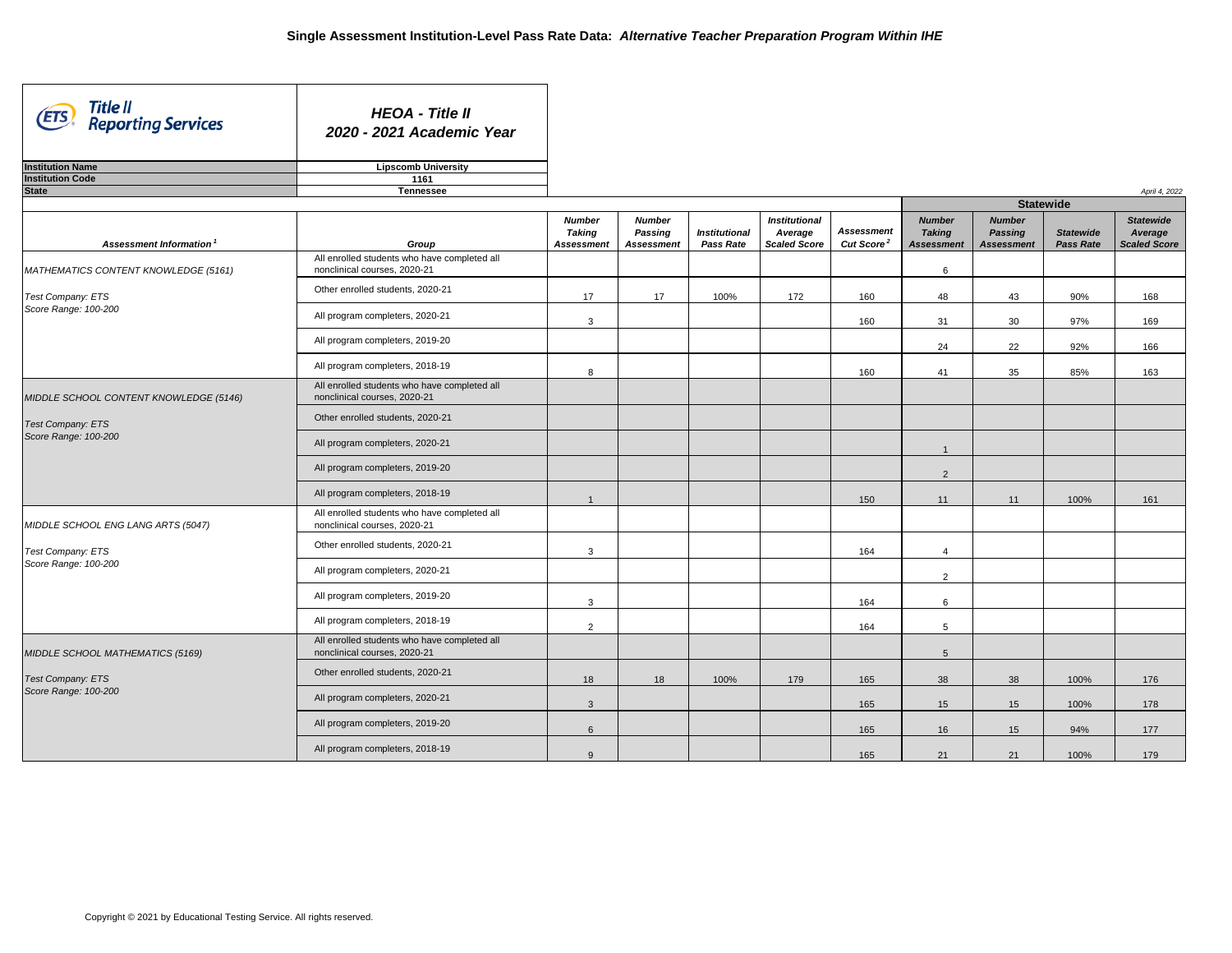ᄀ

| Title II<br>(ETS)<br><b>Reporting Services</b>                                   | <b>HEOA - Title II</b><br>2020 - 2021 Academic Year                          |                                |                                 |                      |                                 |                        |                                |                                 |                  |                             |
|----------------------------------------------------------------------------------|------------------------------------------------------------------------------|--------------------------------|---------------------------------|----------------------|---------------------------------|------------------------|--------------------------------|---------------------------------|------------------|-----------------------------|
| <b>Institution Name</b>                                                          | <b>Lipscomb University</b>                                                   |                                |                                 |                      |                                 |                        |                                |                                 |                  |                             |
| <b>Institution Code</b>                                                          | 1161                                                                         |                                |                                 |                      |                                 |                        |                                |                                 |                  |                             |
| <b>State</b>                                                                     | <b>Tennessee</b>                                                             |                                |                                 |                      |                                 |                        |                                | <b>Statewide</b>                |                  | April 4, 2022               |
|                                                                                  |                                                                              | <b>Number</b><br><b>Taking</b> | <b>Number</b><br><b>Passing</b> | <b>Institutional</b> | <b>Institutional</b><br>Average | <b>Assessment</b>      | <b>Number</b><br><b>Taking</b> | <b>Number</b><br><b>Passing</b> | <b>Statewide</b> | <b>Statewide</b><br>Average |
| Assessment Information <sup>1</sup>                                              | Group                                                                        | <b>Assessment</b>              | <b>Assessment</b>               | <b>Pass Rate</b>     | <b>Scaled Score</b>             | Cut Score <sup>2</sup> | <b>Assessment</b>              | <b>Assessment</b>               | <b>Pass Rate</b> | <b>Scaled Score</b>         |
| MIDDLE SCHOOL SCIENCE (5440)                                                     | All enrolled students who have completed all<br>nonclinical courses, 2020-21 |                                |                                 |                      |                                 |                        |                                |                                 |                  |                             |
| Test Company: ETS<br>Score Range: 100-200                                        | Other enrolled students, 2020-21                                             | $\overline{7}$                 |                                 |                      |                                 | 150                    | 15 <sub>15</sub>               | 15                              | 100%             | 166                         |
|                                                                                  | All program completers, 2020-21                                              | $\overline{2}$                 |                                 |                      |                                 | 150                    | 7                              |                                 |                  |                             |
|                                                                                  | All program completers, 2019-20                                              |                                |                                 |                      |                                 | 150                    | $\overline{2}$                 |                                 |                  |                             |
|                                                                                  | All program completers, 2018-19                                              |                                |                                 |                      |                                 | 150                    | $\overline{7}$                 |                                 |                  |                             |
| MIDDLE SCHOOL SOCIAL STUDIES (5089)<br>Test Company: ETS<br>Score Range: 100-200 | All enrolled students who have completed all<br>nonclinical courses, 2020-21 |                                |                                 |                      |                                 |                        |                                |                                 |                  |                             |
|                                                                                  | Other enrolled students, 2020-21                                             |                                |                                 |                      |                                 | 146                    | 9                              |                                 |                  |                             |
|                                                                                  | All program completers, 2020-21                                              |                                |                                 |                      |                                 |                        | $\overline{2}$                 |                                 |                  |                             |
|                                                                                  | All program completers, 2019-20                                              |                                |                                 |                      |                                 |                        | -1                             |                                 |                  |                             |
|                                                                                  | All program completers, 2018-19                                              |                                |                                 |                      |                                 | 146                    | 3                              |                                 |                  |                             |
| MUSIC CONTENT & INSTRUCTION (5114)                                               | All enrolled students who have completed all<br>nonclinical courses, 2020-21 |                                |                                 |                      |                                 |                        | 3 <sup>1</sup>                 |                                 |                  |                             |
| Test Company: ETS                                                                | Other enrolled students, 2020-21                                             | $\mathbf{3}$                   |                                 |                      |                                 | 162                    | 11                             | $\overline{7}$                  | 64%              | 158                         |
| Score Range: 100-200                                                             | All program completers, 2020-21                                              |                                |                                 |                      |                                 | 162                    | $\overline{4}$                 |                                 |                  |                             |
|                                                                                  | All program completers, 2019-20                                              |                                |                                 |                      |                                 |                        | $5\phantom{.0}$                |                                 |                  |                             |
|                                                                                  | All program completers, 2018-19                                              |                                |                                 |                      |                                 |                        | 8                              |                                 |                  |                             |
| PHYSICAL ED CONTENT AND DESIGN (5095)                                            | All enrolled students who have completed all<br>nonclinical courses, 2020-21 |                                |                                 |                      |                                 |                        | 13                             | 8                               | 62%              | 165                         |
| <b>Test Company: ETS</b>                                                         | Other enrolled students, 2020-21                                             | $\mathbf{3}$                   |                                 |                      |                                 | 169                    | 30                             | 18                              | 60%              | 166                         |
| Score Range: 100-200                                                             | All program completers, 2020-21                                              |                                |                                 |                      |                                 |                        | 25                             | 17                              | 68%              | 168                         |
|                                                                                  | All program completers, 2019-20                                              |                                |                                 |                      |                                 | 169                    | 17                             | 17                              | 100%             | 171                         |
|                                                                                  | All program completers, 2018-19                                              |                                |                                 |                      |                                 | 169                    | 22                             | 21                              | 95%              | 171                         |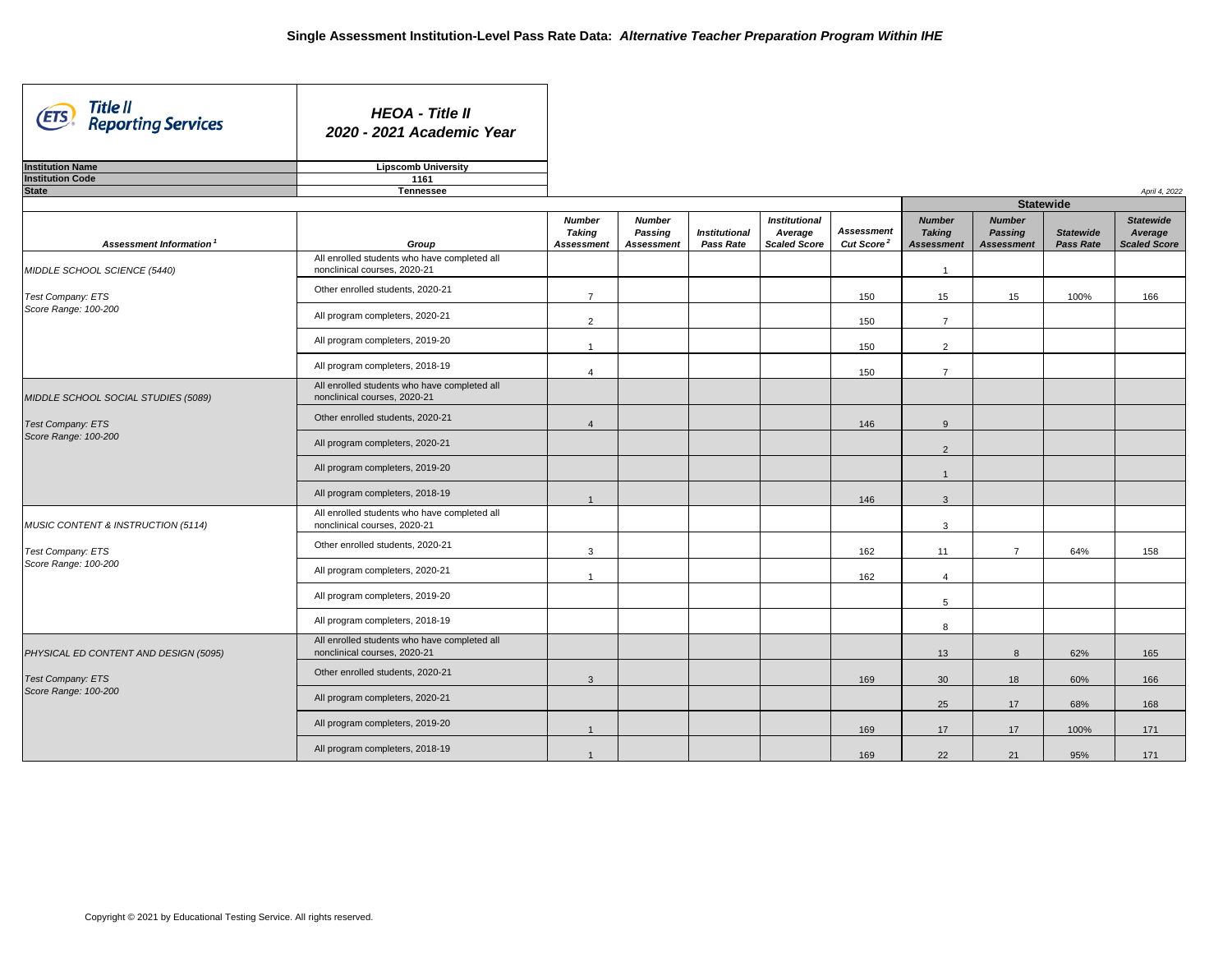| Title II<br>(ETS)<br><b>Reporting Services</b>                     | <b>HEOA - Title II</b><br>2020 - 2021 Academic Year                          |                                                     |                                                      |                                          |                                                        |                                             |                                                     |                                                      |                                      |                                             |
|--------------------------------------------------------------------|------------------------------------------------------------------------------|-----------------------------------------------------|------------------------------------------------------|------------------------------------------|--------------------------------------------------------|---------------------------------------------|-----------------------------------------------------|------------------------------------------------------|--------------------------------------|---------------------------------------------|
| <b>Institution Name</b>                                            | <b>Lipscomb University</b>                                                   |                                                     |                                                      |                                          |                                                        |                                             |                                                     |                                                      |                                      |                                             |
| <b>Institution Code</b>                                            | 1161                                                                         |                                                     |                                                      |                                          |                                                        |                                             |                                                     |                                                      |                                      |                                             |
| <b>State</b>                                                       | <b>Tennessee</b>                                                             |                                                     |                                                      |                                          |                                                        |                                             |                                                     |                                                      |                                      | April 4, 2022                               |
|                                                                    |                                                                              |                                                     |                                                      |                                          |                                                        |                                             |                                                     |                                                      | <b>Statewide</b>                     |                                             |
| Assessment Information <sup>1</sup>                                | Group                                                                        | <b>Number</b><br><b>Taking</b><br><b>Assessment</b> | <b>Number</b><br><b>Passing</b><br><b>Assessment</b> | <b>Institutional</b><br><b>Pass Rate</b> | <b>Institutional</b><br>Average<br><b>Scaled Score</b> | <b>Assessment</b><br>Cut Score <sup>2</sup> | <b>Number</b><br><b>Taking</b><br><b>Assessment</b> | <b>Number</b><br><b>Passing</b><br><b>Assessment</b> | <b>Statewide</b><br><b>Pass Rate</b> | <b>Statewide</b><br>Average<br>Scaled Score |
| PHYSICS CONTENT KNOWLEDGE (5265)                                   | All enrolled students who have completed all<br>nonclinical courses, 2020-21 |                                                     |                                                      |                                          |                                                        |                                             |                                                     |                                                      |                                      |                                             |
| Test Company: ETS<br>Score Range: 100-200                          | Other enrolled students, 2020-21                                             |                                                     |                                                      |                                          |                                                        | 144                                         | $\overline{2}$                                      |                                                      |                                      |                                             |
|                                                                    | All program completers, 2020-21                                              |                                                     |                                                      |                                          |                                                        |                                             | $\overline{4}$                                      |                                                      |                                      |                                             |
|                                                                    | All program completers, 2019-20                                              |                                                     |                                                      |                                          |                                                        |                                             | $\overline{4}$                                      |                                                      |                                      |                                             |
|                                                                    | All program completers, 2018-19                                              |                                                     |                                                      |                                          |                                                        |                                             |                                                     |                                                      |                                      |                                             |
| PRINC LEARNING AND TEACHING 5-9 (5623)<br><b>Test Company: ETS</b> | All enrolled students who have completed all<br>nonclinical courses, 2020-21 |                                                     |                                                      |                                          |                                                        |                                             | $\mathbf{3}$                                        |                                                      |                                      |                                             |
|                                                                    | Other enrolled students, 2020-21                                             |                                                     |                                                      |                                          |                                                        | 160                                         | $\overline{4}$                                      |                                                      |                                      |                                             |
| Score Range: 100-200                                               | All program completers, 2020-21                                              |                                                     |                                                      |                                          |                                                        | 160                                         | 31                                                  | 29                                                   | 94%                                  | 176                                         |
|                                                                    | All program completers, 2019-20                                              |                                                     |                                                      |                                          |                                                        | 160                                         | 13                                                  | 12                                                   | 92%                                  | 171                                         |
|                                                                    | All program completers, 2018-19                                              | 20                                                  | 20                                                   | 100%                                     | 182                                                    | 160                                         | 44                                                  | 44                                                   | 100%                                 | 178                                         |
| PRINC LEARNING AND TEACHING 7-12 (5624)                            | All enrolled students who have completed all<br>nonclinical courses, 2020-21 |                                                     |                                                      |                                          |                                                        |                                             | 25                                                  | 24                                                   | 96%                                  | 176                                         |
| Test Company: ETS                                                  | Other enrolled students, 2020-21                                             | $5\phantom{.0}$                                     |                                                      |                                          |                                                        | 157                                         | 53                                                  | 47                                                   | 89%                                  | 170                                         |
| Score Range: 100-200                                               | All program completers, 2020-21                                              | 17                                                  | 17                                                   | 100%                                     | 182                                                    | 157                                         | 211                                                 | 204                                                  | 97%                                  | 177                                         |
|                                                                    | All program completers, 2019-20                                              | 14                                                  | 14                                                   | 100%                                     | 177                                                    | 157                                         | 127                                                 | 127                                                  | 100%                                 | 175                                         |
|                                                                    | All program completers, 2018-19                                              | 41                                                  | 41                                                   | 100%                                     | 181                                                    | 157                                         | 282                                                 | 278                                                  | 99%                                  | 175                                         |
| PRINC LEARNING AND TEACHING EARLY CHILD (5621)                     | All enrolled students who have completed all<br>nonclinical courses, 2020-21 |                                                     |                                                      |                                          |                                                        |                                             | $\overline{2}$                                      |                                                      |                                      |                                             |
| <b>Test Company: ETS</b>                                           | Other enrolled students, 2020-21                                             | $\overline{2}$                                      |                                                      |                                          |                                                        | 157                                         | $6\phantom{1}$                                      |                                                      |                                      |                                             |
| Score Range: 100-200                                               | All program completers, 2020-21                                              | $\sqrt{5}$                                          |                                                      |                                          |                                                        | 157                                         | 11                                                  | 11                                                   | 100%                                 | 169                                         |
|                                                                    | All program completers, 2019-20                                              |                                                     |                                                      |                                          |                                                        |                                             | $6\overline{6}$                                     |                                                      |                                      |                                             |
|                                                                    | All program completers, 2018-19                                              |                                                     |                                                      |                                          |                                                        |                                             | $6\phantom{.}6$                                     |                                                      |                                      |                                             |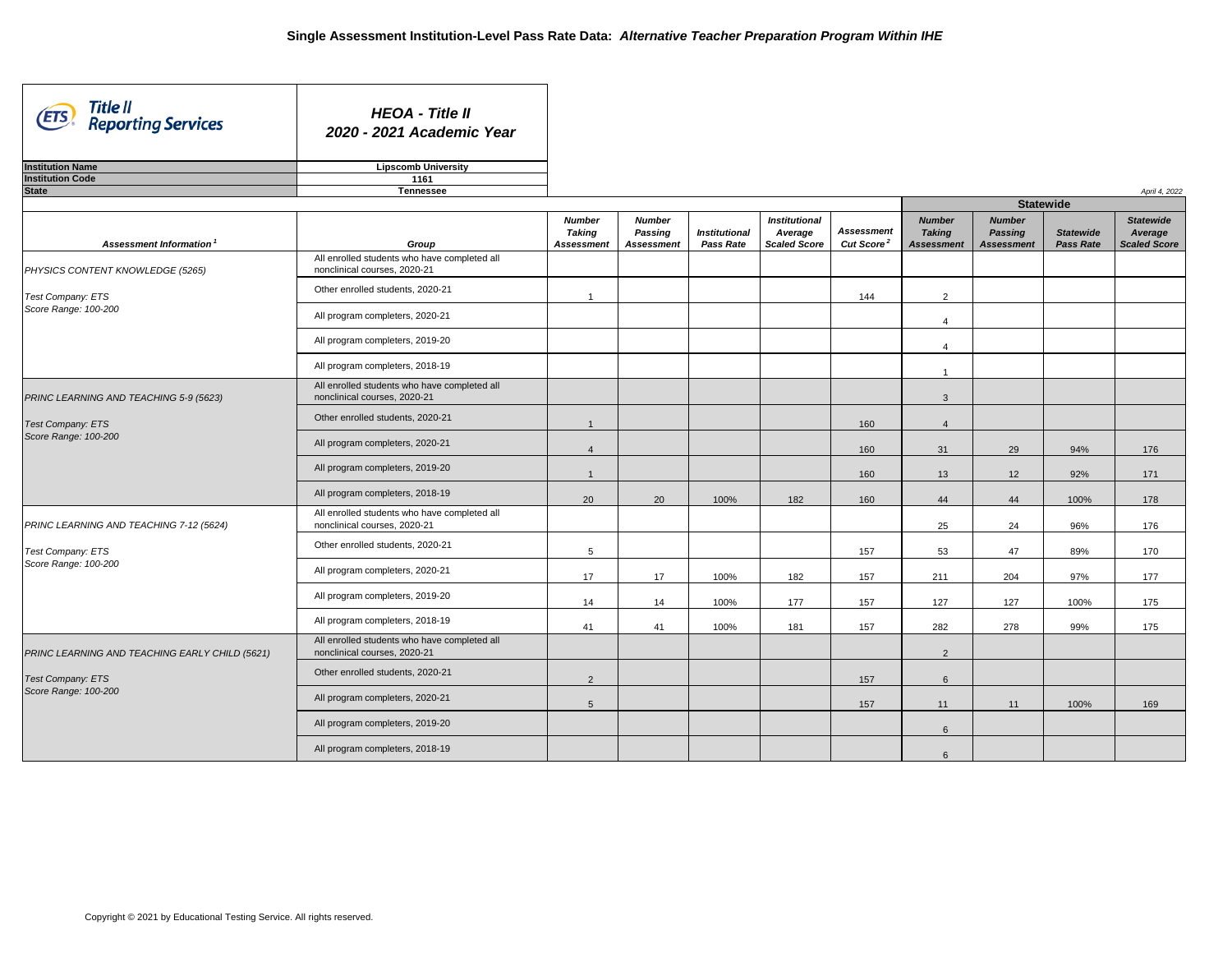| Title II<br>(ETS)<br><b>Reporting Services</b>                        | <b>HEOA - Title II</b><br>2020 - 2021 Academic Year                          |                                                     |                                                      |                                          |                                                        |                                             |                                                     |                                                      |                                      |                                             |
|-----------------------------------------------------------------------|------------------------------------------------------------------------------|-----------------------------------------------------|------------------------------------------------------|------------------------------------------|--------------------------------------------------------|---------------------------------------------|-----------------------------------------------------|------------------------------------------------------|--------------------------------------|---------------------------------------------|
| <b>Institution Name</b>                                               | <b>Lipscomb University</b>                                                   |                                                     |                                                      |                                          |                                                        |                                             |                                                     |                                                      |                                      |                                             |
| <b>Institution Code</b>                                               | 1161                                                                         |                                                     |                                                      |                                          |                                                        |                                             |                                                     |                                                      |                                      |                                             |
| <b>State</b>                                                          | <b>Tennessee</b>                                                             |                                                     |                                                      |                                          |                                                        |                                             |                                                     | <b>Statewide</b>                                     |                                      | April 4, 2022                               |
| Assessment Information <sup>1</sup>                                   | Group                                                                        | <b>Number</b><br><b>Taking</b><br><b>Assessment</b> | <b>Number</b><br><b>Passing</b><br><b>Assessment</b> | <b>Institutional</b><br><b>Pass Rate</b> | <b>Institutional</b><br>Average<br><b>Scaled Score</b> | <b>Assessment</b><br>Cut Score <sup>2</sup> | <b>Number</b><br><b>Taking</b><br><b>Assessment</b> | <b>Number</b><br><b>Passing</b><br><b>Assessment</b> | <b>Statewide</b><br><b>Pass Rate</b> | <b>Statewide</b><br>Average<br>Scaled Score |
| PRINC LEARNING AND TEACHING K-6 (5622)                                | All enrolled students who have completed all<br>nonclinical courses, 2020-21 |                                                     |                                                      |                                          |                                                        |                                             | 13                                                  | 11                                                   | 85%                                  | 173                                         |
| Test Company: ETS<br>Score Range: 100-200                             | Other enrolled students, 2020-21                                             | 3                                                   |                                                      |                                          |                                                        | 160                                         | 26                                                  | 22                                                   | 85%                                  | 169                                         |
|                                                                       | All program completers, 2020-21                                              | $\overline{7}$                                      |                                                      |                                          |                                                        | 160                                         | 80                                                  | 78                                                   | 98%                                  | 176                                         |
|                                                                       | All program completers, 2019-20                                              | $\overline{7}$                                      |                                                      |                                          |                                                        | 160                                         | 55                                                  | 53                                                   | 96%                                  | 173                                         |
|                                                                       | All program completers, 2018-19                                              | 23                                                  | 23                                                   | 100%                                     | 180                                                    | 160                                         | 95                                                  | 95                                                   | 100%                                 | 176                                         |
| PSYCHOLOGY (5391)<br><b>Test Company: ETS</b><br>Score Range: 100-200 | All enrolled students who have completed all<br>nonclinical courses, 2020-21 |                                                     |                                                      |                                          |                                                        |                                             | $\overline{\phantom{a}}$                            |                                                      |                                      |                                             |
|                                                                       | Other enrolled students, 2020-21                                             |                                                     |                                                      |                                          |                                                        |                                             | 3                                                   |                                                      |                                      |                                             |
|                                                                       | All program completers, 2020-21                                              |                                                     |                                                      |                                          |                                                        |                                             |                                                     |                                                      |                                      |                                             |
|                                                                       | All program completers, 2019-20                                              |                                                     |                                                      |                                          |                                                        |                                             |                                                     |                                                      |                                      |                                             |
|                                                                       | All program completers, 2018-19                                              |                                                     |                                                      |                                          |                                                        |                                             | $\overline{2}$                                      |                                                      |                                      |                                             |
| SE CK AND MILD TO MODERATE APPL (5543)                                | All enrolled students who have completed all<br>nonclinical courses, 2020-21 |                                                     |                                                      |                                          |                                                        |                                             | 16                                                  | 16                                                   | 100%                                 | 164                                         |
| Test Company: ETS                                                     | Other enrolled students, 2020-21                                             | 79                                                  | 79                                                   | 100%                                     | 170                                                    | 158                                         | 140                                                 | 139                                                  | 99%                                  | 169                                         |
| Score Range: 100-200                                                  | All program completers, 2020-21                                              | 22                                                  | 22                                                   | 100%                                     | 176                                                    | 158                                         | 69                                                  | 68                                                   | 99%                                  | 170                                         |
|                                                                       | All program completers, 2019-20                                              | 15                                                  | 15                                                   | 100%                                     | 171                                                    | 158                                         | 62                                                  | 61                                                   | 98%                                  | 167                                         |
|                                                                       | All program completers, 2018-19                                              | 28                                                  | 28                                                   | 100%                                     | 171                                                    | 158                                         | 78                                                  | 78                                                   | 100%                                 | 169                                         |
| SE CK AND SEVERE TO PROF APPL (5545)                                  | All enrolled students who have completed all<br>nonclinical courses, 2020-21 |                                                     |                                                      |                                          |                                                        |                                             | $\overline{4}$                                      |                                                      |                                      |                                             |
| <b>Test Company: ETS</b>                                              | Other enrolled students, 2020-21                                             |                                                     |                                                      |                                          |                                                        | 158                                         | 48                                                  | 48                                                   | 100%                                 | 173                                         |
| Score Range: 100-200                                                  | All program completers, 2020-21                                              |                                                     |                                                      |                                          |                                                        | 158                                         | 8                                                   |                                                      |                                      |                                             |
|                                                                       | All program completers, 2019-20                                              |                                                     |                                                      |                                          |                                                        |                                             | 12 <sup>°</sup>                                     | 12                                                   | 100%                                 | 176                                         |
|                                                                       | All program completers, 2018-19                                              |                                                     |                                                      |                                          |                                                        |                                             | 8                                                   |                                                      |                                      |                                             |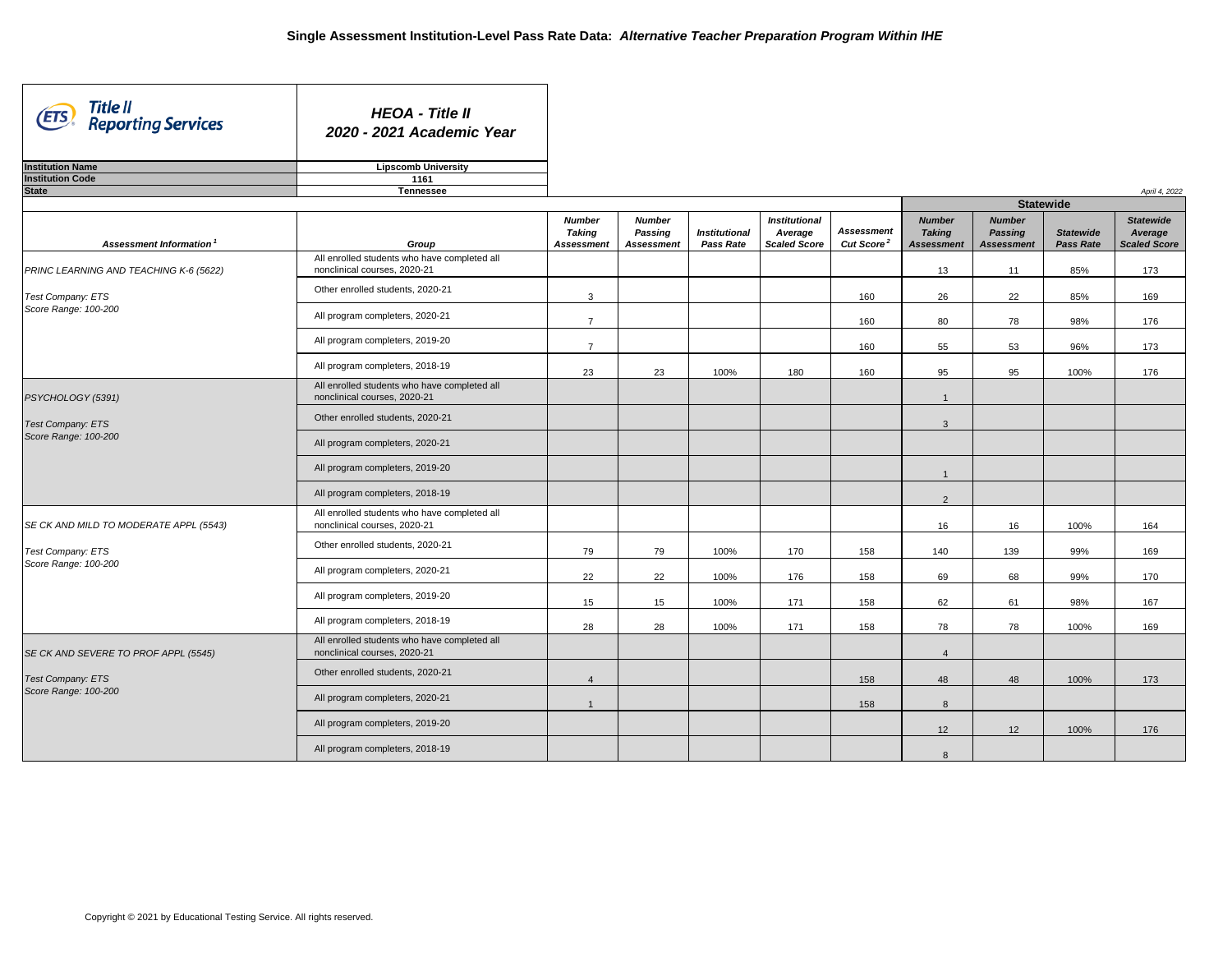ᄀ

| Title II<br>(ETS)<br><b>Reporting Services</b>                                           | <b>HEOA - Title II</b><br>2020 - 2021 Academic Year                          |                                                     |                                                      |                                          |                                                        |                                             |                                                     |                                                      |                                      |                                                    |
|------------------------------------------------------------------------------------------|------------------------------------------------------------------------------|-----------------------------------------------------|------------------------------------------------------|------------------------------------------|--------------------------------------------------------|---------------------------------------------|-----------------------------------------------------|------------------------------------------------------|--------------------------------------|----------------------------------------------------|
| <b>Institution Name</b>                                                                  | <b>Lipscomb University</b>                                                   |                                                     |                                                      |                                          |                                                        |                                             |                                                     |                                                      |                                      |                                                    |
| <b>Institution Code</b>                                                                  | 1161                                                                         |                                                     |                                                      |                                          |                                                        |                                             |                                                     |                                                      |                                      |                                                    |
| <b>State</b>                                                                             | <b>Tennessee</b>                                                             |                                                     |                                                      |                                          |                                                        |                                             |                                                     |                                                      |                                      | April 4, 2022                                      |
|                                                                                          |                                                                              |                                                     |                                                      |                                          |                                                        |                                             |                                                     |                                                      | <b>Statewide</b>                     |                                                    |
| Assessment Information                                                                   | Group                                                                        | <b>Number</b><br><b>Taking</b><br><b>Assessment</b> | <b>Number</b><br><b>Passing</b><br><b>Assessment</b> | <b>Institutional</b><br><b>Pass Rate</b> | <b>Institutional</b><br>Average<br><b>Scaled Score</b> | <b>Assessment</b><br>Cut Score <sup>2</sup> | <b>Number</b><br><b>Taking</b><br><b>Assessment</b> | <b>Number</b><br><b>Passing</b><br><b>Assessment</b> | <b>Statewide</b><br><b>Pass Rate</b> | <b>Statewide</b><br>Average<br><b>Scaled Score</b> |
| SE CORE KNOWLEDGE & APPLICATIONS (5354)                                                  | All enrolled students who have completed all<br>nonclinical courses, 2020-21 |                                                     |                                                      |                                          |                                                        |                                             |                                                     |                                                      |                                      |                                                    |
| Test Company: ETS<br>Score Range: 100-200                                                | Other enrolled students, 2020-21                                             |                                                     |                                                      |                                          |                                                        |                                             | 5                                                   |                                                      |                                      |                                                    |
|                                                                                          | All program completers, 2020-21                                              |                                                     |                                                      |                                          |                                                        |                                             |                                                     |                                                      |                                      |                                                    |
|                                                                                          | All program completers, 2019-20                                              |                                                     |                                                      |                                          |                                                        |                                             |                                                     |                                                      |                                      |                                                    |
|                                                                                          | All program completers, 2018-19                                              |                                                     |                                                      |                                          |                                                        |                                             | 3                                                   |                                                      |                                      |                                                    |
| SE: PRESCHOOL EARLY CHILDHOOD (5691)<br><b>Test Company: ETS</b><br>Score Range: 100-200 | All enrolled students who have completed all<br>nonclinical courses, 2020-21 |                                                     |                                                      |                                          |                                                        |                                             | -1                                                  |                                                      |                                      |                                                    |
|                                                                                          | Other enrolled students, 2020-21                                             |                                                     |                                                      |                                          |                                                        |                                             | $\overline{\mathcal{A}}$                            |                                                      |                                      |                                                    |
|                                                                                          | All program completers, 2020-21                                              |                                                     |                                                      |                                          |                                                        |                                             |                                                     |                                                      |                                      |                                                    |
|                                                                                          | All program completers, 2019-20                                              |                                                     |                                                      |                                          |                                                        |                                             |                                                     |                                                      |                                      |                                                    |
|                                                                                          | All program completers, 2018-19                                              |                                                     |                                                      |                                          |                                                        |                                             | 3                                                   |                                                      |                                      |                                                    |
| SOCIOLOGY (5952)                                                                         | All enrolled students who have completed all<br>nonclinical courses, 2020-21 |                                                     |                                                      |                                          |                                                        |                                             |                                                     |                                                      |                                      |                                                    |
| <b>Test Company: ETS</b><br>Score Range: 100-200                                         | Other enrolled students, 2020-21                                             |                                                     |                                                      |                                          |                                                        |                                             |                                                     |                                                      |                                      |                                                    |
|                                                                                          | All program completers, 2020-21                                              |                                                     |                                                      |                                          |                                                        |                                             |                                                     |                                                      |                                      |                                                    |
|                                                                                          | All program completers, 2019-20                                              |                                                     |                                                      |                                          |                                                        |                                             |                                                     |                                                      |                                      |                                                    |
|                                                                                          | All program completers, 2018-19                                              |                                                     |                                                      |                                          |                                                        |                                             |                                                     |                                                      |                                      |                                                    |
| SPANISH WORLD LANGUAGE (5195)                                                            | All enrolled students who have completed all<br>nonclinical courses, 2020-21 |                                                     |                                                      |                                          |                                                        |                                             | $6\overline{6}$                                     |                                                      |                                      |                                                    |
| <b>Test Company: ETS</b>                                                                 | Other enrolled students, 2020-21                                             | $\mathbf{3}$                                        |                                                      |                                          |                                                        | 163                                         | 20                                                  | 18                                                   | 90%                                  | 175                                                |
| Score Range: 100-200                                                                     | All program completers, 2020-21                                              | $\overline{4}$                                      |                                                      |                                          |                                                        | 163                                         | 21                                                  | 17                                                   | 81%                                  | 168                                                |
|                                                                                          | All program completers, 2019-20                                              | $\mathbf{3}$                                        |                                                      |                                          |                                                        | 163                                         | 13                                                  | 13                                                   | 100%                                 | 173                                                |
|                                                                                          | All program completers, 2018-19                                              | $\mathbf{3}$                                        |                                                      |                                          |                                                        | 163                                         | 25                                                  | 25                                                   | 100%                                 | 178                                                |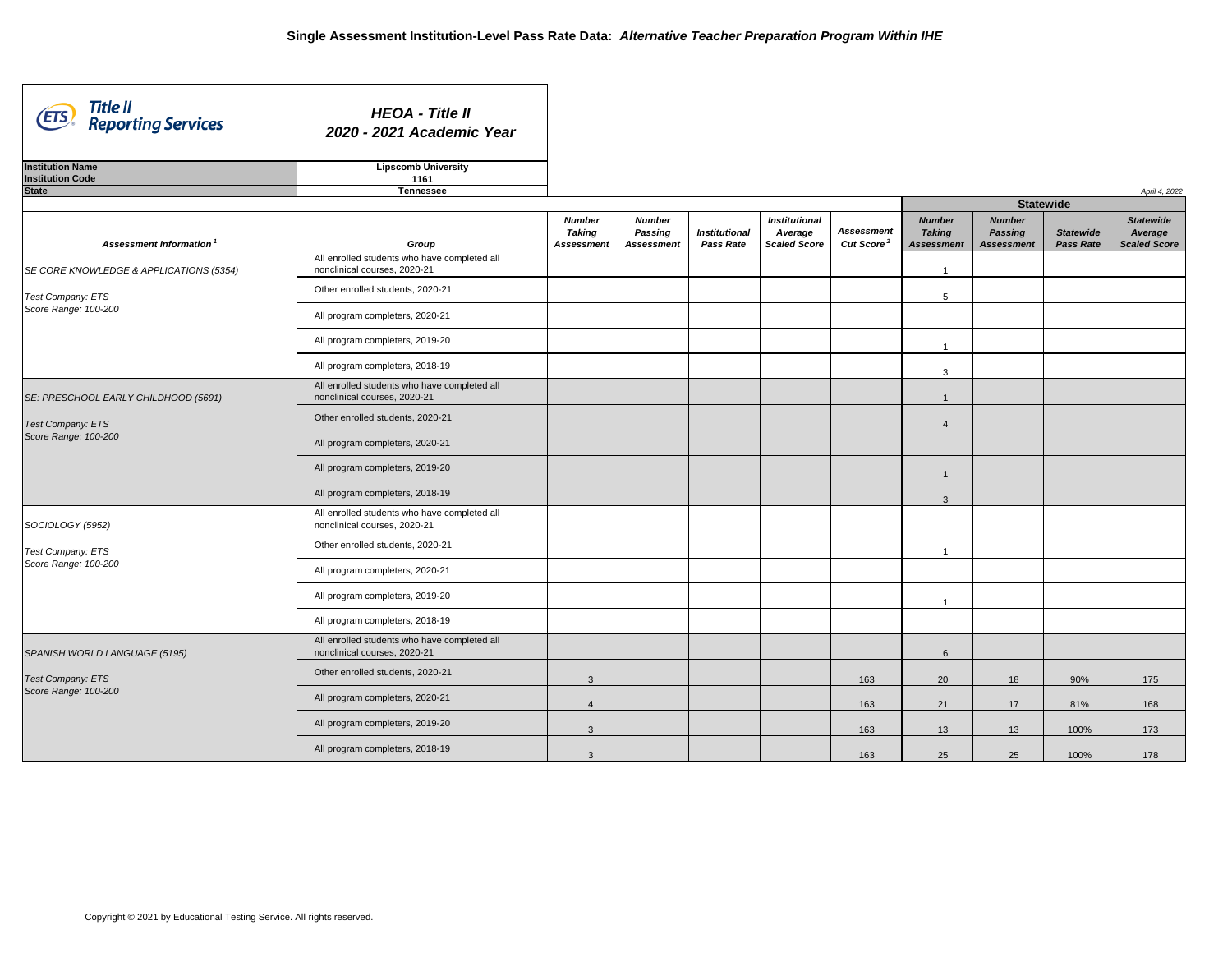| Title II<br>Reporting Services<br>(ETS)                             | <b>HEOA - Title II</b><br>2020 - 2021 Academic Year                          |                                                     |                                                      |                                          |                                                        |                                             |                                                     |                                                      |                                      |                                                    |
|---------------------------------------------------------------------|------------------------------------------------------------------------------|-----------------------------------------------------|------------------------------------------------------|------------------------------------------|--------------------------------------------------------|---------------------------------------------|-----------------------------------------------------|------------------------------------------------------|--------------------------------------|----------------------------------------------------|
| <b>Institution Name</b>                                             | <b>Lipscomb University</b>                                                   |                                                     |                                                      |                                          |                                                        |                                             |                                                     |                                                      |                                      |                                                    |
| <b>Institution Code</b>                                             | 1161                                                                         |                                                     |                                                      |                                          |                                                        |                                             |                                                     |                                                      |                                      |                                                    |
| <b>State</b>                                                        | <b>Tennessee</b>                                                             |                                                     |                                                      |                                          |                                                        |                                             |                                                     |                                                      |                                      | April 4, 2022                                      |
|                                                                     |                                                                              |                                                     |                                                      |                                          |                                                        |                                             |                                                     | <b>Statewide</b>                                     |                                      |                                                    |
| Assessment Information <sup>1</sup>                                 | Group                                                                        | <b>Number</b><br><b>Taking</b><br><b>Assessment</b> | <b>Number</b><br><b>Passing</b><br><b>Assessment</b> | <b>Institutional</b><br><b>Pass Rate</b> | <b>Institutional</b><br>Average<br><b>Scaled Score</b> | <b>Assessment</b><br>Cut Score <sup>2</sup> | <b>Number</b><br><b>Taking</b><br><b>Assessment</b> | <b>Number</b><br><b>Passing</b><br><b>Assessment</b> | <b>Statewide</b><br><b>Pass Rate</b> | <b>Statewide</b><br>Average<br><b>Scaled Score</b> |
| SPEECH COMMUNICATION: CK (5221)                                     | All enrolled students who have completed all<br>nonclinical courses, 2020-21 |                                                     |                                                      |                                          |                                                        |                                             |                                                     |                                                      |                                      |                                                    |
| Test Company: ETS<br>Score Range: 100-200                           | Other enrolled students, 2020-21                                             |                                                     |                                                      |                                          |                                                        |                                             |                                                     |                                                      |                                      |                                                    |
|                                                                     | All program completers, 2020-21                                              |                                                     |                                                      |                                          |                                                        |                                             |                                                     |                                                      |                                      |                                                    |
|                                                                     | All program completers, 2019-20                                              |                                                     |                                                      |                                          |                                                        | 144                                         | $\overline{\phantom{a}}$                            |                                                      |                                      |                                                    |
|                                                                     | All program completers, 2018-19                                              |                                                     |                                                      |                                          |                                                        |                                             | $\overline{2}$                                      |                                                      |                                      |                                                    |
| TEACHING READING: ELEM EDUCATION (5203)<br><b>Test Company: ETS</b> | All enrolled students who have completed all<br>nonclinical courses, 2020-21 |                                                     |                                                      |                                          |                                                        |                                             | 5                                                   |                                                      |                                      |                                                    |
|                                                                     | Other enrolled students, 2020-21                                             | 5                                                   |                                                      |                                          |                                                        | 162                                         | 31                                                  | 26                                                   | 84%                                  | 169                                                |
| Score Range: 100-200                                                | All program completers, 2020-21                                              | 26                                                  | 26                                                   | 100%                                     | 178                                                    | 162                                         | 85                                                  | 85                                                   | 100%                                 | 175                                                |
|                                                                     | All program completers, 2019-20                                              | 38                                                  | 38                                                   | 100%                                     | 175                                                    | 162                                         | 141                                                 | 138                                                  | 98%                                  | 173                                                |
|                                                                     | All program completers, 2018-19                                              | 57                                                  | 57                                                   | 100%                                     | 178                                                    | 162                                         | 206                                                 | 203                                                  | 99%                                  | 174                                                |
| TEACHING READING: ELEMENTARY (5205)                                 | All enrolled students who have completed all<br>nonclinical courses, 2020-21 |                                                     |                                                      |                                          |                                                        |                                             | 21                                                  | 17                                                   | 81%                                  | 165                                                |
| Test Company: ETS                                                   | Other enrolled students, 2020-21                                             | 71                                                  | 47                                                   | 66%                                      | 166                                                    | 159                                         | 115                                                 | 71                                                   | 62%                                  | 164                                                |
| Score Range: 100-200                                                | All program completers, 2020-21                                              | 27                                                  | 27                                                   | 100%                                     | 171                                                    | 159                                         | 93                                                  | 85                                                   | 91%                                  | 167                                                |
|                                                                     | All program completers, 2019-20                                              |                                                     |                                                      |                                          |                                                        |                                             | 9                                                   |                                                      |                                      |                                                    |
|                                                                     | All program completers, 2018-19                                              |                                                     |                                                      |                                          |                                                        | 159                                         | 8                                                   |                                                      |                                      |                                                    |
| TECHNOLOGY EDUCATION (5051)                                         | All enrolled students who have completed all<br>nonclinical courses, 2020-21 |                                                     |                                                      |                                          |                                                        |                                             |                                                     |                                                      |                                      |                                                    |
| <b>Test Company: ETS</b>                                            | Other enrolled students, 2020-21                                             |                                                     |                                                      |                                          |                                                        |                                             |                                                     |                                                      |                                      |                                                    |
| Score Range: 100-200                                                | All program completers, 2020-21                                              |                                                     |                                                      |                                          |                                                        |                                             |                                                     |                                                      |                                      |                                                    |
|                                                                     | All program completers, 2019-20                                              |                                                     |                                                      |                                          |                                                        |                                             |                                                     |                                                      |                                      |                                                    |
|                                                                     | All program completers, 2018-19                                              |                                                     |                                                      |                                          |                                                        |                                             |                                                     |                                                      |                                      |                                                    |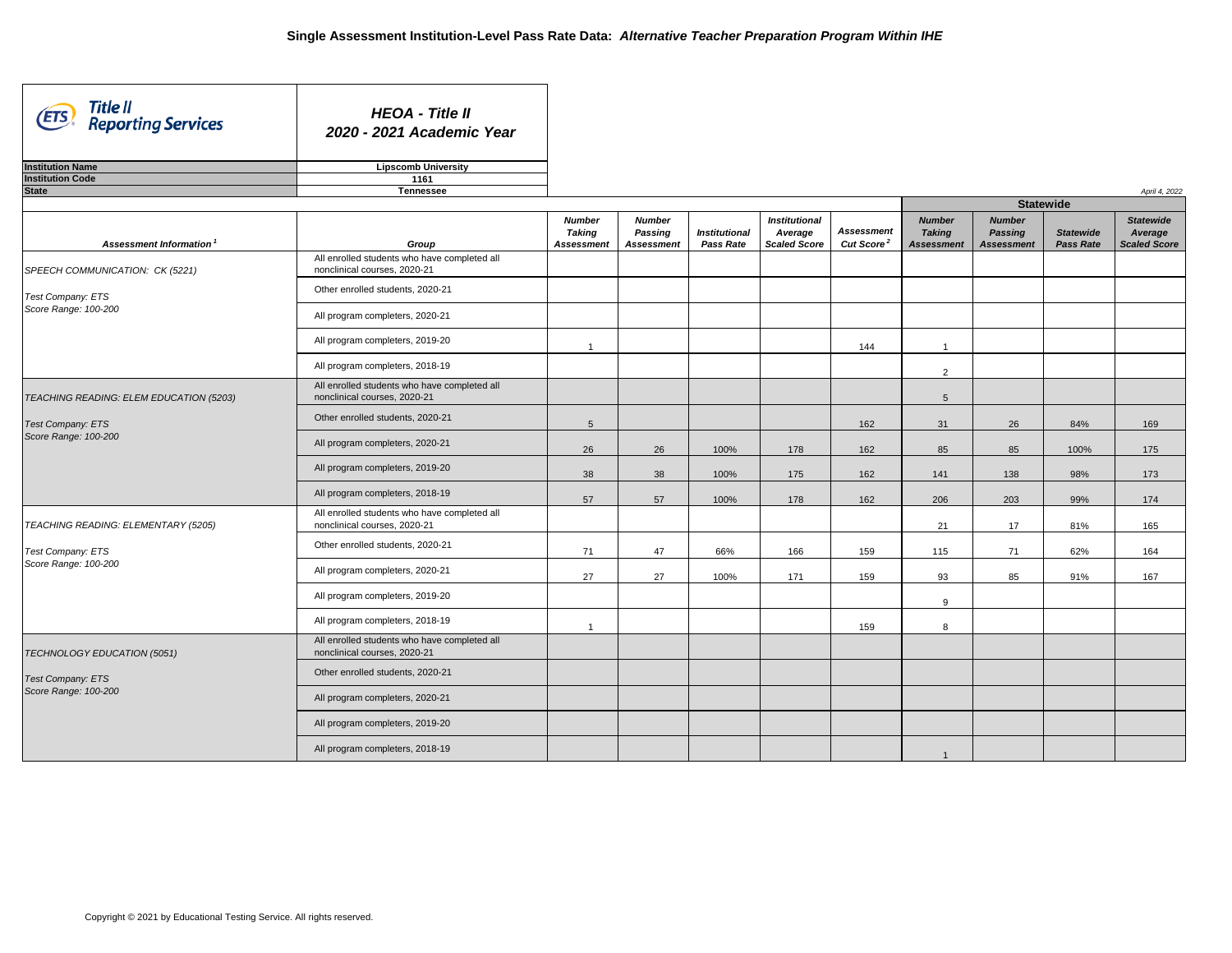| Title II<br>Reporting Services<br>(ETS)           | <b>HEOA - Title II</b><br>2020 - 2021 Academic Year                          |                                                     |                                                      |                                          |                                                        |                                                   |                                                     |                                                      |                                      |                                                    |
|---------------------------------------------------|------------------------------------------------------------------------------|-----------------------------------------------------|------------------------------------------------------|------------------------------------------|--------------------------------------------------------|---------------------------------------------------|-----------------------------------------------------|------------------------------------------------------|--------------------------------------|----------------------------------------------------|
| <b>Institution Name</b>                           | <b>Lipscomb University</b>                                                   |                                                     |                                                      |                                          |                                                        |                                                   |                                                     |                                                      |                                      |                                                    |
| <b>Institution Code</b>                           | 1161                                                                         |                                                     |                                                      |                                          |                                                        |                                                   |                                                     |                                                      |                                      |                                                    |
| <b>State</b>                                      | <b>Tennessee</b>                                                             |                                                     |                                                      |                                          |                                                        |                                                   |                                                     |                                                      |                                      | April 4, 2022                                      |
|                                                   |                                                                              |                                                     |                                                      |                                          |                                                        |                                                   |                                                     | <b>Statewide</b>                                     |                                      |                                                    |
| Assessment Information <sup>1</sup>               | Group                                                                        | <b>Number</b><br><b>Taking</b><br><b>Assessment</b> | <b>Number</b><br><b>Passing</b><br><b>Assessment</b> | <b>Institutional</b><br><b>Pass Rate</b> | <b>Institutional</b><br>Average<br><b>Scaled Score</b> | <b>Assessment</b><br><b>Cut Score<sup>2</sup></b> | <b>Number</b><br><b>Taking</b><br><b>Assessment</b> | <b>Number</b><br><b>Passing</b><br><b>Assessment</b> | <b>Statewide</b><br><b>Pass Rate</b> | <b>Statewide</b><br>Average<br><b>Scaled Score</b> |
| THEATRE (5641)                                    | All enrolled students who have completed all<br>nonclinical courses, 2020-21 |                                                     |                                                      |                                          |                                                        |                                                   |                                                     |                                                      |                                      |                                                    |
| <b>Test Company: ETS</b><br>Score Range: 100-200  | Other enrolled students, 2020-21                                             |                                                     |                                                      |                                          |                                                        | 159                                               | 8                                                   |                                                      |                                      |                                                    |
|                                                   | All program completers, 2020-21                                              |                                                     |                                                      |                                          |                                                        |                                                   | $\overline{2}$                                      |                                                      |                                      |                                                    |
|                                                   | All program completers, 2019-20                                              |                                                     |                                                      |                                          |                                                        |                                                   | 3                                                   |                                                      |                                      |                                                    |
|                                                   | All program completers, 2018-19                                              |                                                     |                                                      |                                          |                                                        | 159                                               | 3                                                   |                                                      |                                      |                                                    |
| WORLD AND U.S. HISTORY CK (5941)                  | All enrolled students who have completed all<br>nonclinical courses, 2020-21 |                                                     |                                                      |                                          |                                                        |                                                   | 14                                                  | 12                                                   | 86%                                  | 164                                                |
| Test Company: ETS                                 | Other enrolled students, 2020-21                                             | 6                                                   |                                                      |                                          |                                                        | 157                                               | 32                                                  | 27                                                   | 84%                                  | 164                                                |
| Score Range: 100-200                              | All program completers, 2020-21                                              |                                                     |                                                      |                                          |                                                        | 157                                               | 28                                                  | 25                                                   | 89%                                  | 166                                                |
|                                                   | All program completers, 2019-20                                              | 6                                                   |                                                      |                                          |                                                        | 157                                               | 32                                                  | 32                                                   | 100%                                 | 161                                                |
|                                                   | All program completers, 2018-19                                              | 9                                                   |                                                      |                                          |                                                        | 157                                               | 46                                                  | 46                                                   | 100%                                 | 165                                                |
| EDTPA: AGRICULTURAL EDUCATION (TPA0100)           | All enrolled students who have completed all<br>nonclinical courses, 2020-21 |                                                     |                                                      |                                          |                                                        |                                                   |                                                     |                                                      |                                      |                                                    |
| Test Company: E.S. Pearson*                       | Other enrolled students, 2020-21                                             |                                                     |                                                      |                                          |                                                        |                                                   |                                                     |                                                      |                                      |                                                    |
| Score Range: 15-75                                | All program completers, 2020-21                                              |                                                     |                                                      |                                          |                                                        |                                                   |                                                     |                                                      |                                      |                                                    |
|                                                   | All program completers, 2019-20                                              |                                                     |                                                      |                                          |                                                        |                                                   | 3                                                   |                                                      |                                      |                                                    |
|                                                   | All program completers, 2018-19                                              |                                                     |                                                      |                                          |                                                        |                                                   |                                                     |                                                      |                                      |                                                    |
| EDTPA: BUSINESS EDUCATION (TPA0102)               | All enrolled students who have completed all<br>nonclinical courses, 2020-21 |                                                     |                                                      |                                          |                                                        |                                                   |                                                     |                                                      |                                      |                                                    |
| Test Company: E.S. Pearson*<br>Score Range: 15-75 | Other enrolled students, 2020-21                                             |                                                     |                                                      |                                          |                                                        |                                                   | 3                                                   |                                                      |                                      |                                                    |
|                                                   | All program completers, 2020-21                                              |                                                     |                                                      |                                          |                                                        | 40                                                | $\overline{2}$                                      |                                                      |                                      |                                                    |
|                                                   | All program completers, 2019-20                                              |                                                     |                                                      |                                          |                                                        | 40                                                | $\overline{7}$                                      |                                                      |                                      |                                                    |
|                                                   | All program completers, 2018-19                                              |                                                     |                                                      |                                          |                                                        |                                                   |                                                     |                                                      |                                      |                                                    |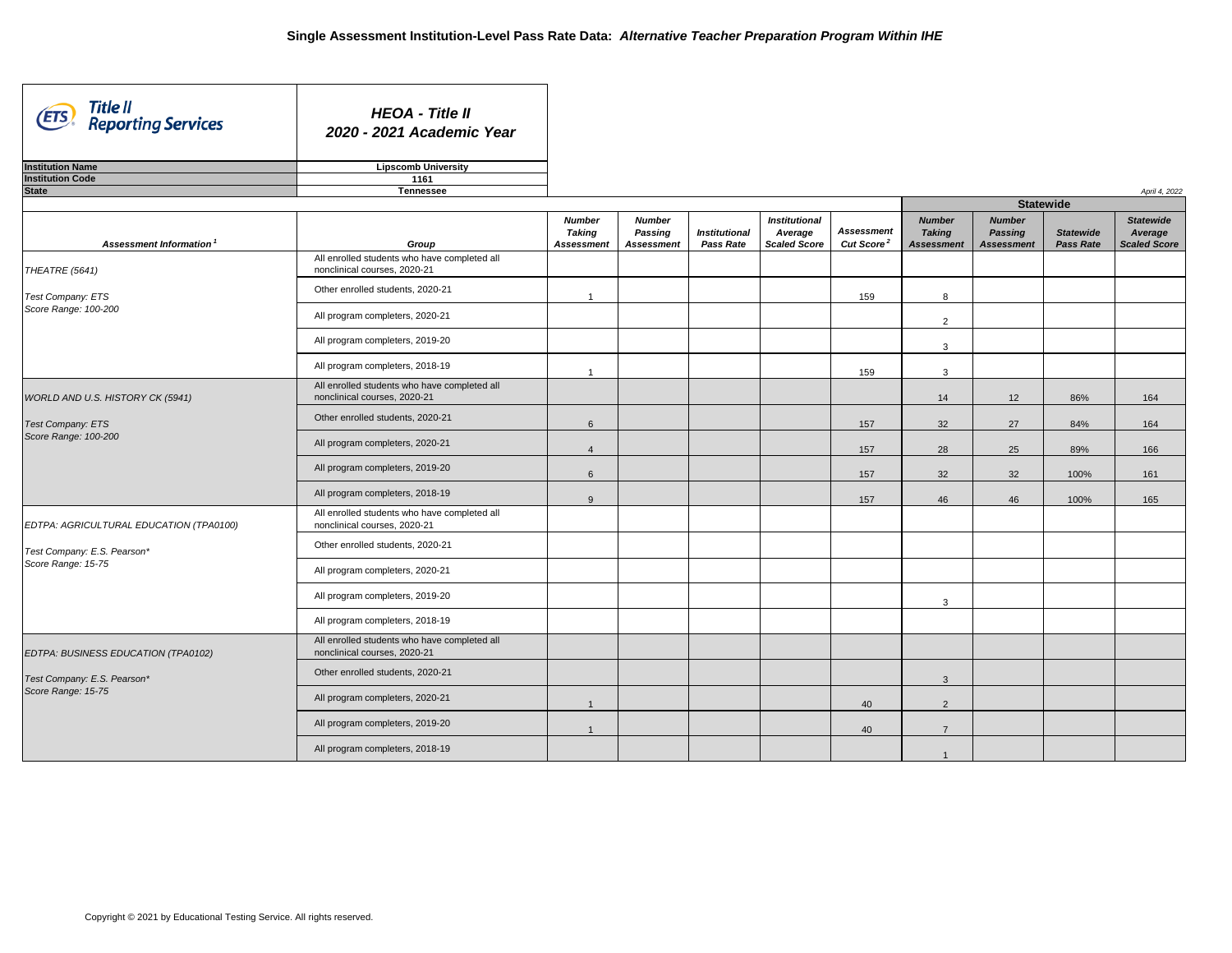ᄀ

| Title II<br>(ETS)<br><b>Reporting Services</b>                                        | <b>HEOA - Title II</b><br>2020 - 2021 Academic Year                          |                                                     |                                                      |                                          |                                                        |                                             |                                                     |                                                      |                                      |                                                    |
|---------------------------------------------------------------------------------------|------------------------------------------------------------------------------|-----------------------------------------------------|------------------------------------------------------|------------------------------------------|--------------------------------------------------------|---------------------------------------------|-----------------------------------------------------|------------------------------------------------------|--------------------------------------|----------------------------------------------------|
| <b>Institution Name</b>                                                               | <b>Lipscomb University</b>                                                   |                                                     |                                                      |                                          |                                                        |                                             |                                                     |                                                      |                                      |                                                    |
| <b>Institution Code</b>                                                               | 1161                                                                         |                                                     |                                                      |                                          |                                                        |                                             |                                                     |                                                      |                                      |                                                    |
| <b>State</b>                                                                          | <b>Tennessee</b>                                                             |                                                     |                                                      |                                          |                                                        |                                             |                                                     |                                                      |                                      | April 4, 2022                                      |
|                                                                                       |                                                                              |                                                     |                                                      |                                          |                                                        |                                             |                                                     | <b>Statewide</b>                                     |                                      |                                                    |
| Assessment Information <sup>1</sup>                                                   | Group                                                                        | <b>Number</b><br><b>Taking</b><br><b>Assessment</b> | <b>Number</b><br><b>Passing</b><br><b>Assessment</b> | <b>Institutional</b><br><b>Pass Rate</b> | <b>Institutional</b><br>Average<br><b>Scaled Score</b> | <b>Assessment</b><br>Cut Score <sup>2</sup> | <b>Number</b><br><b>Taking</b><br><b>Assessment</b> | <b>Number</b><br><b>Passing</b><br><b>Assessment</b> | <b>Statewide</b><br><b>Pass Rate</b> | <b>Statewide</b><br>Average<br><b>Scaled Score</b> |
| EDTPA: CLASSICAL LANGUAGES (TPA0104)                                                  | All enrolled students who have completed all<br>nonclinical courses, 2020-21 |                                                     |                                                      |                                          |                                                        |                                             |                                                     |                                                      |                                      |                                                    |
| Test Company: E.S. Pearson*                                                           | Other enrolled students, 2020-21                                             |                                                     |                                                      |                                          |                                                        |                                             |                                                     |                                                      |                                      |                                                    |
| Score Range: 13-65                                                                    | All program completers, 2020-21                                              |                                                     |                                                      |                                          |                                                        | 35                                          |                                                     |                                                      |                                      |                                                    |
|                                                                                       | All program completers, 2019-20                                              |                                                     |                                                      |                                          |                                                        |                                             |                                                     |                                                      |                                      |                                                    |
|                                                                                       | All program completers, 2018-19                                              |                                                     |                                                      |                                          |                                                        |                                             |                                                     |                                                      |                                      |                                                    |
| EDTPA: EARLY CHILDHOOD (TPA0014)<br>Test Company: E.S. Pearson*<br>Score Range: 15-75 | All enrolled students who have completed all<br>nonclinical courses, 2020-21 |                                                     |                                                      |                                          |                                                        |                                             |                                                     |                                                      |                                      |                                                    |
|                                                                                       | Other enrolled students, 2020-21                                             |                                                     |                                                      |                                          |                                                        |                                             |                                                     |                                                      |                                      |                                                    |
|                                                                                       | All program completers, 2020-21                                              |                                                     |                                                      |                                          |                                                        |                                             |                                                     |                                                      |                                      |                                                    |
|                                                                                       | All program completers, 2019-20                                              |                                                     |                                                      |                                          |                                                        | 40                                          | 3                                                   |                                                      |                                      |                                                    |
|                                                                                       | All program completers, 2018-19                                              |                                                     |                                                      |                                          |                                                        |                                             | 3                                                   |                                                      |                                      |                                                    |
| EDTPA: ELEM ED LITERACY WITH MATHEMATICS TASK 4<br>(TPA0110)                          | All enrolled students who have completed all<br>nonclinical courses, 2020-21 |                                                     |                                                      |                                          |                                                        |                                             |                                                     |                                                      |                                      |                                                    |
| Test Company: E.S. Pearson*                                                           | Other enrolled students, 2020-21                                             |                                                     |                                                      |                                          |                                                        |                                             |                                                     |                                                      |                                      |                                                    |
| Score Range: 18-90                                                                    | All program completers, 2020-21                                              |                                                     |                                                      |                                          |                                                        |                                             |                                                     |                                                      |                                      |                                                    |
|                                                                                       | All program completers, 2019-20                                              |                                                     |                                                      |                                          |                                                        |                                             | $\overline{4}$                                      |                                                      |                                      |                                                    |
|                                                                                       | All program completers, 2018-19                                              |                                                     |                                                      |                                          |                                                        |                                             |                                                     |                                                      |                                      |                                                    |
| EDTPA: ELEMENTARY LITERACY (TPA0001)                                                  | All enrolled students who have completed all<br>nonclinical courses, 2020-21 |                                                     |                                                      |                                          |                                                        |                                             |                                                     |                                                      |                                      |                                                    |
| Test Company: E.S. Pearson*                                                           | Other enrolled students, 2020-21                                             |                                                     |                                                      |                                          |                                                        |                                             | $\overline{1}$                                      |                                                      |                                      |                                                    |
| Score Range: 15-75                                                                    | All program completers, 2020-21                                              | 16                                                  | 16                                                   | 100%                                     | 46                                                     | 40                                          | 24                                                  | 22                                                   | 92%                                  | 46                                                 |
|                                                                                       | All program completers, 2019-20                                              | 10                                                  | 10                                                   | 100%                                     | 46                                                     | 40                                          | 23                                                  | 23                                                   | 100%                                 | 47                                                 |
|                                                                                       | All program completers, 2018-19                                              | $\overline{4}$                                      |                                                      |                                          |                                                        | 37                                          | 15                                                  | 15                                                   | 100%                                 | 47                                                 |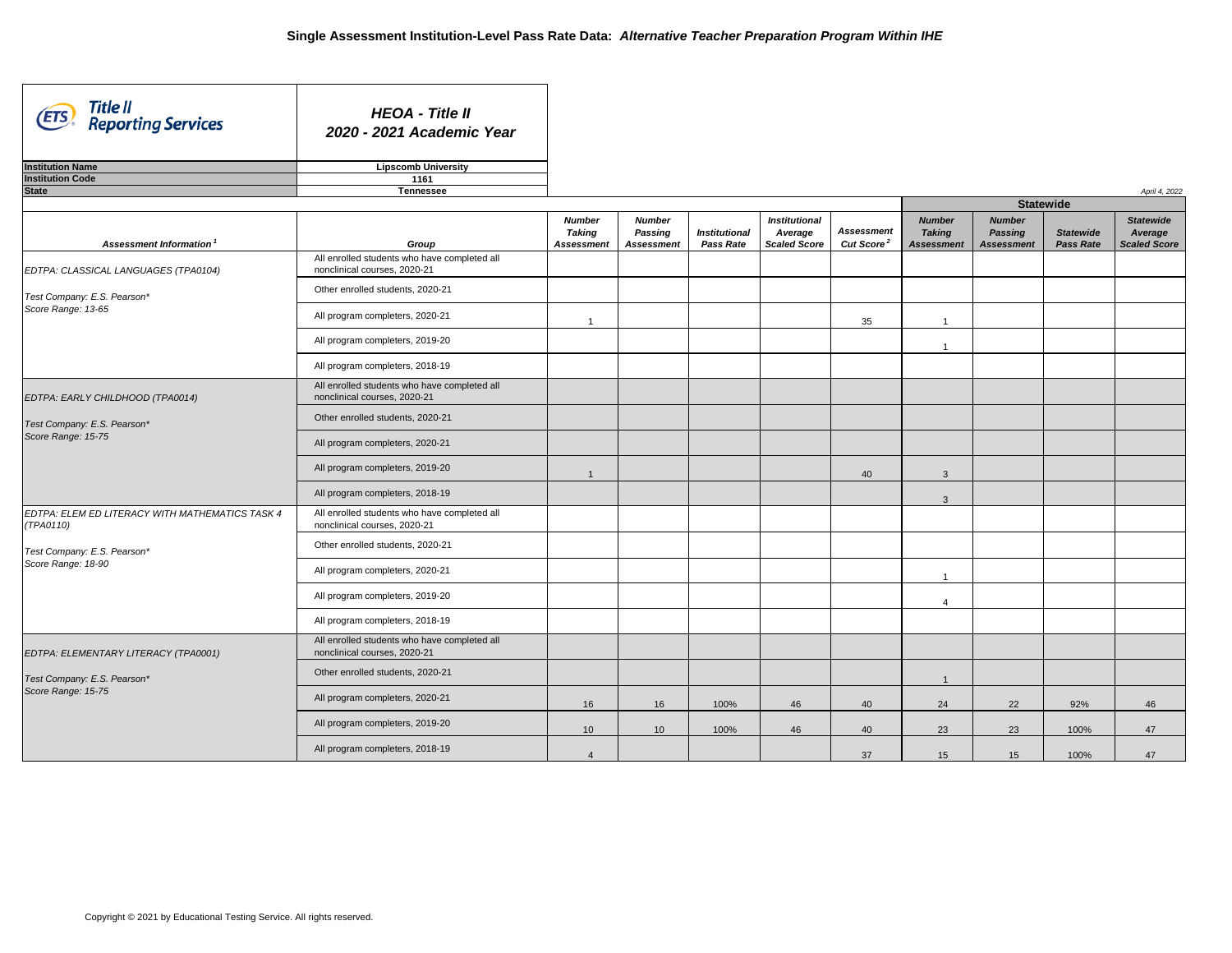ᄀ

| Title II<br>(ETS)<br><b>Reporting Services</b>                                                          | <b>HEOA - Title II</b><br>2020 - 2021 Academic Year                          |                                                     |                                                      |                                          |                                                        |                                             |                                                     |                                                      |                                      |                                                    |
|---------------------------------------------------------------------------------------------------------|------------------------------------------------------------------------------|-----------------------------------------------------|------------------------------------------------------|------------------------------------------|--------------------------------------------------------|---------------------------------------------|-----------------------------------------------------|------------------------------------------------------|--------------------------------------|----------------------------------------------------|
| <b>Institution Name</b>                                                                                 | <b>Lipscomb University</b>                                                   |                                                     |                                                      |                                          |                                                        |                                             |                                                     |                                                      |                                      |                                                    |
| <b>Institution Code</b>                                                                                 | 1161                                                                         |                                                     |                                                      |                                          |                                                        |                                             |                                                     |                                                      |                                      |                                                    |
| <b>State</b>                                                                                            | <b>Tennessee</b>                                                             |                                                     |                                                      |                                          |                                                        |                                             |                                                     | <b>Statewide</b>                                     |                                      | April 4, 2022                                      |
|                                                                                                         |                                                                              |                                                     |                                                      |                                          |                                                        |                                             |                                                     |                                                      |                                      |                                                    |
| Assessment Information <sup>1</sup>                                                                     | Group                                                                        | <b>Number</b><br><b>Taking</b><br><b>Assessment</b> | <b>Number</b><br><b>Passing</b><br><b>Assessment</b> | <b>Institutional</b><br><b>Pass Rate</b> | <b>Institutional</b><br>Average<br><b>Scaled Score</b> | <b>Assessment</b><br>Cut Score <sup>2</sup> | <b>Number</b><br><b>Taking</b><br><b>Assessment</b> | <b>Number</b><br><b>Passing</b><br><b>Assessment</b> | <b>Statewide</b><br><b>Pass Rate</b> | <b>Statewide</b><br>Average<br><b>Scaled Score</b> |
| EDTPA: ELEMENTARY MATHEMATICS (TPA0002)                                                                 | All enrolled students who have completed all<br>nonclinical courses, 2020-21 |                                                     |                                                      |                                          |                                                        |                                             |                                                     |                                                      |                                      |                                                    |
| Test Company: E.S. Pearson*                                                                             | Other enrolled students, 2020-21                                             |                                                     |                                                      |                                          |                                                        |                                             |                                                     |                                                      |                                      |                                                    |
| Score Range: 15-75                                                                                      | All program completers, 2020-21                                              |                                                     |                                                      |                                          |                                                        |                                             | 5                                                   |                                                      |                                      |                                                    |
|                                                                                                         | All program completers, 2019-20                                              |                                                     |                                                      |                                          |                                                        | 40                                          | $5\phantom{.0}$                                     |                                                      |                                      |                                                    |
|                                                                                                         | All program completers, 2018-19                                              |                                                     |                                                      |                                          |                                                        | 37                                          | 12 <sup>°</sup>                                     | 12                                                   | 100%                                 | 47                                                 |
| EDTPA: ENGLISH AS AN ADDITIONAL LANGUAGE (TPA0115)<br>Test Company: E.S. Pearson*<br>Score Range: 15-75 | All enrolled students who have completed all<br>nonclinical courses, 2020-21 |                                                     |                                                      |                                          |                                                        |                                             |                                                     |                                                      |                                      |                                                    |
|                                                                                                         | Other enrolled students, 2020-21                                             |                                                     |                                                      |                                          |                                                        | 40                                          | 3                                                   |                                                      |                                      |                                                    |
|                                                                                                         | All program completers, 2020-21                                              |                                                     |                                                      |                                          |                                                        | 40                                          | 13                                                  | 13                                                   | 100%                                 | 48                                                 |
|                                                                                                         | All program completers, 2019-20                                              |                                                     |                                                      |                                          |                                                        | 40                                          | $\overline{7}$                                      |                                                      |                                      |                                                    |
|                                                                                                         | All program completers, 2018-19                                              | $\overline{2}$                                      |                                                      |                                          |                                                        | 37                                          | 10 <sup>°</sup>                                     | 10 <sup>°</sup>                                      | 100%                                 | 47                                                 |
| EDTPA: FAMILY AND CONSUMER SCIENCES (TPA0117)                                                           | All enrolled students who have completed all<br>nonclinical courses, 2020-21 |                                                     |                                                      |                                          |                                                        |                                             |                                                     |                                                      |                                      |                                                    |
| Test Company: E.S. Pearson*                                                                             | Other enrolled students, 2020-21                                             |                                                     |                                                      |                                          |                                                        |                                             |                                                     |                                                      |                                      |                                                    |
| Score Range: 15-75                                                                                      | All program completers, 2020-21                                              |                                                     |                                                      |                                          |                                                        |                                             |                                                     |                                                      |                                      |                                                    |
|                                                                                                         | All program completers, 2019-20                                              |                                                     |                                                      |                                          |                                                        |                                             |                                                     |                                                      |                                      |                                                    |
|                                                                                                         | All program completers, 2018-19                                              |                                                     |                                                      |                                          |                                                        |                                             |                                                     |                                                      |                                      |                                                    |
| EDTPA: HEALTH EDUCATION (TPA0119)                                                                       | All enrolled students who have completed all<br>nonclinical courses, 2020-21 |                                                     |                                                      |                                          |                                                        |                                             |                                                     |                                                      |                                      |                                                    |
| Test Company: E.S. Pearson*                                                                             | Other enrolled students, 2020-21                                             |                                                     |                                                      |                                          |                                                        |                                             |                                                     |                                                      |                                      |                                                    |
| Score Range: 15-75                                                                                      | All program completers, 2020-21                                              |                                                     |                                                      |                                          |                                                        |                                             |                                                     |                                                      |                                      |                                                    |
|                                                                                                         | All program completers, 2019-20                                              |                                                     |                                                      |                                          |                                                        |                                             |                                                     |                                                      |                                      |                                                    |
|                                                                                                         | All program completers, 2018-19                                              |                                                     |                                                      |                                          |                                                        |                                             |                                                     |                                                      |                                      |                                                    |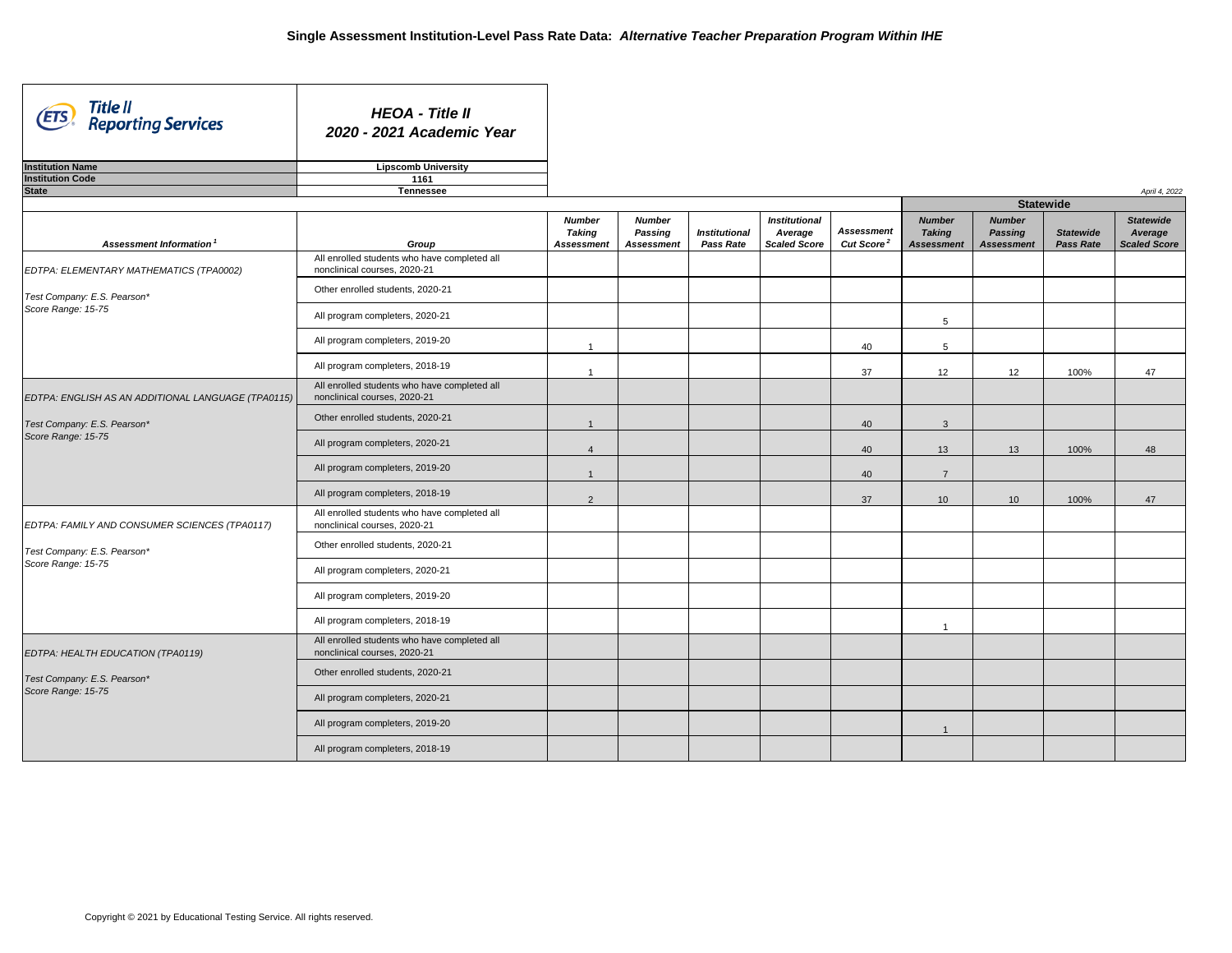| Title II<br>Reporting Services<br>(ETS                      | <b>HEOA - Title II</b><br>2020 - 2021 Academic Year                          |                                                     |                                                      |                                          |                                                        |                                             |                                               |
|-------------------------------------------------------------|------------------------------------------------------------------------------|-----------------------------------------------------|------------------------------------------------------|------------------------------------------|--------------------------------------------------------|---------------------------------------------|-----------------------------------------------|
| <b>Institution Name</b>                                     | <b>Lipscomb University</b>                                                   |                                                     |                                                      |                                          |                                                        |                                             |                                               |
| <b>Institution Code</b>                                     | 1161                                                                         |                                                     |                                                      |                                          |                                                        |                                             |                                               |
| <b>State</b>                                                | <b>Tennessee</b>                                                             |                                                     |                                                      |                                          |                                                        |                                             |                                               |
|                                                             |                                                                              |                                                     |                                                      |                                          |                                                        |                                             |                                               |
| Assessment Information <sup>1</sup>                         | Group                                                                        | <b>Number</b><br><b>Taking</b><br><b>Assessment</b> | <b>Number</b><br><b>Passing</b><br><b>Assessment</b> | <b>Institutional</b><br><b>Pass Rate</b> | <b>Institutional</b><br>Average<br><b>Scaled Score</b> | <b>Assessment</b><br>Cut Score <sup>2</sup> | <b>Numb</b><br><b>Takin</b><br><b>Assessn</b> |
| EDTPA: K-12 PERFORMING ARTS (TPA0021)                       | All enrolled students who have completed all<br>nonclinical courses, 2020-21 |                                                     |                                                      |                                          |                                                        |                                             |                                               |
| Test Company: E.S. Pearson*                                 | Other enrolled students, 2020-21                                             | -1                                                  |                                                      |                                          |                                                        | 40                                          |                                               |
| Score Range: 15-75                                          | All program completers, 2020-21                                              |                                                     |                                                      |                                          |                                                        | 40                                          | 3                                             |
|                                                             | All program completers, 2019-20                                              |                                                     |                                                      |                                          |                                                        |                                             | 3                                             |
|                                                             | All program completers, 2018-19                                              |                                                     |                                                      |                                          |                                                        |                                             | 3                                             |
| EDTPA: MIDDLE CHILDHOOD ENGLISH LANGUAGE ARTS<br>(TPA0018)  | All enrolled students who have completed all<br>nonclinical courses, 2020-21 |                                                     |                                                      |                                          |                                                        |                                             |                                               |
| Test Company: E.S. Pearson*                                 | Other enrolled students, 2020-21                                             |                                                     |                                                      |                                          |                                                        |                                             |                                               |
| Score Range: 15-75                                          | All program completers, 2020-21                                              |                                                     |                                                      |                                          |                                                        |                                             |                                               |
|                                                             | All program completers, 2019-20                                              | 3                                                   |                                                      |                                          |                                                        | 40                                          | 5                                             |
|                                                             | All program completers, 2018-19                                              |                                                     |                                                      |                                          |                                                        |                                             |                                               |
| EDTPA: MIDDLE CHILDHOOD HISTORY-SOCIAL STUDIES<br>(TPA0019) | All enrolled students who have completed all<br>nonclinical courses, 2020-21 |                                                     |                                                      |                                          |                                                        |                                             |                                               |
| Test Company: E.S. Pearson*                                 | Other enrolled students, 2020-21                                             |                                                     |                                                      |                                          |                                                        | 40                                          |                                               |
| Score Range: 15-75                                          | All program completers, 2020-21                                              |                                                     |                                                      |                                          |                                                        |                                             |                                               |
|                                                             | All program completers, 2019-20                                              |                                                     |                                                      |                                          |                                                        |                                             |                                               |
|                                                             | All program completers, 2018-19                                              |                                                     |                                                      |                                          |                                                        |                                             |                                               |
| EDTPA: MIDDLE CHILDHOOD MATHEMATICS (TPA0016)               | All enrolled students who have completed all<br>nonclinical courses, 2020-21 |                                                     |                                                      |                                          |                                                        |                                             |                                               |
| Test Company: E.S. Pearson*                                 | Other enrolled students, 2020-21                                             |                                                     |                                                      |                                          |                                                        |                                             | 2                                             |
| Score Range: 15-75                                          | All program completers, 2020-21                                              | $\overline{1}$                                      |                                                      |                                          |                                                        | 40                                          | 3                                             |
|                                                             | All program completers, 2019-20                                              | 3                                                   |                                                      |                                          |                                                        | 40                                          | 8                                             |
|                                                             | All program completers, 2018-19                                              |                                                     |                                                      |                                          |                                                        |                                             |                                               |

|                                             |                                                     |                                                      |                                      | April 4, 2022                                      |
|---------------------------------------------|-----------------------------------------------------|------------------------------------------------------|--------------------------------------|----------------------------------------------------|
|                                             |                                                     |                                                      | <b>Statewide</b>                     |                                                    |
| <b>Assessment</b><br>Cut Score <sup>2</sup> | <b>Number</b><br><b>Taking</b><br><b>Assessment</b> | <b>Number</b><br><b>Passing</b><br><b>Assessment</b> | <b>Statewide</b><br><b>Pass Rate</b> | <b>Statewide</b><br>Average<br><b>Scaled Score</b> |
|                                             |                                                     |                                                      |                                      |                                                    |
| 40                                          | 1                                                   |                                                      |                                      |                                                    |
| 40                                          | $\ensuremath{\mathsf{3}}$                           |                                                      |                                      |                                                    |
|                                             | $\mathbf{3}$                                        |                                                      |                                      |                                                    |
|                                             | $\sqrt{3}$                                          |                                                      |                                      |                                                    |
|                                             |                                                     |                                                      |                                      |                                                    |
|                                             |                                                     |                                                      |                                      |                                                    |
|                                             | $\mathbf{1}$                                        |                                                      |                                      |                                                    |
| 40                                          | $\sqrt{5}$                                          |                                                      |                                      |                                                    |
|                                             | $\mathbf{1}$                                        |                                                      |                                      |                                                    |
|                                             |                                                     |                                                      |                                      |                                                    |
| 40                                          | $\mathbf{1}$                                        |                                                      |                                      |                                                    |
|                                             |                                                     |                                                      |                                      |                                                    |
|                                             |                                                     |                                                      |                                      |                                                    |
|                                             |                                                     |                                                      |                                      |                                                    |
|                                             |                                                     |                                                      |                                      |                                                    |
|                                             | $\overline{c}$                                      |                                                      |                                      |                                                    |
| 40                                          | $\overline{3}$                                      |                                                      |                                      |                                                    |
| 40                                          | $\bf 8$                                             |                                                      |                                      |                                                    |
|                                             | $\overline{2}$                                      |                                                      |                                      |                                                    |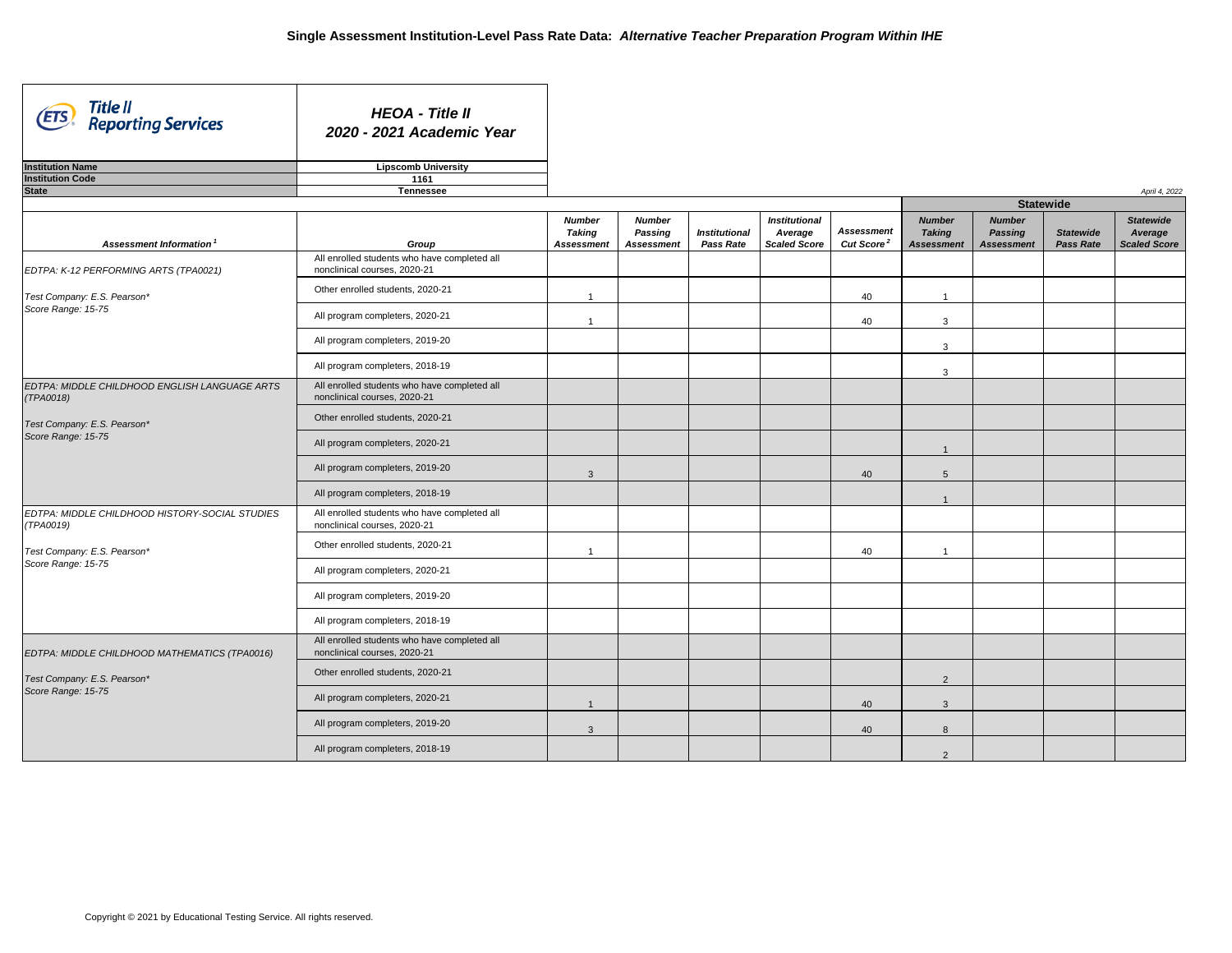| Title II<br>Reporting Services<br>(ETS)                            | <b>HEOA - Title II</b><br>2020 - 2021 Academic Year                          |                                                     |                                                      |                                          |                                                        |                                             |                                                     |                                                      |                                      |                                                    |  |  |
|--------------------------------------------------------------------|------------------------------------------------------------------------------|-----------------------------------------------------|------------------------------------------------------|------------------------------------------|--------------------------------------------------------|---------------------------------------------|-----------------------------------------------------|------------------------------------------------------|--------------------------------------|----------------------------------------------------|--|--|
| <b>Institution Name</b>                                            | <b>Lipscomb University</b>                                                   |                                                     |                                                      |                                          |                                                        |                                             |                                                     |                                                      |                                      |                                                    |  |  |
| <b>Institution Code</b>                                            | 1161                                                                         |                                                     |                                                      |                                          |                                                        |                                             |                                                     |                                                      |                                      |                                                    |  |  |
| <b>State</b>                                                       | <b>Tennessee</b>                                                             |                                                     |                                                      |                                          |                                                        |                                             |                                                     |                                                      |                                      | April 4, 2022                                      |  |  |
|                                                                    |                                                                              |                                                     |                                                      |                                          |                                                        |                                             |                                                     | <b>Statewide</b>                                     |                                      |                                                    |  |  |
| Assessment Information <sup>1</sup>                                | Group                                                                        | <b>Number</b><br><b>Taking</b><br><b>Assessment</b> | <b>Number</b><br><b>Passing</b><br><b>Assessment</b> | <b>Institutional</b><br><b>Pass Rate</b> | <b>Institutional</b><br>Average<br><b>Scaled Score</b> | <b>Assessment</b><br>Cut Score <sup>2</sup> | <b>Number</b><br><b>Taking</b><br><b>Assessment</b> | <b>Number</b><br><b>Passing</b><br><b>Assessment</b> | <b>Statewide</b><br><b>Pass Rate</b> | <b>Statewide</b><br>Average<br><b>Scaled Score</b> |  |  |
| EDTPA: MIDDLE CHILDHOOD SCIENCE (TPA0017)                          | All enrolled students who have completed all<br>nonclinical courses, 2020-21 |                                                     |                                                      |                                          |                                                        |                                             |                                                     |                                                      |                                      |                                                    |  |  |
| Test Company: E.S. Pearson*                                        | Other enrolled students, 2020-21                                             |                                                     |                                                      |                                          |                                                        |                                             |                                                     |                                                      |                                      |                                                    |  |  |
| Score Range: 15-75                                                 | All program completers, 2020-21                                              | $\overline{2}$                                      |                                                      |                                          |                                                        | 40                                          | 3                                                   |                                                      |                                      |                                                    |  |  |
|                                                                    | All program completers, 2019-20                                              |                                                     |                                                      |                                          |                                                        | 40                                          |                                                     |                                                      |                                      |                                                    |  |  |
|                                                                    | All program completers, 2018-19                                              |                                                     |                                                      |                                          |                                                        |                                             |                                                     |                                                      |                                      |                                                    |  |  |
| EDTPA: PHYSICAL EDUCATION (TPA0011)<br>Test Company: E.S. Pearson* | All enrolled students who have completed all<br>nonclinical courses, 2020-21 |                                                     |                                                      |                                          |                                                        |                                             |                                                     |                                                      |                                      |                                                    |  |  |
|                                                                    | Other enrolled students, 2020-21                                             |                                                     |                                                      |                                          |                                                        |                                             | 3                                                   |                                                      |                                      |                                                    |  |  |
| Score Range: 15-75                                                 | All program completers, 2020-21                                              |                                                     |                                                      |                                          |                                                        |                                             | $\overline{7}$                                      |                                                      |                                      |                                                    |  |  |
|                                                                    | All program completers, 2019-20                                              |                                                     |                                                      |                                          |                                                        |                                             | $\overline{4}$                                      |                                                      |                                      |                                                    |  |  |
|                                                                    | All program completers, 2018-19                                              |                                                     |                                                      |                                          |                                                        |                                             | 5                                                   |                                                      |                                      |                                                    |  |  |
| EDTPA: SECONDARY ENGLISH LANGUAGE ARTS (TPA0003)                   | All enrolled students who have completed all<br>nonclinical courses, 2020-21 |                                                     |                                                      |                                          |                                                        |                                             | $\overline{2}$                                      |                                                      |                                      |                                                    |  |  |
| Test Company: E.S. Pearson*                                        | Other enrolled students, 2020-21                                             |                                                     |                                                      |                                          |                                                        |                                             |                                                     |                                                      |                                      |                                                    |  |  |
| Score Range: 15-75                                                 | All program completers, 2020-21                                              | $6\overline{6}$                                     |                                                      |                                          |                                                        | 40                                          | 14                                                  | 14                                                   | 100%                                 | 48                                                 |  |  |
|                                                                    | All program completers, 2019-20                                              |                                                     |                                                      |                                          |                                                        | 40                                          | 30                                                  | 30                                                   | 100%                                 | 46                                                 |  |  |
|                                                                    | All program completers, 2018-19                                              |                                                     |                                                      |                                          |                                                        | 37                                          | 17                                                  | 17                                                   | 100%                                 | 48                                                 |  |  |
| EDTPA: SECONDARY HISTORY-SOCIAL STUDIES (TPA0004)                  | All enrolled students who have completed all<br>nonclinical courses, 2020-21 |                                                     |                                                      |                                          |                                                        |                                             |                                                     |                                                      |                                      |                                                    |  |  |
| Test Company: E.S. Pearson*                                        | Other enrolled students, 2020-21                                             |                                                     |                                                      |                                          |                                                        |                                             |                                                     |                                                      |                                      |                                                    |  |  |
| Score Range: 15-75                                                 | All program completers, 2020-21                                              |                                                     |                                                      |                                          |                                                        |                                             | 10 <sup>1</sup>                                     | 10                                                   | 100%                                 | 45                                                 |  |  |
|                                                                    | All program completers, 2019-20                                              | $\mathbf{3}$                                        |                                                      |                                          |                                                        | 40                                          | 16                                                  | 16                                                   | 100%                                 | 45                                                 |  |  |
|                                                                    | All program completers, 2018-19                                              |                                                     |                                                      |                                          |                                                        | 37                                          | 12                                                  | 12                                                   | 100%                                 | 47                                                 |  |  |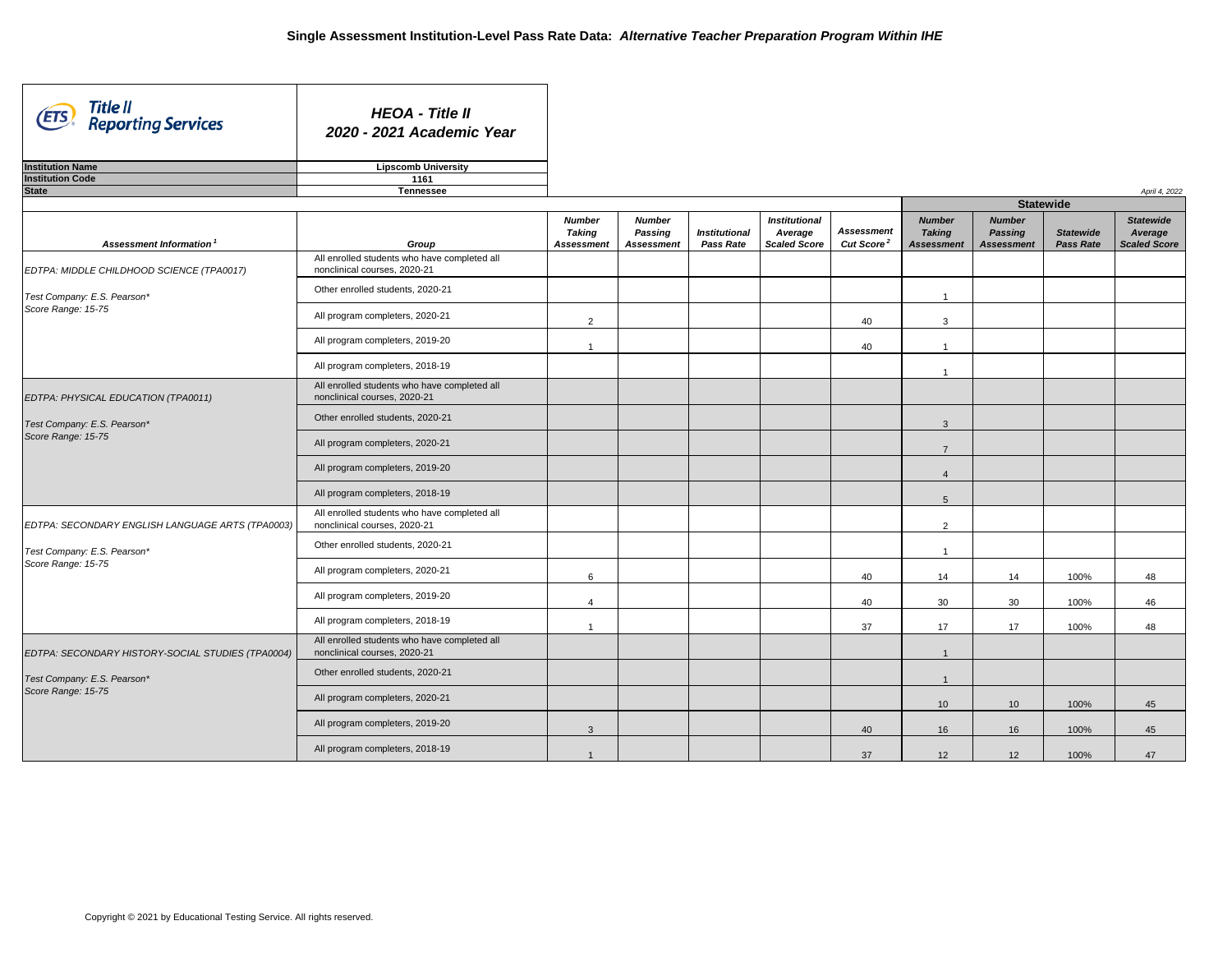| Title II<br>Reporting Services<br>(ETS)                                                 | <b>HEOA - Title II</b><br>2020 - 2021 Academic Year                          |                                                     |                                                      |                                          |                                                        |                                             |                                                     |                                                      |                                      |                                                    |
|-----------------------------------------------------------------------------------------|------------------------------------------------------------------------------|-----------------------------------------------------|------------------------------------------------------|------------------------------------------|--------------------------------------------------------|---------------------------------------------|-----------------------------------------------------|------------------------------------------------------|--------------------------------------|----------------------------------------------------|
| <b>Institution Name</b>                                                                 | <b>Lipscomb University</b>                                                   |                                                     |                                                      |                                          |                                                        |                                             |                                                     |                                                      |                                      |                                                    |
| <b>Institution Code</b>                                                                 | 1161                                                                         |                                                     |                                                      |                                          |                                                        |                                             |                                                     |                                                      |                                      |                                                    |
| <b>State</b>                                                                            | <b>Tennessee</b>                                                             |                                                     |                                                      |                                          |                                                        |                                             |                                                     |                                                      |                                      | April 4, 2022                                      |
|                                                                                         |                                                                              |                                                     |                                                      |                                          |                                                        |                                             |                                                     |                                                      |                                      |                                                    |
| Assessment Information <sup>1</sup>                                                     | Group                                                                        | <b>Number</b><br><b>Taking</b><br><b>Assessment</b> | <b>Number</b><br><b>Passing</b><br><b>Assessment</b> | <b>Institutional</b><br><b>Pass Rate</b> | <b>Institutional</b><br>Average<br><b>Scaled Score</b> | <b>Assessment</b><br>Cut Score <sup>2</sup> | <b>Number</b><br><b>Taking</b><br><b>Assessment</b> | <b>Number</b><br><b>Passing</b><br><b>Assessment</b> | <b>Statewide</b><br><b>Pass Rate</b> | <b>Statewide</b><br>Average<br><b>Scaled Score</b> |
| EDTPA: SECONDARY MATHEMATICS (TPA0005)                                                  | All enrolled students who have completed all<br>nonclinical courses, 2020-21 |                                                     |                                                      |                                          |                                                        |                                             |                                                     |                                                      |                                      |                                                    |
| Test Company: E.S. Pearson*                                                             | Other enrolled students, 2020-21                                             |                                                     |                                                      |                                          |                                                        |                                             |                                                     |                                                      |                                      |                                                    |
| Score Range: 15-75                                                                      | All program completers, 2020-21                                              |                                                     |                                                      |                                          |                                                        | 40                                          | 12                                                  | 12                                                   | 100%                                 | 43                                                 |
|                                                                                         | All program completers, 2019-20                                              |                                                     |                                                      |                                          |                                                        |                                             | 13 <sup>°</sup>                                     | 13                                                   | 100%                                 | 42                                                 |
|                                                                                         | All program completers, 2018-19                                              |                                                     |                                                      |                                          |                                                        |                                             | 8                                                   |                                                      |                                      |                                                    |
| EDTPA: SECONDARY SCIENCE (TPA0006)<br>Test Company: E.S. Pearson*<br>Score Range: 15-75 | All enrolled students who have completed all<br>nonclinical courses, 2020-21 |                                                     |                                                      |                                          |                                                        |                                             |                                                     |                                                      |                                      |                                                    |
|                                                                                         | Other enrolled students, 2020-21                                             |                                                     |                                                      |                                          |                                                        |                                             | $\overline{4}$                                      |                                                      |                                      |                                                    |
|                                                                                         | All program completers, 2020-21                                              | 6                                                   |                                                      |                                          |                                                        | 40                                          | 27                                                  | 27                                                   | 100%                                 | 48                                                 |
|                                                                                         | All program completers, 2019-20                                              | $\overline{2}$                                      |                                                      |                                          |                                                        | 40                                          | 18                                                  | 17                                                   | 94%                                  | 43                                                 |
|                                                                                         | All program completers, 2018-19                                              |                                                     |                                                      |                                          |                                                        |                                             | 16                                                  | 15                                                   | 94%                                  | 45                                                 |
| EDTPA: SPECIAL EDUCATION (TPA0012)                                                      | All enrolled students who have completed all<br>nonclinical courses, 2020-21 |                                                     |                                                      |                                          |                                                        |                                             | $\overline{2}$                                      |                                                      |                                      |                                                    |
| Test Company: E.S. Pearson*                                                             | Other enrolled students, 2020-21                                             | 16                                                  | 13                                                   | 81%                                      | 44                                                     | 40                                          | 19                                                  | 15                                                   | 79%                                  | 43                                                 |
| Score Range: 15-75                                                                      | All program completers, 2020-21                                              | 19                                                  | 19                                                   | 100%                                     | 46                                                     | 40                                          | 28                                                  | 27                                                   | 96%                                  | 45                                                 |
|                                                                                         | All program completers, 2019-20                                              | $\overline{2}$                                      |                                                      |                                          |                                                        | 40                                          | 28                                                  | 27                                                   | 96%                                  | 45                                                 |
|                                                                                         | All program completers, 2018-19                                              | $5\phantom{.0}$                                     |                                                      |                                          |                                                        | 37                                          | 20                                                  | 19                                                   | 95%                                  | 44                                                 |
| EDTPA: VISUAL ARTS (TPA0015)                                                            | All enrolled students who have completed all<br>nonclinical courses, 2020-21 |                                                     |                                                      |                                          |                                                        |                                             |                                                     |                                                      |                                      |                                                    |
| Test Company: E.S. Pearson*                                                             | Other enrolled students, 2020-21                                             |                                                     |                                                      |                                          |                                                        | 40                                          | $\overline{4}$                                      |                                                      |                                      |                                                    |
| Score Range: 15-75                                                                      | All program completers, 2020-21                                              | 3                                                   |                                                      |                                          |                                                        | 40                                          | $\overline{4}$                                      |                                                      |                                      |                                                    |
|                                                                                         | All program completers, 2019-20                                              |                                                     |                                                      |                                          |                                                        | 40                                          | $\mathbf{3}$                                        |                                                      |                                      |                                                    |
|                                                                                         | All program completers, 2018-19                                              |                                                     |                                                      |                                          |                                                        |                                             | $\overline{2}$                                      |                                                      |                                      |                                                    |